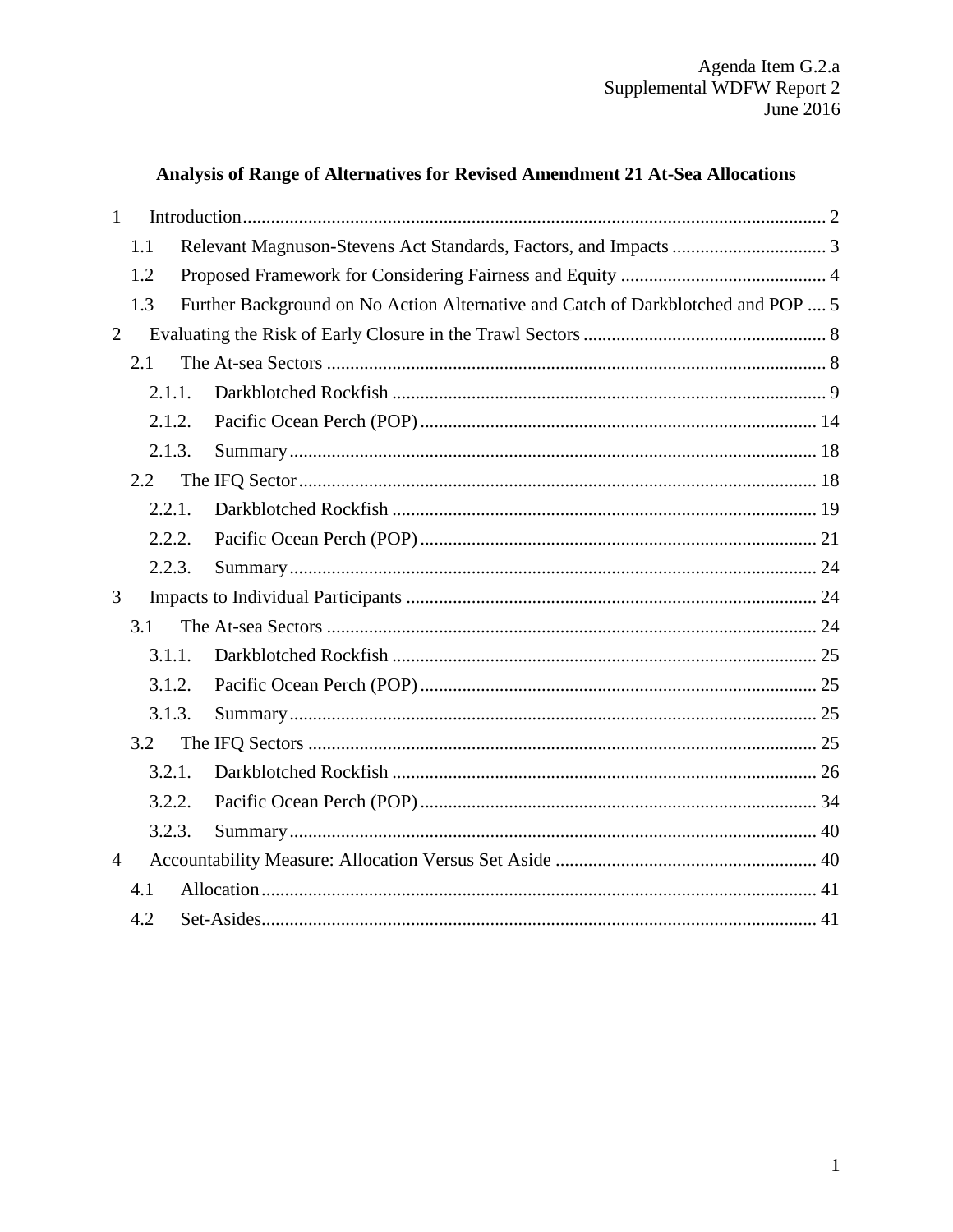#### **1 Introduction**

This report builds continues from [Agenda Item G.2.a, WDFW Report 1](http://www.pcouncil.org/wp-content/uploads/2016/06/G2a_WDFW_Rpt1_AM21_JUN2016BB.pdf) and is focused on aiding the Council's consideration of the range of alternatives (ROA) for the revised within trawl allocations of darkblotched rockfish and Pacific ocean perch (POP). For ease of reference, the ROA is repeated below [\(Table 1\)](#page-2-1). For the proposed description of the purpose and need and additional background on the proposed action, see [WDFW Report 1.](http://www.pcouncil.org/wp-content/uploads/2016/06/G2a_WDFW_Rpt1_AM21_JUN2016BB.pdf) As with Report 1, Washington Department of Fish and Wildlife (WDFW) staff produced this analysis independently because of Council and National Marine Fisheries Service (NMFS) staff's focus on the 2017-2018 analyses.

As a reminder, there are two issues for Council consideration in setting the ROA: (1) the amounts to be allocated; and, (2) the choice of whether to designate them as allocations (Option A) or sector specific set asides (Option B). In following the Council's April motion, the allocation amounts in Alternative 1 and Option B are described as the Preliminary Preferred Alternative (PPA).

The timeliness of implementation was a key factor in the Council's April action and the PPA is intended to serve as an interim measure until longer-term solutions can be considered. WDFW reads the intent of the PPA as establishing the specified amounts to the catcher processor (CP) and mothership (MS) sectors to remain in place until changed. When annual catch limits (ACLs) change, as is the case for POP between 2017 and 2018, the remainder of the trawl allocation would go to the IFQ sector. The optional procedures for changing this default policy are discussed below in Section [4.](#page-39-1) More background on the current allocation scheme is provided in Section [1.3.](#page-4-0)

In addition to the focus on the ROA, this report proposes a framework intended to aid the Council in applying the Magnuson-Stevens Act's (MSA) fair and equitable standard. The aim is to identify the key factors and available means for using them to compare and contrast the PPA to No Action, both in terms of consistency with MSA and other applicable laws and on how well each would address the Council's policy goals. WDFW only received preliminary advice from the NMFS and Council staff before preparing this report and therefore, the Council should expect further input on the required elements of the analysis. WDFW also encourages feedback on the proposed framework from the Council, the advisory bodies, and public and input on other elements and approaches that could be used to inform final action. Final action on this issue is currently listed as a candidate for the Council's September meeting.<sup>[1](#page-1-0)</sup>

<span id="page-1-0"></span> <sup>1</sup> PFMC June 2016 Briefing Book. *Agenda Item F.6, Attachment 2: Draft Proposed Council Meeting Agenda, September 14-20, 2016 in Boise, Idaho*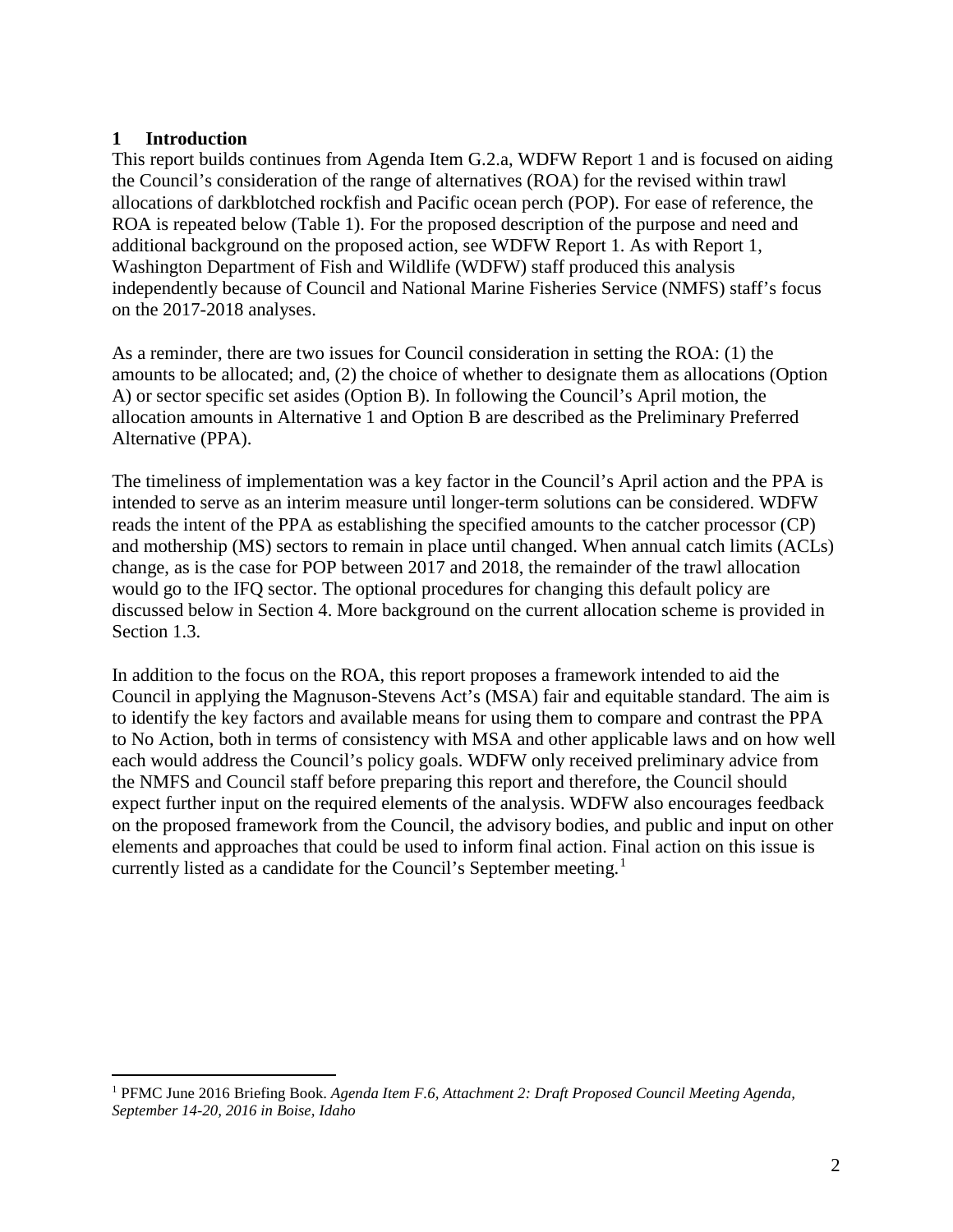| <b>Stock</b>        | Sector            | 2016  | <b>No Action</b> | Alt. $1 - PPA$ |
|---------------------|-------------------|-------|------------------|----------------|
| Darkblotched        | <b>IFO</b>        | 292.8 | 416.7            | 394.6          |
|                     | Catcher processor | 9.4   | 13.5             | 25             |
|                     | Mothership        | 6.7   | 9.5              | 20             |
| Pacific Ocean Perch | <b>IFQ</b>        | 124.2 | 121.9 (2017)     | 104.3(2017)    |
|                     |                   |       | 126.6 (2018)     | 109.0 (2018)   |
|                     | Catcher processor | 10.2  | 10.2             | 20             |
|                     | Mothership        | 7.2   | 7.2              | 15             |

<span id="page-2-1"></span>**Table 1: Proposed Range of Alternatives with 2016 allocation levels given for reference** 

### <span id="page-2-0"></span>**1.1 Relevant Magnuson-Stevens Act Standards, Factors, and Impacts**

National Standard 4 (NS4) sets out the core requirement for allocations. It requires them to be (A) fair and equitable, (B) reasonably calculated to promote conservation; and (C) carried out in such manner that no particular individual, corporation, or other entity acquires an excessive share of such privileges. As the PPA does not pose changes to the groundfish Fishery Management Plan's (FMP) policies on (B) or (C), the focus of Council consideration is on fair and equitable distribution of the trawl allocation among the individual fishing quota (IFQ), CP, and MS sectors.

Section 303(a)(14) and Section 305(e)(4)(B) of the MSA apply directly to the circumstances posed by the PPA. Using almost identical language, these provisions require harvest restrictions and recovery benefits to be allocated fairly and equitably among fishery sectors. The first also identifies a particular factor—"the economic impact of the harvest restrictions or recovery benefits on the fishery participants in each sector"— as one that the Council must take into consideration before recommending an allocation among sectors.

The NS4 Guidelines recommend additional factors and criteria to assist with allocation decisions.<sup>[2](#page-2-2)</sup> For evaluating fairness and equity, they offer two core tests.<sup>[3](#page-2-3)</sup> The first recommends that allocation decisions be justified "in terms of the objectives of the FMP." The second proposes a basic benefit-cost comparison and recommends that any hardships imposed on disadvantaged groups by a change from status quo should be outweighed by the total benefits received by other groups.

Furthermore, the Guidelines also suggest ways of applying these tests. For the first, they state that the Council's justification should make "a rational connection to the achievement of OY [i.e. optimum yield] or with the furtherance of a legitimate FMP objective." This advice follows from the arbitrary and capricious standard of administrative law and serves to demonstrate that the situation is not one where "the disadvantaged user groups or individuals would suffer without cause." For the second, the Guidelines recommend that the Council make "an initial estimate of the relative benefits and hardships imposed by the allocation, and compare its consequences with those of alternative allocation schemes, including the status quo."

<span id="page-2-2"></span> $2$  50 C.F.R. 600.325, available from NMFS' website at: [http://www.nmfs.noaa.gov/sfa/laws\\_policies/national\\_standards/documents/national\\_standard\\_4\\_cfr.pdf](http://www.nmfs.noaa.gov/sfa/laws_policies/national_standards/documents/national_standard_4_cfr.pdf)

<span id="page-2-3"></span> $3$  The two tests are described in paragraphs (A) and (B) of 50 C.F.R. 600.325(c)(3)(i).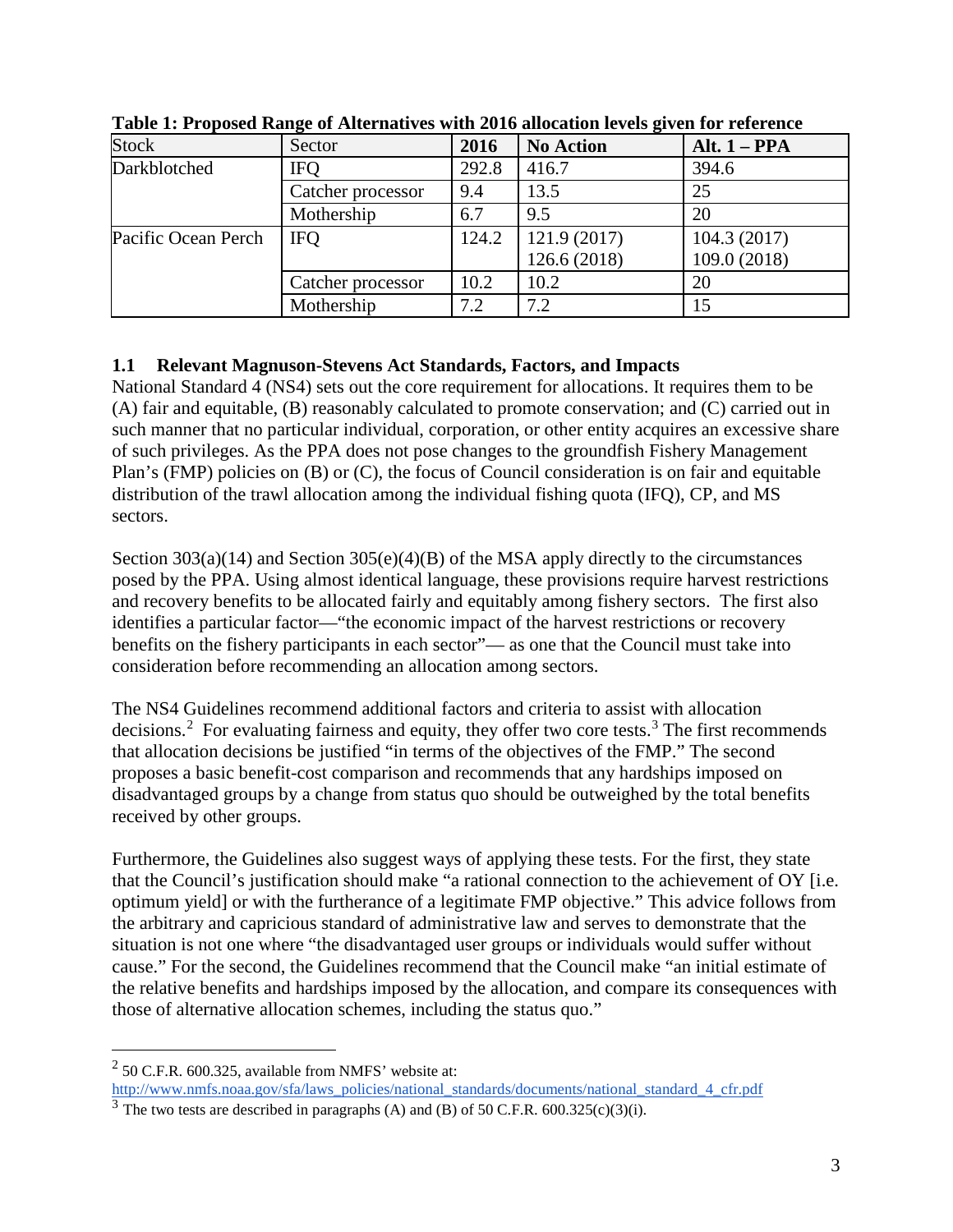In addition to these tests, the NS4 Guidelines also acknowledge that the Councils have broad leeway to consider "other factors relevant to the FMP's objectives" when making allocations.

### <span id="page-3-0"></span>**1.2 Proposed Framework for Considering Fairness and Equity**

This report proposes using two broad measures to consider the economic impacts and the initial estimates of relative benefits between the PPA and No Action suggested by Section 303(a)(14) and the NS4 Guidelines:

- 1. The risk of early closure in each sector and resulting loss of marketable harvest.
- 2. The impacts that the respective rebuilding allocations have on the flexibility, profitability of individual fishing operations.

The first measure captures the main concern prompting the Council to undertake consideration of the PPA. Increasing the allocations of POP and darkblotched to the at-sea sectors would be expected to reduce their risks. However, this benefit might come at a cost of increased risk of early closure in the IFQ sector.

The second measure captures another aspect of economic impact and hardships experienced by individual operations in each sector. For instance, individual accountability poses some risk of economic loss to all participants in the IFQ fishery. Participants may exceed their individual quota pound (QP) holdings even when total catch in the sector is low relative to the allocation. This possibility is thought to be causing risk-averse fishing behaviors that may reduce profitability of fishing businesses. Co-op management has created similar dynamics. Participants in those sectors face potential penalties from the co-op, such as being declared ineligible to participate for exceeding established bycatch rates, and have altered their fishing practices in manner that has increased operating costs. The PPA would tend to reduce these adverse effects in the at-sea sectors but could cause a tradeoff in terms of increased hardship to IFQ participants.

Each measure is discussed separately below with the focus aimed at describing how the available information may be used to evaluate each in the at-sea and IFQ sectors. At the same time, there are many reasonable views on what might be fair and equitable and the issue will ultimately be a matter for the Council's policy judgment. As stated in a recent synthesis of National Oceanic and Atmospheric Administration (NOAA) guidance documents on allocation decisions:

Discussions of fairness and equity are limited because both terms are open to interpretation. What is considered fair and equitable may not be the same between groups or between individual fishermen. Therefore, all documents recommend creating as clear and open a process as possible.<sup>[4](#page-3-1)</sup>

This proposed framework is offered as a means of promoting that clear and open process. It is not intended to provide a definitive answer on what is most fair and equitable.

<span id="page-3-1"></span> <sup>4</sup> Section 7.0 of Wendy E. Morrison and Tara L. Scott. 2014. Review of Laws, Guidance, Technical Memorandums and Case Studies Related to Fisheries Allocation. NOAA Technical Memorandum NMFS-F/SPO-148[.](http://www.fisheries.noaa.gov/sfa/laws_policies/national_standards/documents/morrison_scott_nmfs_f_spo_148.pdf) [http://www.fisheries.noaa.gov/sfa/laws\\_policies/national\\_standards/documents/morrison\\_scott\\_nmfs\\_f\\_spo\\_148.pdf](http://www.fisheries.noaa.gov/sfa/laws_policies/national_standards/documents/morrison_scott_nmfs_f_spo_148.pdf)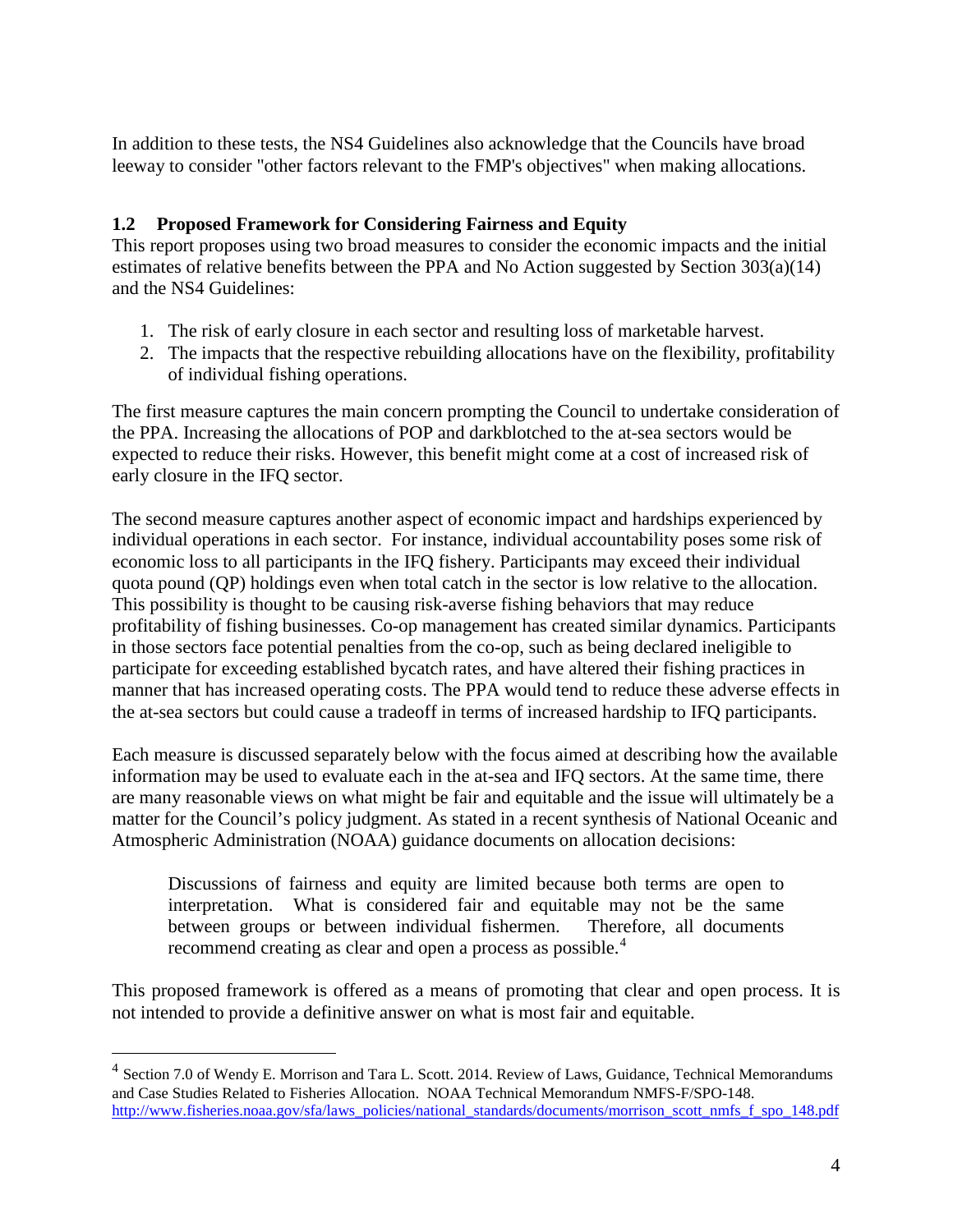In terms of other impacts for the Council to consider, WDFW does not expect that the PPA would substantially change the understanding of the key social, economic, and environmental impacts from what was considered in the Tier 1 EIS.<sup>[5](#page-4-1)</sup> Likewise, the PPA is being considered apart from the 2017-2018 analysis in large part because of workload and procedural concerns. It was proposed late in the process after it became clear that the new management measure "Transfer of Shorebased Quota Pounds to the Mothership Sector" could not be considered or implemented in a timely fashion. At the same time, the broad effects of the PPA would be expected to remain within the scope of those being analyzed in the 2017-2018 integrated alternatives. The proposed framework is intended to narrow the focus of analysis to the key differences from that analysis.

Lastly, the timeliness aspect of the proposed actions' purpose and need is an important factor in determining what can be analyzed in time for final action. There are limits to what can be accomplished in the analysis while maintaining the possibility of having the PPA in place for the 2017 whiting season. Some of the questions raised as part of this framework may be addressable in a more thorough manner as part of the review of the IFQ and co-op programs the Council is initiating under Agenda Item G.5. and can be considered during consideration of the longer-term solutions to the within trawl allocations of key bycatch stocks.

<span id="page-4-0"></span>**1.3 Further Background on No Action Alternative and Catch of Darkblotched and POP** The No Action alternative was established during the set of "trawl versus non-trawl" and "within trawl" sector level allocations recommended by the Council under AM21. The Council recommended "within trawl" allocations of darkblotched and POP based on catch data from the twelve year period, 1995-2007. This window period was intended to compare catches during both non-overfished and overfished periods for both stocks (1995-2000 vs. 2001-2007 for darkblotched and 1995-1999 vs. 2000-2007 for POP).<sup>[6](#page-4-2)</sup>

The Council's final recommendation created a "whiting rule" that allocates a minimum amount or percentage of the trawl allocation, depending on which is greater, for each stock [\(Table 2\)](#page-5-0). The resulting amount each year is then allocated among the shoreside, MS, and CP whiting sectors in direct proportion to their whiting allocations.

<span id="page-4-2"></span><span id="page-4-1"></span> <sup>5</sup> Final Environmental Impact Statement (FEIS) for Harvest Specifications and Management Measure for 2015-2016 and Biennial Periods Thereafter; http://www.pcouncil.org/wp-content/uploads/GF15\_16\_SpexFEISJanuary2015.pdf <sup>6</sup> WDFW Report 1 under this agenda item noted that 10 additional years of data are now available on top of what the Council used to develop AM21. While this is true for some of the allocations made as part of AM21 which only considered data through 2005, it was not correct for the whiting sectors. The Council did examine data through 2007 to allocate darkblotched, POP, and widow meaning that there are only 8 additional years of catch data for those sectors.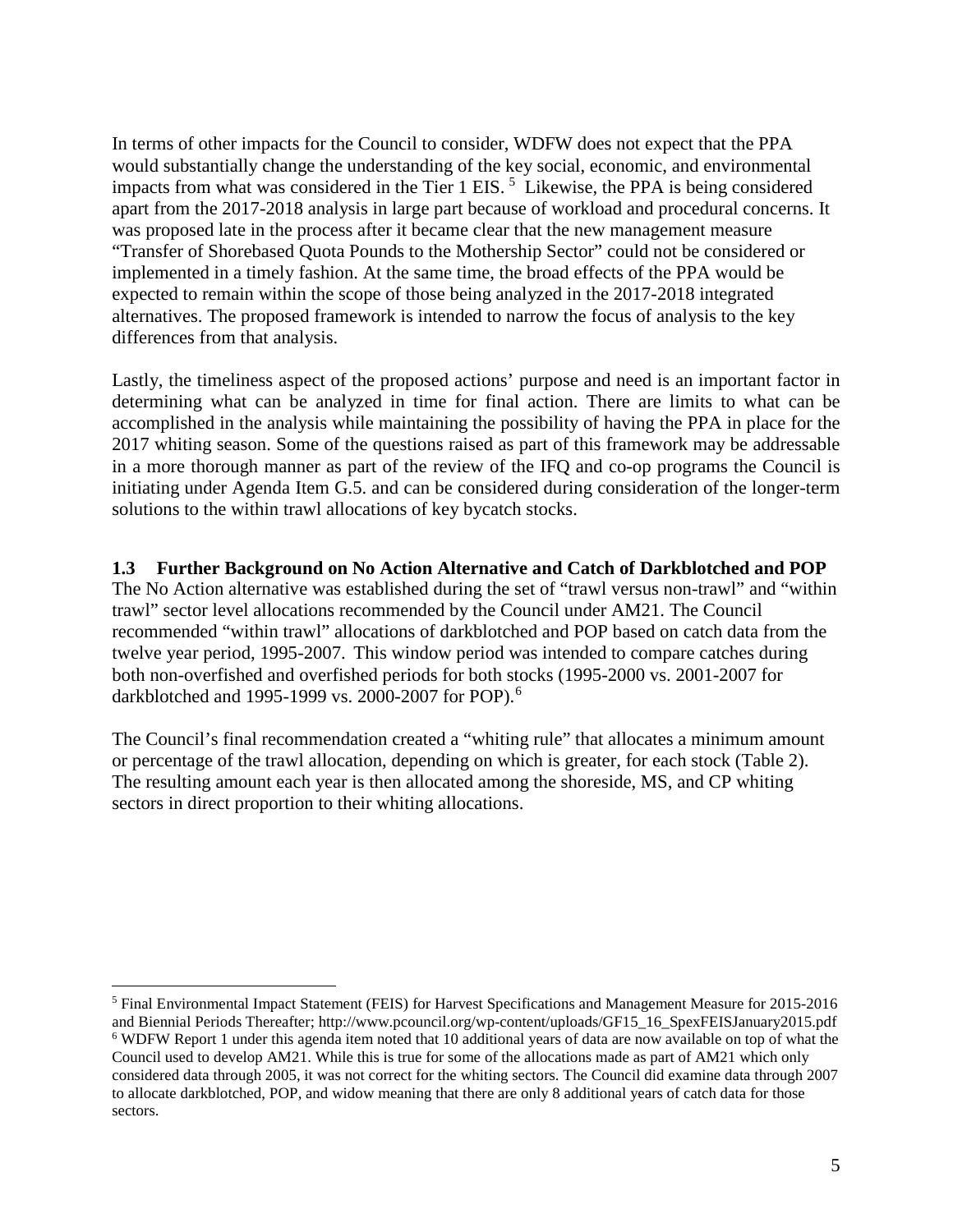### <span id="page-5-0"></span>**Table 2: AM 21 Whiting Rule.**

|                       | <b>Whiting Rule a/</b> | 2017/2018 Rule Used |
|-----------------------|------------------------|---------------------|
| Darkblotched Rockfish | 9% or 25 mt            | Percentage          |
| <b>POP</b>            | 17% or 30 mt           | <b>Tonnage</b>      |

a/ Whiting sectors receive the percentage or tonnage of the trawl allocation that is greater.

The Council chose to evaluate the needs of the shoreside whiting sectors together with the at-sea sectors instead of with the non-whiting trawl fishery for a number of reasons. The two shoreside sectors had distinct histories and bycatch needs and at the time, the Council was considering creating separate IFQ programs for each. The Council was also considering and eventually recommended different methods for allocating whiting and non-whiting quota share (QS) percentages to harvesters, processors, and the adaptive management program (AMP) between the two. However, with the Council recommending a single IFQ program and the initial allocation of QS permits complete, the QS percentages and quota pounds (QPs) originating from the nonwhiting trawl and shorebased whiting allocations are tradeable with one another.

The Council's general policy behind the AM21 allocations was aimed at "accommodating the needs" of each sector while providing formal, long-term allocations for the IFQ and co-op programs. The allocations were intended to provide a level of certainty for long-term business planning and reduce the risk that the sectors would be affected by overages in other sectors.

In terms of the within trawl allocations, the Council's general approach for attempting to accommodate the needs of the sectors was to provide enough darkblotched and POP to the whiting sectors to prosecute their fisheries while allocating the remainder to non-whiting trawl. The minimum tonnage was intended to be enough for the whiting sectors to start with while the percentage was then meant to increase the amount available to them as the stocks rebuilt. As is typically assumed, bycatch rates were expected to increase in step with stock abundance. In other words, the needs of the whiting sector would increase in proportion to stock abundance and so higher amounts would be necessary just to keep pace.

With darkblotched and POP under rebuilding plans, the Council's ability to accommodate the needs of all sectors was and remains limited. Prior to the IFQ program, total utilization of the ACLs was high and even over target, especially for darkblotched [\(Table 3](#page-6-0) and [Table 4\)](#page-6-1). However, before 2006, the ACLs for POP were as much as three times as after 2006. The pattern of utilization changed considerably with the start of the IFQ and co-op programs, as discussed more in Section [2.](#page-7-0)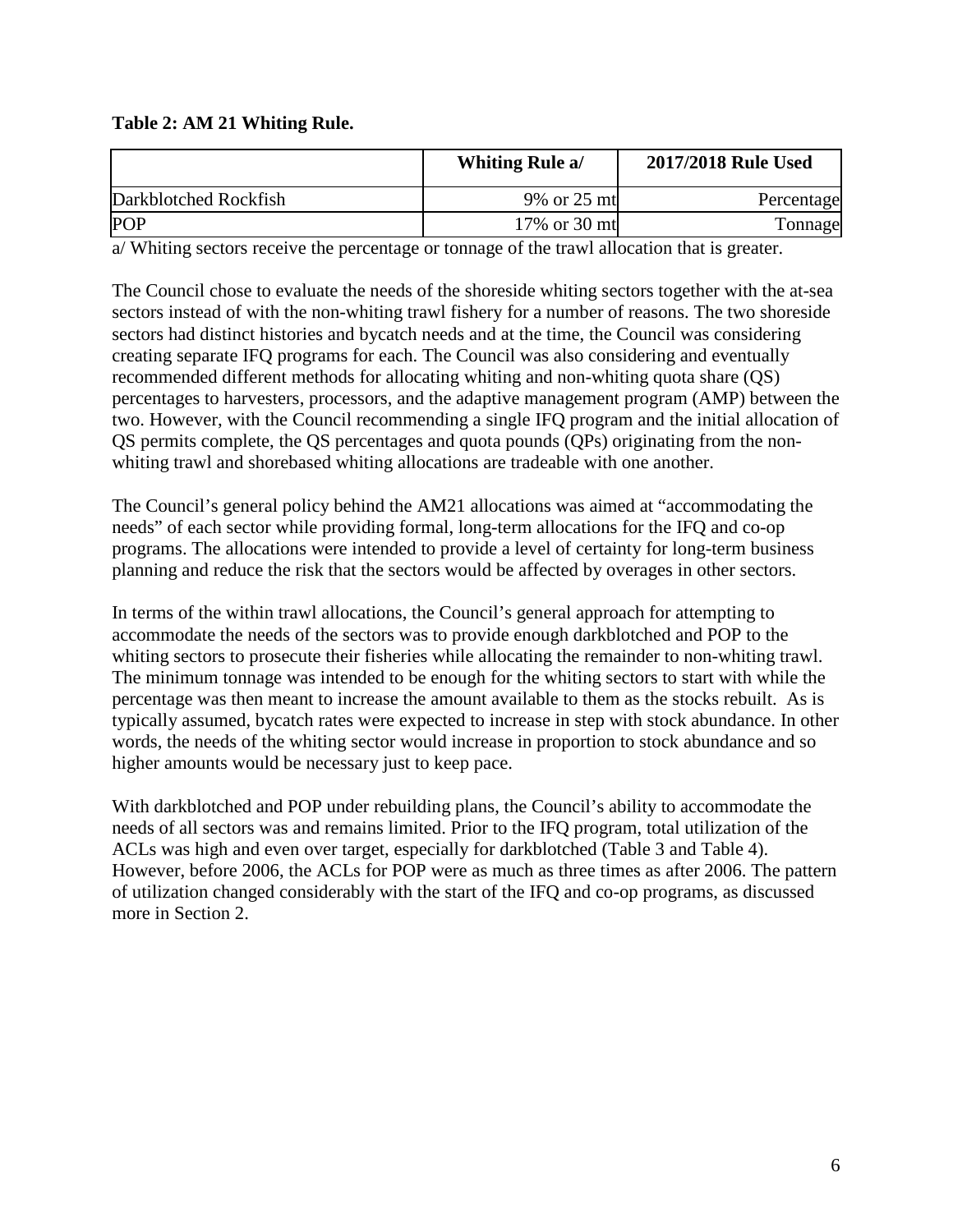<span id="page-6-0"></span>**Table 3: Darkblotched Rockfish Total Mortality vs. ACL and Attainment (Total Mortality for 2002-2014 from West Coast Groundfish Observer Program [WCGOP] GEMM report. Total Mortality for 2015: Landings from PacFIN, 2014 Discard Amount Used as Proxy from GEMM Report)**

| Year | <b>ACL</b> | <b>Total Mortality (mt)</b> | <b>Percentage of ACL</b> |
|------|------------|-----------------------------|--------------------------|
| 2002 | 168        | 198                         | 118%                     |
| 2003 | 172        | 183                         | 107%                     |
| 2004 | 240        | 237                         | 99%                      |
| 2005 | 269        | 141                         | 52%                      |
| 2006 | 200        | 205                         | 103%                     |
| 2007 | 260        | 278                         | 107%                     |
| 2008 | 260        | 254                         | 98%                      |
| 2009 | 282        | 300                         | 106%                     |
| 2010 | 282        | 335                         | 119%                     |
| 2011 | 298        | 125                         | 42%                      |
| 2012 | 298        | 108                         | 36%                      |
| 2013 | 317        | 131                         | 41%                      |
| 2014 | 317        | 138                         | 44%                      |
| 2015 | 338        | 174                         | 51%                      |

<span id="page-6-1"></span>**Table 4: POP Catch vs. ACL and Attainment (Total Mortality for 2002-2014 from West Coast Groundfish Observer Program [WCGOP] GEMM report. Total Mortality for 2015: Landings from PacFIN, 2014 Discard Amount Used as Proxy from GEMM Report)**

| Year | <b>ACL</b> | <b>Total Mortality (mt)</b> | <b>Percentage of ACL</b> |
|------|------------|-----------------------------|--------------------------|
| 2002 | 250        | 175                         | 70%                      |
| 2003 | 277        | 148                         | 53%                      |
| 2004 | 444        | 150                         | 34%                      |
| 2005 | 447        | 79                          | 18%                      |
| 2006 | 447        | 81                          | 18%                      |
| 2007 | 150        | 155                         | 103%                     |
| 2008 | 150        | 131                         | 87%                      |
| 2009 | 189        | 179                         | 95%                      |
| 2010 | 200        | 158                         | 79%                      |
| 2011 | 180        | 60                          | 33%                      |
| 2012 | 183        | 58                          | 32%                      |
| 2013 | 150        | 56                          | 37%                      |
| 2014 | 153        | 56                          | 36%                      |
| 2015 | 158        | 71                          | 45%                      |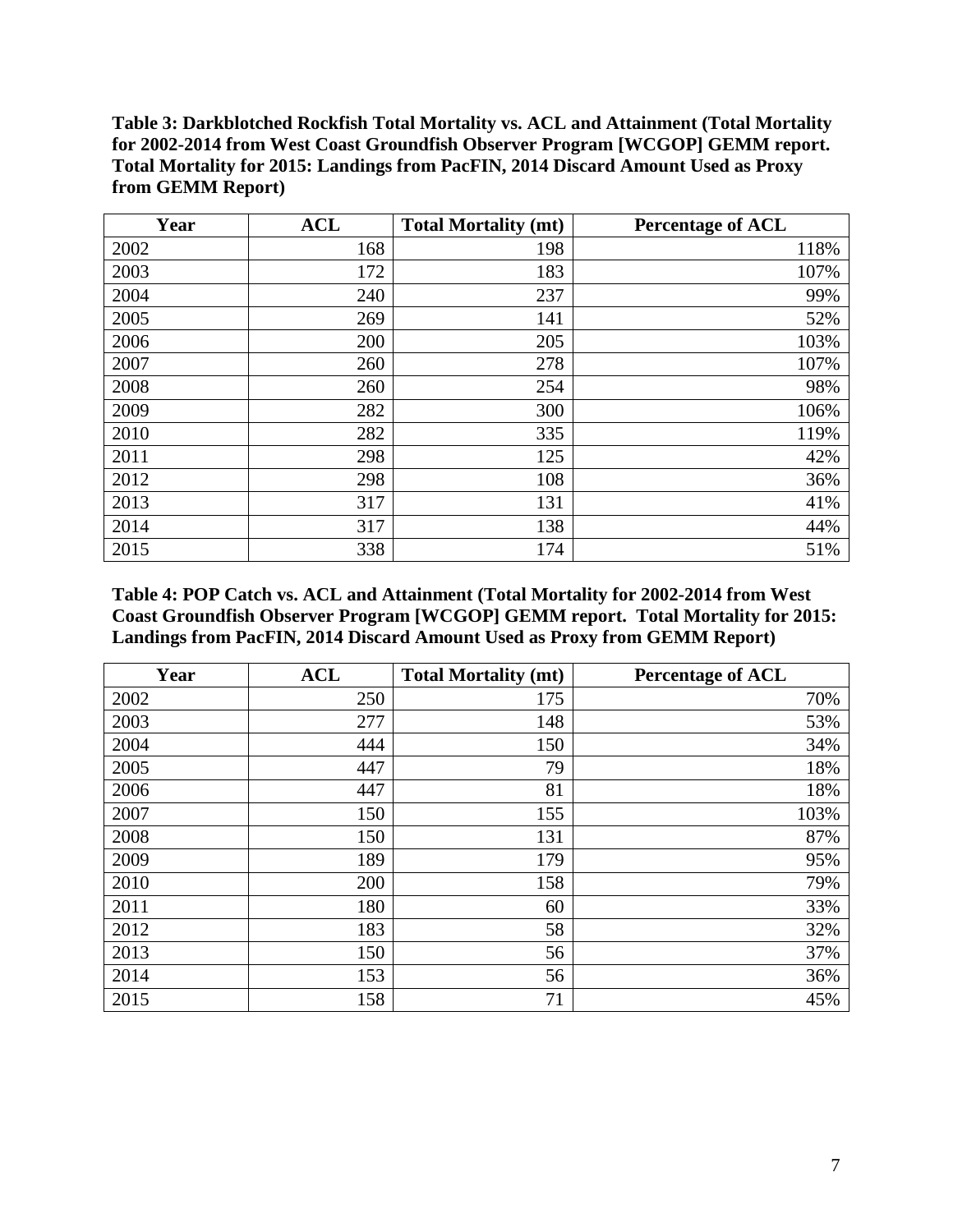### <span id="page-7-0"></span>**2 Evaluating the Risk of Early Closure in the Trawl Sectors**

This proposed action is motivated largely by concerns over a repeat of the 2014 closure of the MS sector. However, all three trawl sectors have faced and continue to face some risk of closure because of the need to rebuild darkblotched and POP. This section outlines information and considerations that could aid the Council in weighing how the risks and related economic impacts and hardships would be expected to differ between the PPA and No Action in each sector.

The main economic impact at focus in this section is the marketable yield that could be left unharvested after a closure. For example, the MS sector would have lost 14,502 mt of whiting unharvested in 2014, which was 23.4 percent of the sector's total harvest for the year, if the Council had not been able to reopen the sector by emergency meeting.

For the at-sea sectors, haul by haul catch data from the At-sea Hake Observer Program provides detailed information on patterns of darkblotched and POP catch in the CP and MS sectors. This data can used to describe actual bycatch patterns seen in the sectors and also serves as input for the bootstrap simulation analysis, which is used to assess differences in closure risk and potential loss of harvest between the PPA and No Action.

Evaluating the risk of closure in the IFQ sector is more complex for several reasons. The IFQ projection model used in the 2017-2018 impacts analysis was not intended to analyze the question as directly as the bootstrap simulation used for the at-sea sectors. However, the model does provide estimates of attainment and total catch for darkblotched and POP, and includes 95 percentile projection intervals that provide some measure of uncertainty. The evaluation of closure risk can also be aided by looking at bycatch patterns in the fishery pre-IFQ.

Lastly, information on general economic conditions in the trawl sectors can be found in this Briefing Book. The 2017-2018 impacts analysis (Agenda Item G.4) and the economic data collection reports (Agenda Item G.5) offer details on costs and revenues in the trawl sectors that can be incorporated into the final analysis.

## <span id="page-7-1"></span>**2.1 The At-sea Sectors**

As noted in Section 1.3, the Council's goal was to allocate bycatch amounts that would allow the at-sea whiting sectors to harvest their whiting quotas. In considering that bycatch need, the Council's recommended minimum amounts that were sufficient to cover the catches occurring in all but one or two years during the 1995-2007 window period. The assumption was that the atsea sectors could lower bycatch from that window period through the improved self-governance and near real-time bycatch management that would be possible under co-op management. As was noted in the final AM21 analysis, the assumption was that at-sea sectors were:

"very mobile when fishing whiting and could move to other areas and depths to avoid attaining their respective sector total catch limits [and]…if darkblotched bycatch for any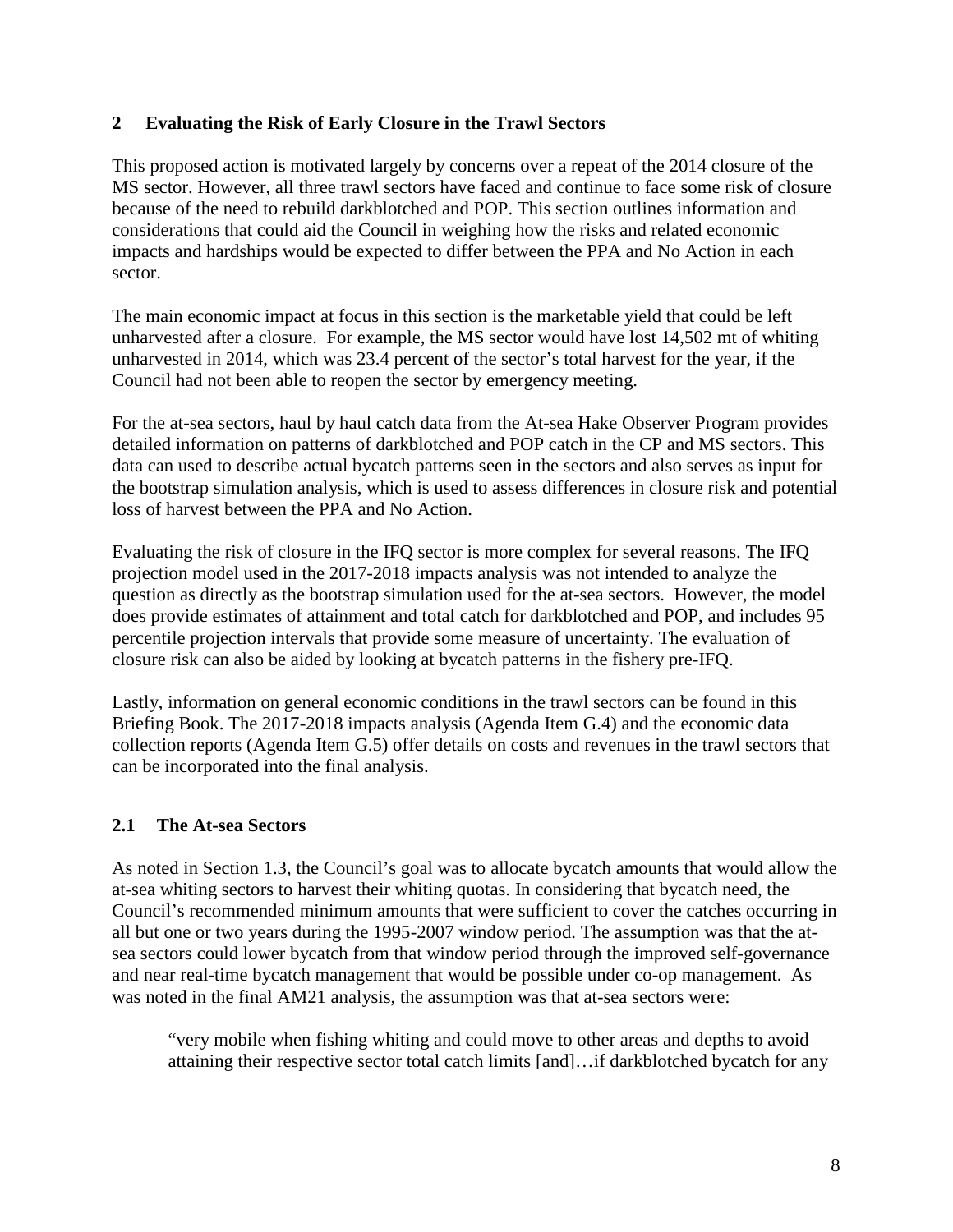of the sectors becomes a problem, the fleets can redistribute their efforts to avoid early closure of the fishery". [7](#page-8-2)

The at-sea sectors have employed the bycatch mitigation measures contemplated under AM21. However, recent experience demonstrates that the risk of sector closure cannot be mitigated to the degree anticipated during development of AM21.

### **2.1.1. Darkblotched Rockfish**

<span id="page-8-0"></span>**[Figure 1](#page-8-1)** displays the catch of darkblotched in CP and MS sectors divided between the AM21 rebuilding and pre-rebuilding window periods. [Figure 2](#page-9-0) displays how total catch has compared to sector allocations over 2011-2015. Compared to values analyzed under AM 21, there has been a decrease in the average landings by the CP sector (4.6 mt) and a slight increase in the MS sector (3.4 mt) compared to the overfished period. Both sectors have come in under their respective initial allocations in almost every year. At the same, experience has shown that encounter rates with darkblotched show considerable variability. This risk of sector closures arises from this variability combined with the uncertainty and limited ability to control the factors that cause it.



<span id="page-8-1"></span>**Figure 1: Darkblotched Rockfish Landings (mt) from 1995-2007 Used in AM 21 Analysis**

<span id="page-8-2"></span> <sup>7</sup> p. 130 of the "AM21 Final EIS": [http://www.pcouncil.org/wp-content/uploads/ISA\\_FEIS\\_June\\_2010\\_Final.pdf.](http://www.pcouncil.org/wp-content/uploads/ISA_FEIS_June_2010_Final.pdf)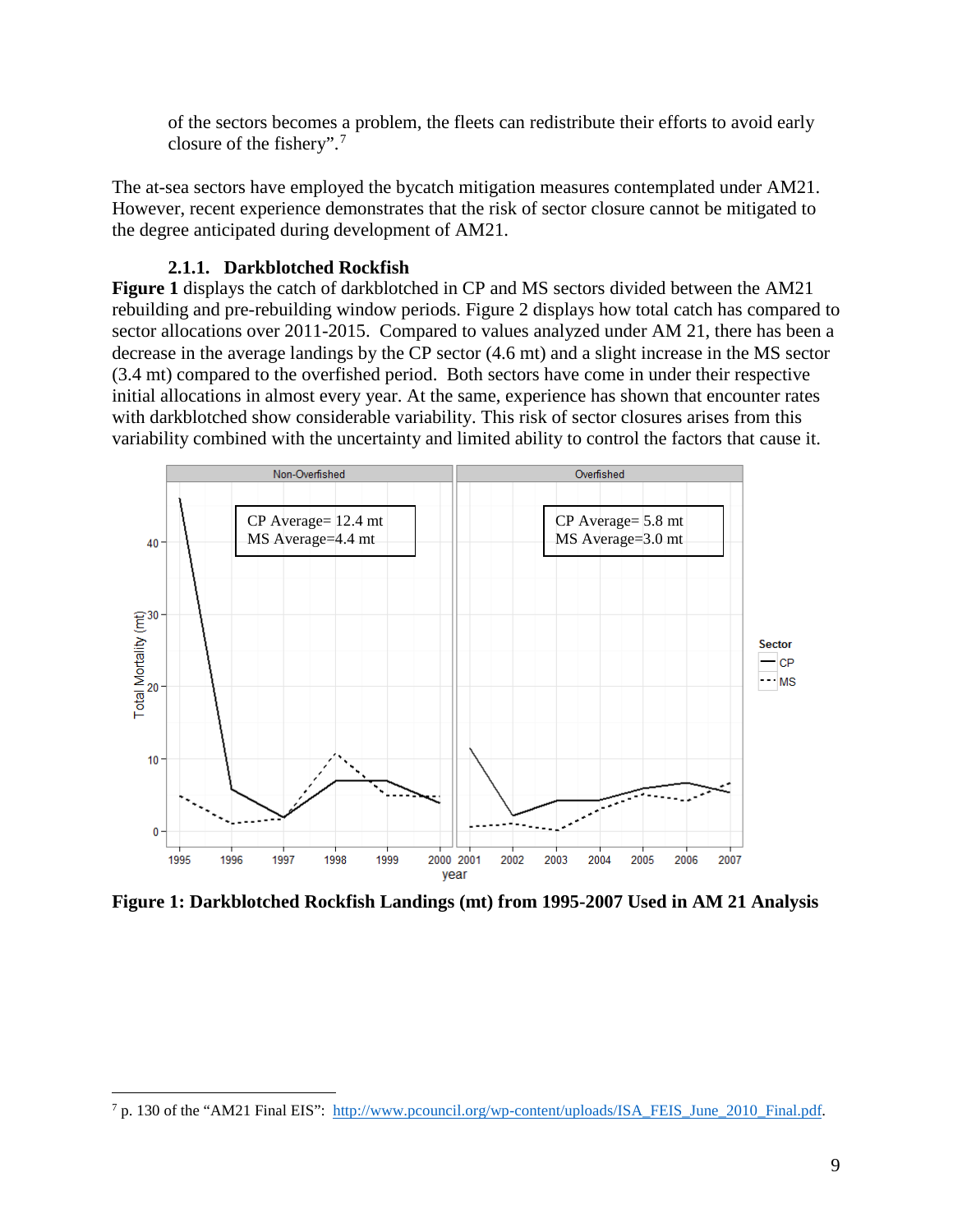

<span id="page-9-0"></span>**Figure 2: At-Sea Sectors Darkblotched Rockfish Landings vs. Sector Allocations from 2011-2015**

[Figure 3](#page-10-0) shows how total darkblotched catch accumulated over the sequence of hauls conducted each season, 2000 through the June 13, 2016. As highlighted in [WDFW Report 1,](http://www.pcouncil.org/wp-content/uploads/2016/06/G2a_WDFW_Rpt1_AM21_JUN2016BB.pdf) darkblotched rockfish bycatch in the at-sea fleet has been quite variable and can accumulate rapidly. This phenomenon can be clearly seen in [Figure 3](#page-10-0) where the steepness of the lines increases quickly, approaching or reaching the vertical in some cases. As the stock has been rebuilding, there have been concerns that as the stock size increases, there will be higher encounter rates. However, the variability of encounters seen historically makes this notion difficult to confirm.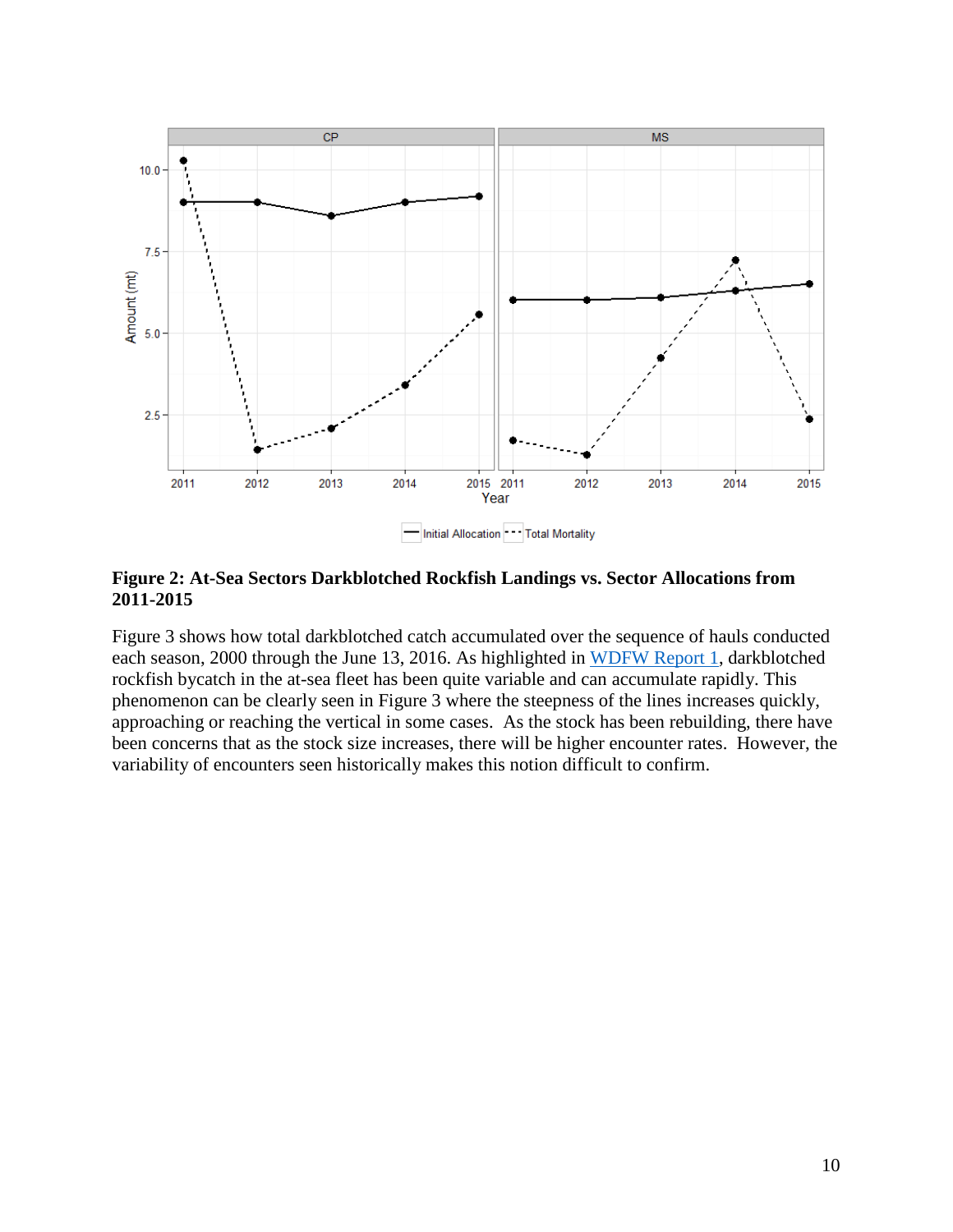

<span id="page-10-0"></span>**Figure 3: Cumulative Catch (mt) by Sector of Darkblotched, 2005-2015 with preliminary 2016 data included through June 13, 2016.**

One of the most extreme occurrences occurred on December 11, 2011 in the CP sector, with catch jumping from 1.89 mt to 8.4 mt in the span of the day [\(Figure 4\)](#page-11-0). [Figure 5](#page-11-1) displays how darkblotched catch accumulated during 2014 season, the year that the MS sector exceeded its allocation and was closed.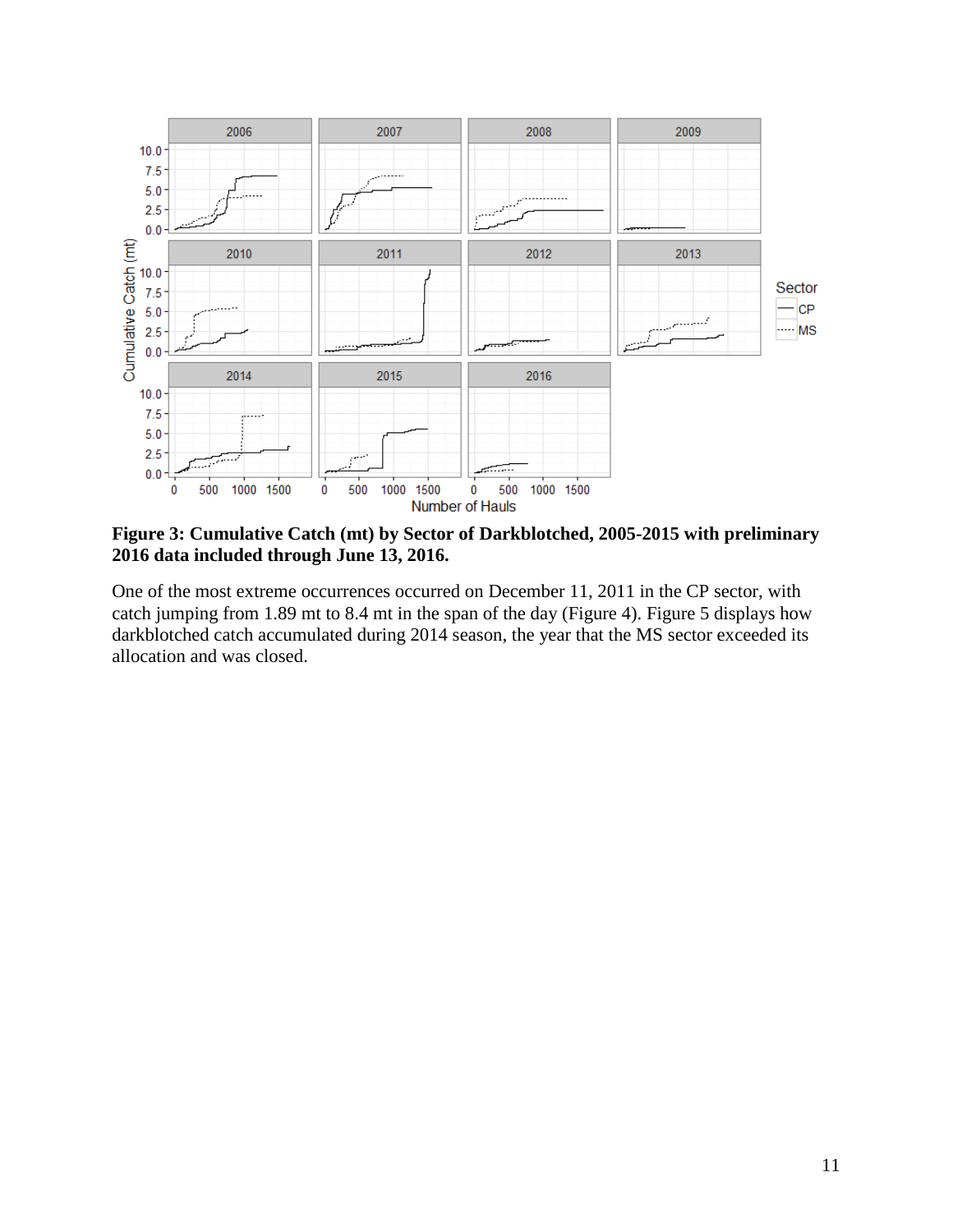

<span id="page-11-0"></span>**Figure 4: CP Cumulative Catch of Darkblotched Rockfish in 2011 (dotted line= original allocation, dashed line= final allocation)**



<span id="page-11-1"></span>**Figure 5: MS Cumulative Catch of Darkblotched Rockfish in 2014 (dotted line=initial allocation, dashed line=final allocation)**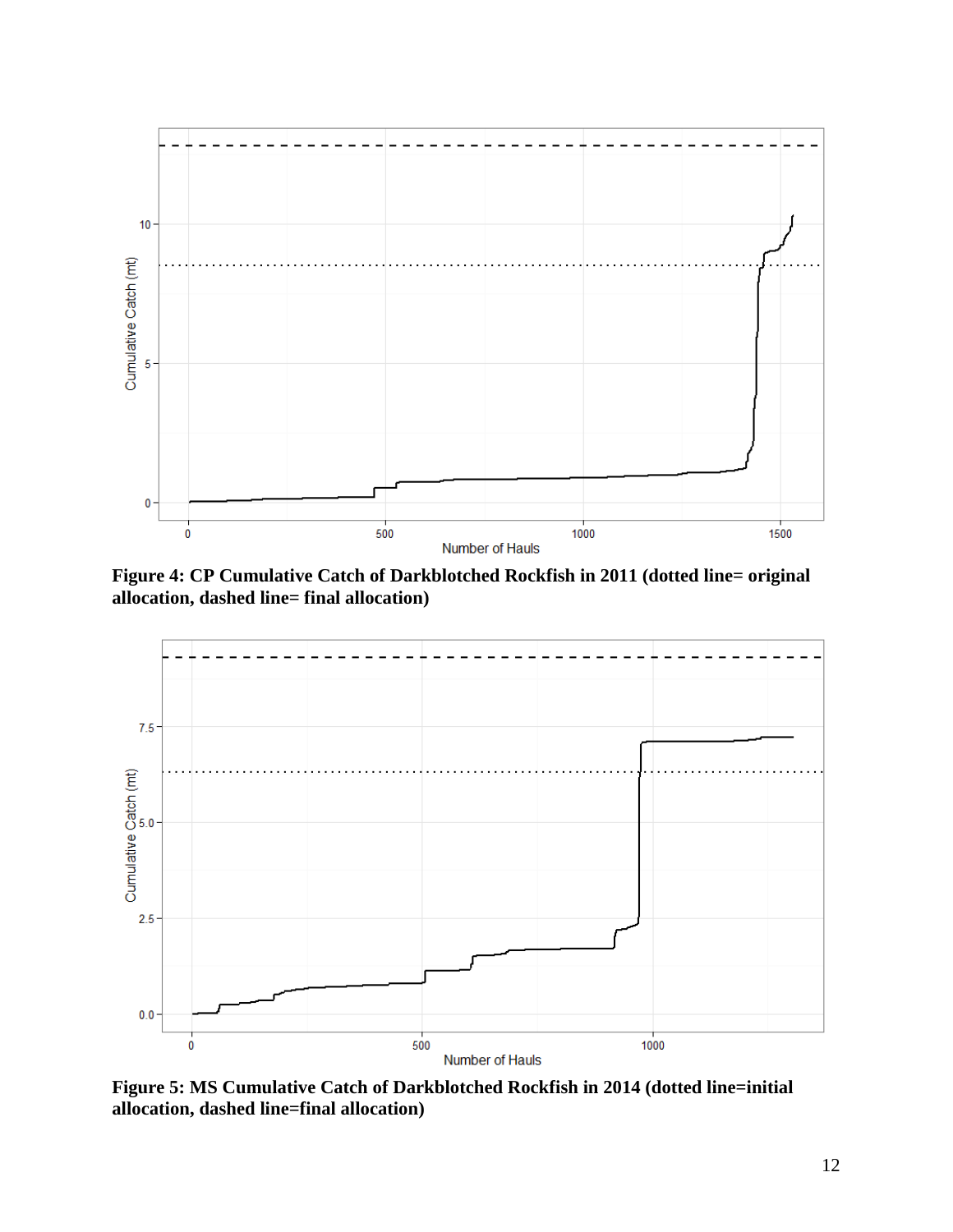In 2015, the GMT began using a bootstrap simulation analysis to better characterize the uncertainty in annual bycatch outcomes in the at-sea sectors.<sup>[8](#page-12-0)</sup> [Table 5](#page-13-1) and [Table](#page-13-2) 6 show the results of the analysis using the 2016 Pacific whiting TAC as the target and the 2016 and 2017- 2018 No Action and Alternative 1 allocations for darkblotched rockfish.

As a reminder, the simulation uses individual whiting haul data from 2000-2015 and 10,000 iterations ("simulated seasons") each for the MS and CP sectors. Each run begins by randomly selecting an actual fishing season (e.g., 2003). The simulated season is constructed by resampling, with replacement, all observed hauls from that season and sums up the catches until a closure trigger is reached. A season closure is triggered when the simulated hauls either reach the sector's (1) whiting allocation, or (2) the POP, darkblotched, widow, or canary rockfish bycatch allocations. The combined results provide a distribution that allows for evaluation of the relative likelihood of observing specific total catches given the variability in haul by haul bycatch observed within and between years. However, as with all statistical methods, the method relies on the assumption that the variability observed in the data will continue to reflective of future variability.

The results shown in [Table 5](#page-13-1) and [Table 6](#page-13-2) focus on darkblotched rockfish; however, all four existing bycatch allocations were used in the bootstrap because all are potentially constraining. To emphasize the different effects of the PPA, the widow and canary allocations were held constant among all scenarios using the PPA values from the April 2016 Council meeting for No Action and the PPA; values in current regulation were used for 2016. The 2016, No Action, and PPA amounts for POP listed in [Table 1](#page-2-1) and were used in the respective alternative and results for POP will be discussed below.

To aid with the interpretation*,* the columns in [Table 5](#page-13-1) and [Table 6](#page-13-2) refer to quantiles, or percentiles, of the simulation results. For example, the 0.01 column corresponds to the 1-in-100 lowest outcomes in terms of darkblotched catches and "forgone whiting harvest".<sup>[9](#page-12-1)</sup> The 0.95 column, in contrast, marks the 1-in-20 worst case scenarios in terms of highest darkblotched catches and the most forgone whiting harvest. Only 5 percent of the simulations showed more darkblotched caught and whiting lost than the amounts shown in that column. The column labeled 0.5 corresponds to what could be considered the risk-neutral estimate in that half of the simulation results come in higher and lower than the amounts it reports. Using [Table 5](#page-13-1) as an example, the risk neutral estimate suggests that the CP sector would lose no whiting and catch 5.9 mt or less of darkblotched rockfish under the PPA.

Looking to [Table 6,](#page-13-2) the simulations suggest that a substantial decline in the MS sectors chances of exceeding the darkblotched allocations between 2016, No Action, and the PPA. That risk declines from between a  $\sim$ 1-in-2 and  $\sim$ 1-in-4 chance in 2016 (i.e. the allocation of 6.7 mt lies between the catches shown in the 0.5 and 0.75 columns), down to less than  $\sim a$  1-in-20 chance under the No Action, and then down to ~1-in-10,000 chance under PPA.

<span id="page-12-0"></span> <sup>8</sup> PFMC November 2015 Briefing Book. *[Agenda Item I.9.a, Supplemental Attachment 9: Proposed Bootstrap](http://www.pcouncil.org/wp-content/uploads/2015/11/I4_Sup_Att9_AtSeaWhitingBootstrap_Nov2015BB.pdf)  [Simulation Method for Analyzing Rockfish Bycatch in the At Sea Whiting Sectors](http://www.pcouncil.org/wp-content/uploads/2015/11/I4_Sup_Att9_AtSeaWhitingBootstrap_Nov2015BB.pdf)*

<span id="page-12-1"></span> $9$  The reporting is sometimes reversed within different reports so that the 0.01 scenario refers to the lowest whiting and darkblotched catches, not the amount of whiting forgone (ex. [Agenda Item G.4., Attachment 2, June 2016\)](http://www.pcouncil.org/wp-content/uploads/2016/06/G4_Att2_Analysis_Doc_JUN2016BB.pdf).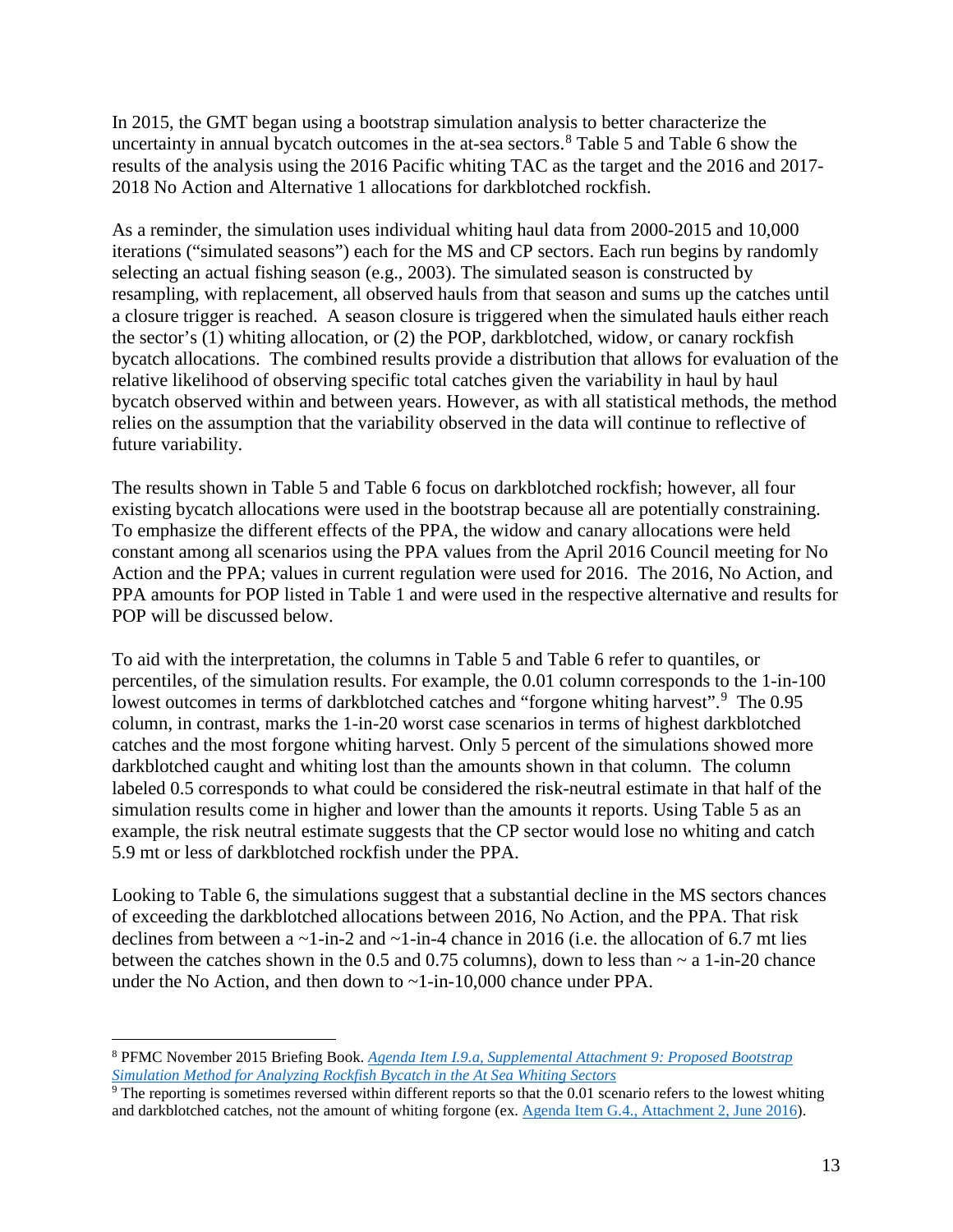For the CP sector, the simulation results suggest that the PPA amount of 25 mt would be greater than maximum total catch of 24.7 mt landed. While the PPA scenario predicts higher amounts of the darkblotched being caught compared to No Action, it also increases the probability of attaining the sector's whiting allocation. In other words, as seen in [Table 5,](#page-13-1) under No Action, at least 50 percent of the simulations for the CP sector achieve the whiting allocation (i.e. leave zero whiting unharvested), while under Alternative 1 it is at least 75 percent (i.e. less than 25 percent of simulations resulted in forgone whiting opportunity). For the MS sector, both No Action and the PPA have at least 75 percent of the simulations attaining their whiting allocation compared to only 50 percent in 2016 [\(Table 6\)](#page-13-2). There is additional forgone whiting harvest though for the MS with No Action compared to the PPA, as under the 0.01 column, there is a higher amount of unattained whiting for No Action with the lower bycatch allocations.

<span id="page-13-1"></span>

| Table 5: CP Bootstrap Analysis for 2016 and 2017-2018 No Action and PPA Amounts of |  |  |
|------------------------------------------------------------------------------------|--|--|
| <b>Darkblotched Rockfish</b>                                                       |  |  |

| <b>Species</b>            | <b>Alternative</b> | <b>Allocation</b> | <b>Percentage of Simulated Seasons</b> |       |          |          |          |        |
|---------------------------|--------------------|-------------------|----------------------------------------|-------|----------|----------|----------|--------|
|                           |                    | a                 | 0.01                                   | 0.25  | 0.5      | 0.75     | 0.95     | 0.9999 |
| <b>Unattained Pacific</b> | 2016               |                   | 81936                                  | 17130 | $\theta$ | 0        | $\theta$ |        |
| Whiting                   | No Action          | 102,589           | 80201                                  | 6478  | $\theta$ | $\Omega$ | $\theta$ |        |
|                           | <b>PPA</b>         |                   | 55920                                  | - 0   | $\theta$ | $\Omega$ |          |        |
| Darkblotched              | 2016               | 9.4               | 0.3                                    | 2.9   | 5.4      | 7.7      | 9.6      | 12     |
| Rockfish                  | No Action          | 13.5              | 0.3                                    | 3     | 5.5      | 7.7      | 12.9     | 15.6   |
|                           | <b>PPA</b>         | 25                | 0.3                                    | 3.1   | 5.9      | 8.5      | 14.5     | 24.7   |

a/ Allocation for darkblotched rockfish could also be a set-aside if Option B selected.

<span id="page-13-2"></span>

| Table 6: MS Bootstrap Analysis for 2016 and 2017-2018 No Action and PPA Amounts of |  |  |
|------------------------------------------------------------------------------------|--|--|
| <b>Darkblotched Rockfish</b>                                                       |  |  |

| <b>Species</b>            | <b>Alternative</b> | <b>Allocation</b> |       | <b>Percentage of Simulated Seasons</b> |                |                |          |                |
|---------------------------|--------------------|-------------------|-------|----------------------------------------|----------------|----------------|----------|----------------|
|                           |                    | a/                | 0.01  | 0.25                                   | 0.5            | 0.75           | 0.95     | 0.9999         |
| <b>Unattained Pacific</b> | 2016               |                   | 58050 | 20542                                  | $\Omega$       | $\Omega$       |          | $\theta$       |
| Whiting                   | No Action          | 72,415            | 57610 | $\Omega$                               | $\overline{0}$ | $\overline{0}$ |          | $\theta$       |
|                           | Alternative        |                   |       |                                        |                |                |          |                |
|                           |                    |                   | 39004 | $\overline{0}$                         | $\overline{0}$ | $\overline{0}$ | $\Omega$ | $\overline{0}$ |
| Darkblotched              | 2016               | 6.7               | 0.2   | 2.4                                    | 4.8            | 6.7            | 7.1      | 9.5            |
| Rockfish                  | No Action          | 9.5               | 0.2   | 2.5                                    | 5.1            | 7.1            | 9.6      | 12.3           |
|                           | Alternative        | 20                |       |                                        |                |                |          |                |
|                           |                    |                   | 0.2   | 2.6                                    | 5.3            | 7.4            | 10.9     | 20.4           |

a/ Allocation for darkblotched rockfish could also be a set-aside if Option B selected.

### **2.1.2. Pacific Ocean Perch (POP)**

<span id="page-13-0"></span>For POP, the Council's recommended AM 21 allocations covered a majority of the total catch in the at-sea sectors over the rebuilding time frame and accommodated average annual catch for both sectors over both the overfished and non-overfished window periods [\(Figure 6\)](#page-14-0). Similar to darkblotched rockfish, catch of POP has varied in the at-sea fleets over the last five years but neither has exceeded their initial allocation [\(Figure 7\)](#page-14-1).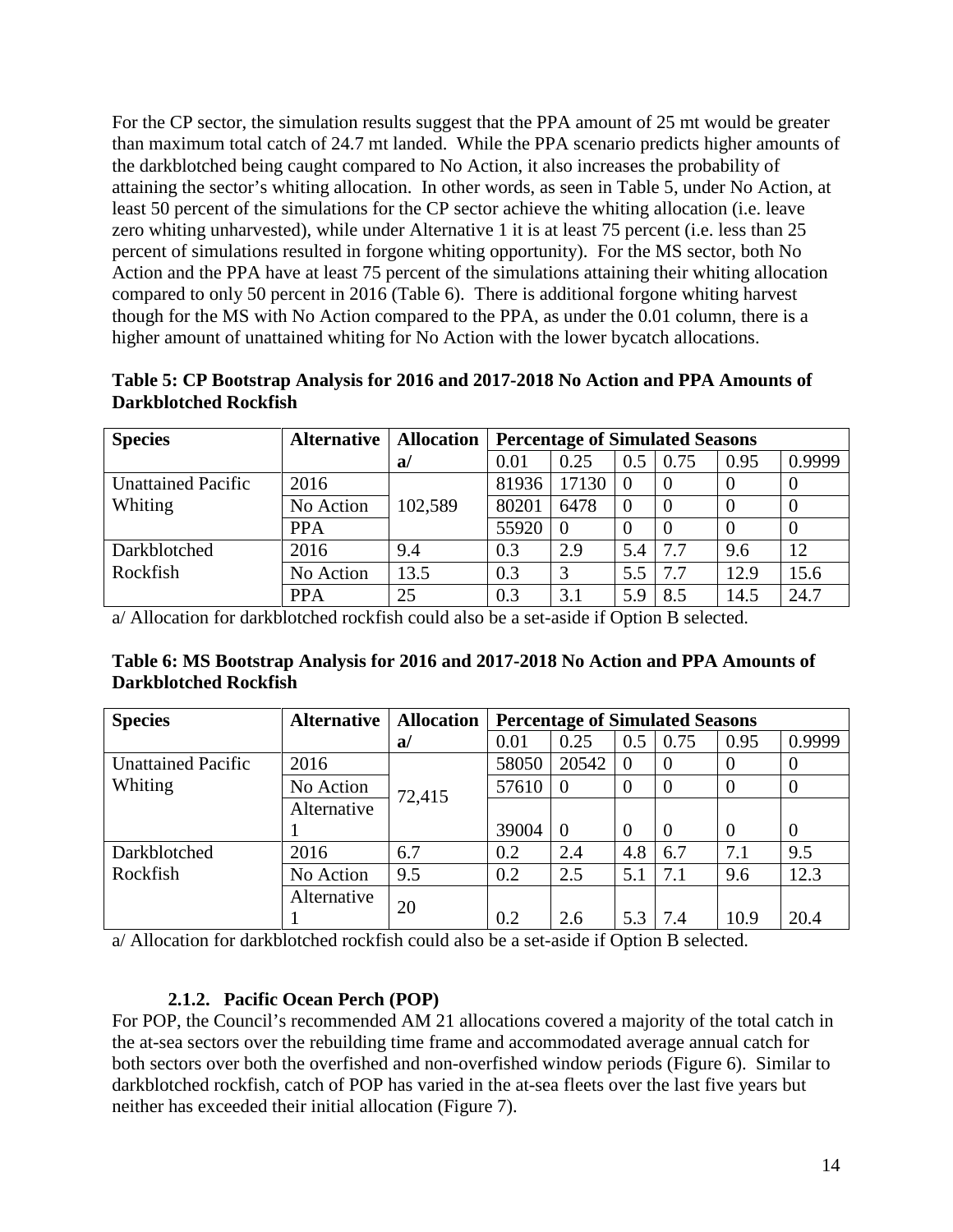

<span id="page-14-0"></span>**Figure 6: POP Total Mortality 1995-2007 Analyzed Under AM 21**



<span id="page-14-1"></span>**Figure 7: At- Sea Sectors POP Landings vs. Sector Allocations**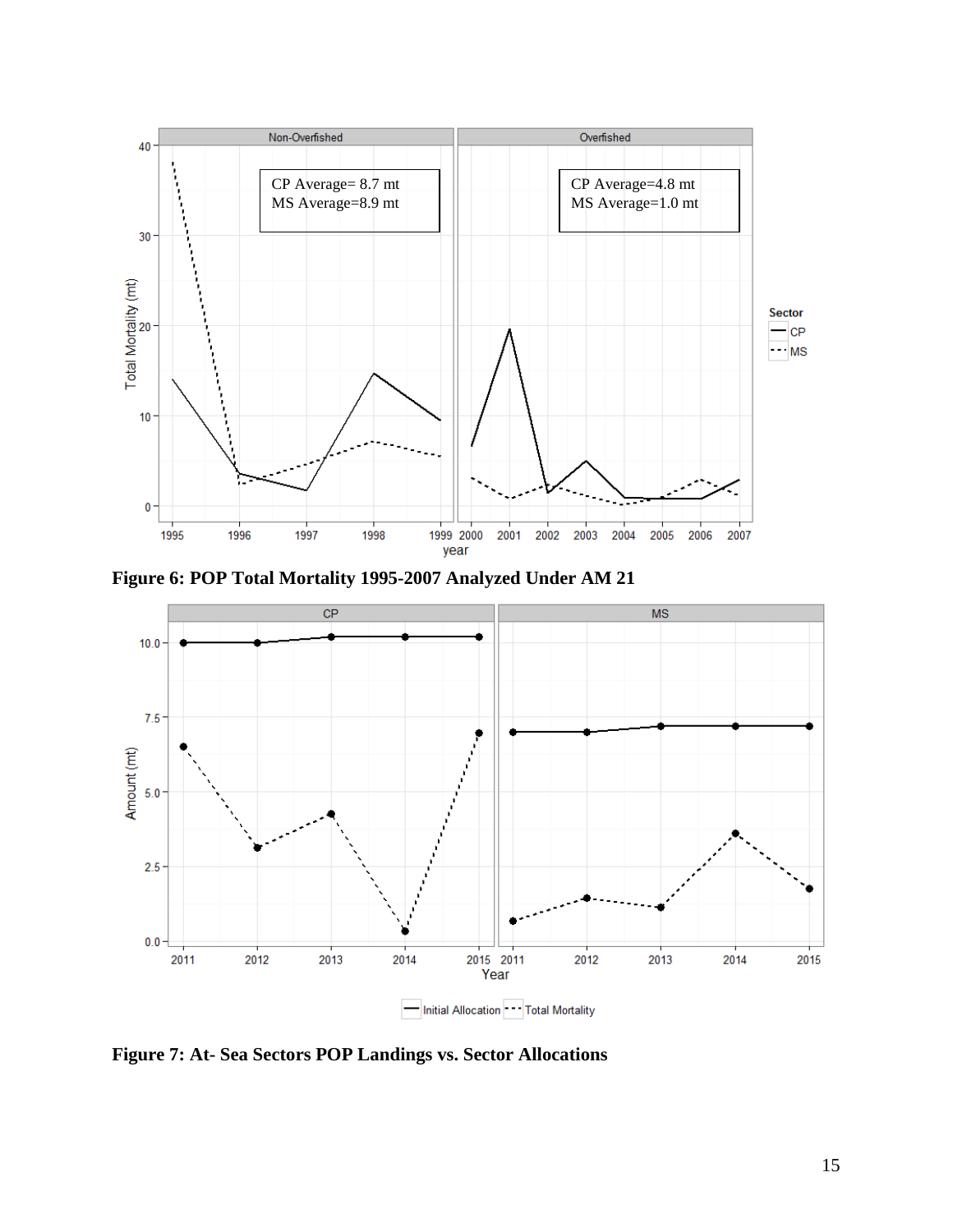Again though, it is the variability and not the average that poses risk to the sectors. As previously mentioned, the assumption was that the at-sea sector's ability to move would grant them ability to control bycatch and attain their sector allocation. Reports from representatives of the sector do suggest that they have had better ability to avoid POP than darkblotched and that POP bycatch can be kept low by avoiding certain areas, especially off northern Washington. The concern has been that avoiding these areas causes concerns of constraints to operations discussed below in Section [3.1](#page-23-2) and also limits their ability to address bycatch of other constraining species.

While so far successful at avoiding closures, the at-sea sectors have experience rapid accumulation of POP catches similar to those seen with darkblotched [\(Figure 8\)](#page-15-0). The start of this current season in the MS sector provides another example. Public comment testifies to these events as well, with the sector already reaching 40 percent of its allocation (Agenda Item G.2.b, [Public Comments\)](http://www.pcouncil.org/wp-content/uploads/2016/06/G2b_PubCom_JUN2016BB.pdf).



<span id="page-15-0"></span>**Figure 8: Cumulative Catch (mt) by Sector of POP, 2005-2015 with preliminary 2016 data included through June 13, 2016**

Because of these periods of rapid accumulation in the 2000-2015 period, the bootstrap simulation does show that POP continues to pose a risk of sector closure for both at-sea sectors. [Table 7](#page-16-0) and [Table 8](#page-16-1) display the bootstrap analysis results using the same setup as for darkblotched, i.e. using the 2016 Pacific whiting TAC and the 2016 and 2017-2018 No Action and PPA allocations for POP for both CP and MS. Further explanation of the simulation method and its interpretation can be found above in Section [2.1.1.](#page-8-0)

Looking to [Table 7,](#page-16-0) the column labeled 0.5 shows that 50 percent of the simulations for the CP sector would lose no whiting under any of the alternatives and caught 5.1 mt or less POP under PPA. While there was no decline in risk among the alternatives, the probability of not attaining the whiting allocation declines with the increase in allocation. The amount of forgone whiting is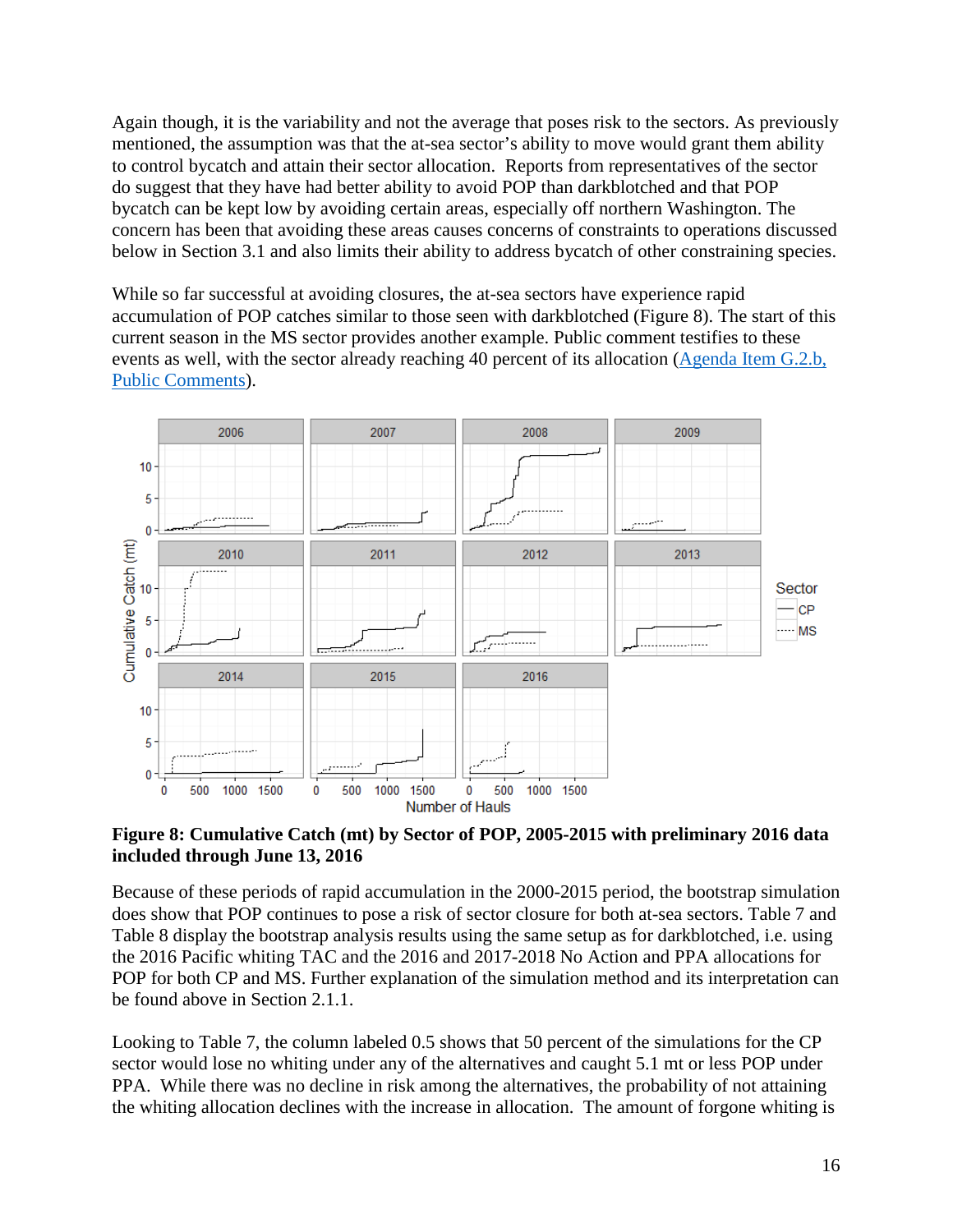reduced between 2016 and No Action, even with the allocation staying the same in both sectors, because of the increase in the darkblotched allocation seen above in [Table 5](#page-13-1) and [Table](#page-13-2) 6.

Overall, as seen in [Table 7,](#page-16-0) under No Action, at least 50 percent of the simulations for the CP sector achieve the whiting allocation (i.e. leave zero whiting unharvested), while under the PPA it is at least 75 percent (i.e. less than 25 percent of simulations resulted in lost whiting allocation). For the MS sector, both the No Action and PPA attain at least 75 percent of the whiting allocation [\(Table 8\)](#page-16-1). However, there is additional forgone whiting harvest though for the MS with No Action compared to the PPA, as under the 0.01 column, there is a higher amount of unattained whiting for No Action with the lower bycatch allocations.

<span id="page-16-0"></span>**Table 7: CP Bootstrap Analysis for 2016 and 2017 and 2018 No Action and PPA Amounts of POP**

| <b>Species</b>            | <b>Alternative</b> | <b>Allocation</b> | <b>Percentage of Simulated Seasons</b> |       |          |      |      |        |
|---------------------------|--------------------|-------------------|----------------------------------------|-------|----------|------|------|--------|
|                           |                    | a                 | 0.01                                   | 0.25  | 0.5      | 0.75 | 0.95 | 0.9999 |
| <b>Unattained Pacific</b> | 2016               |                   | 81936                                  | 17130 | 0        |      |      |        |
| Whiting                   | No Action          | 102,589           | 80201                                  | 6478  | $\Omega$ |      |      |        |
|                           | <b>PPA</b>         |                   | 55920                                  |       | $\theta$ |      |      |        |
| Pacific Ocean Perch       | 2016               | 10.2              | 0.2                                    |       | 4.8      | 8.7  |      | 14.4   |
|                           | No Action          | 10.2              | 0.2                                    | 1.1   |          | 9.3  | 11.1 | 14.4   |
|                           | <b>PPA</b>         | 20                | 0.2                                    | 1.1   | 5.1      | 9.7  | 20   | 23.4   |

a/ Allocation for POP could also be a set-aside if Option B selected.

<span id="page-16-1"></span>**Table 8: MS Bootstrap Analysis for 2016 and 2017 and 2018 No Action and PPA Amounts of POP**

| <b>Species</b>            | <b>Alternative</b> | <b>Allocation</b> | <b>Percentage of Simulated Seasons</b> |          |               |                |      |        |
|---------------------------|--------------------|-------------------|----------------------------------------|----------|---------------|----------------|------|--------|
|                           |                    | a                 | 0.01                                   | 0.25     | $0.5^{\circ}$ | 0.75           | 0.95 | 0.9999 |
| <b>Unattained Pacific</b> | 2016               |                   | 58050                                  | 20542    | -0            |                |      |        |
| <b>Whiting</b>            | No Action          | 72,415            | 57610                                  |          | $\theta$      |                |      |        |
|                           | <b>PPA</b>         |                   | 39004                                  | $\theta$ | $\theta$      |                |      |        |
| Pacific Ocean Perch       | 2016               | 7.2               | 0.1                                    | 0.9      | 1.9           | 3.7            | 7.2  | 9.7    |
|                           | No Action          | 7.2               | 0.1                                    |          | 2.1           | $\overline{4}$ | 7.3  | 9.7    |
|                           | <b>PPA</b>         |                   | 0.1                                    |          | 2.1           | 4.1            | 15   | 17.5   |

a/ Allocation for POP could also be a set-aside if Option B selected.

Finally, the catches of POP in the 2016 MS season to date have place the sector at an elevated risk of closure based on POP. The bootstrap simulation can be used to explore how the risk of sector closure changes based on actual catch inseason [\(Figure 9\)](#page-17-2). Preliminary results that start the simulation from the total catch levels as of June  $13<sup>th</sup>$  show that 33 percent of the simulated seasons produce catches that reach or exceed the 7.2 mt 2016 allocation level. For comparison, the preseason simulation runs only had 5 percent of the simulated seasons reach or exceed 7.2 mt [\(Table 8\)](#page-16-1).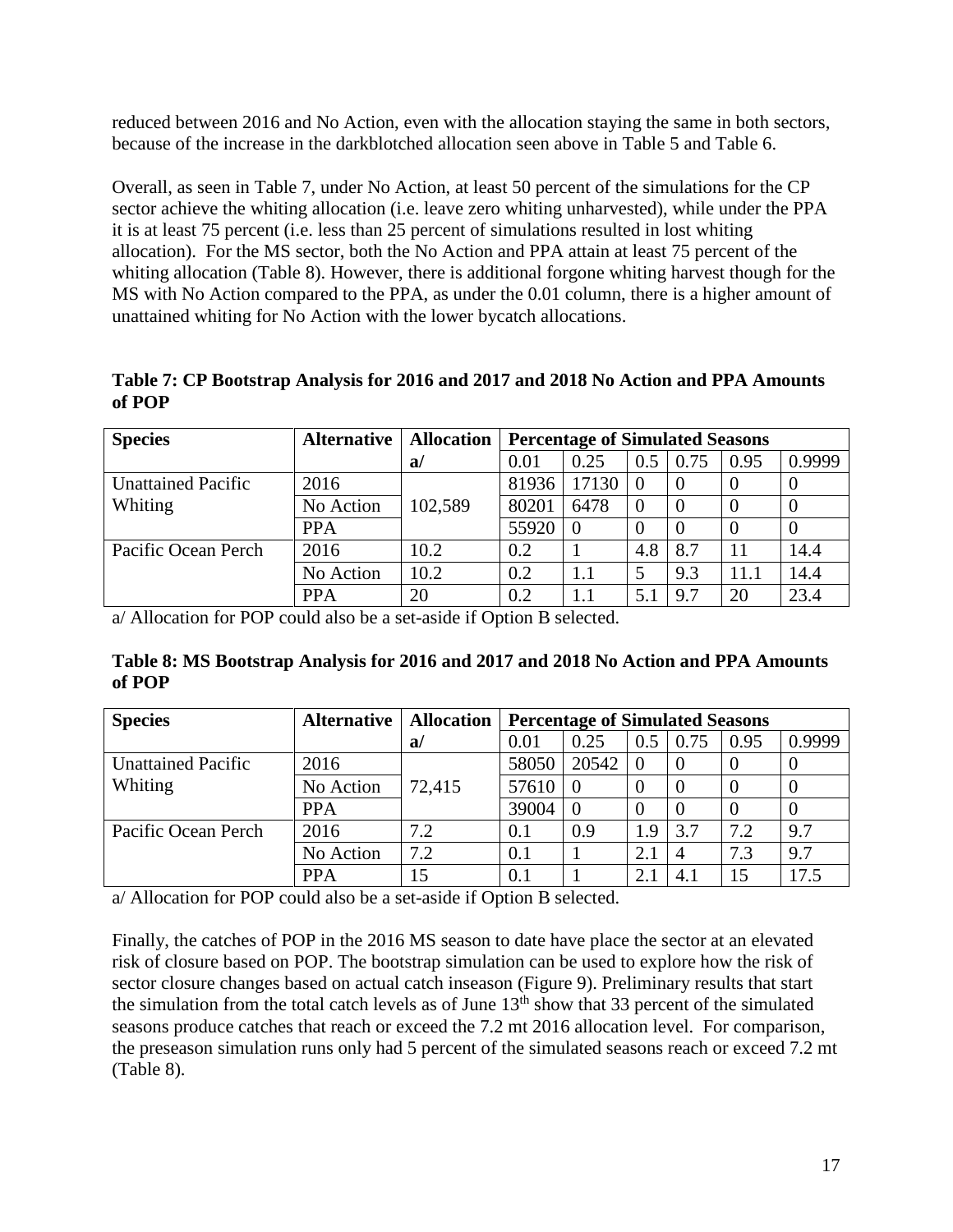

<span id="page-17-2"></span>**Figure 9: Visual representation of the bootstrap simulation exploring the 2016 MS season. The single thick line shows cumulative catch over the 580 hauls conducted between May 15 and June 13. The thin lines that follow show the paths that 3,200 simulated seasons took until reaching the whiting or bycatch closure trigger.** 

### **2.1.3. Summary**

- <span id="page-17-1"></span><span id="page-17-0"></span>• The current risk to the at-sea fleet to exceed the sector allocation of darkblotched rockfish or POP has been concerning to the Council. Even with the commitment to move to avoid areas of high bycatch and diligent monitoring of bycatch rates, the accumulation can occur rapidly enough for both species that the sector may not be able to prevent early closures as well as believed during development of AM 21.
- For darkblotched, the bootstrap simulation suggests that the risk of sector closure is expected to decline relative to 2016 under either the No Action or PPA for both sectors but to decline substantially if the PPA is chosen.
- For POP, the variability and rapid accumulation of bycatch also poses risk of closure to both sectors. The PPA would be expected to lower the risk relative to 2016 and the No Action alternative.
- Raising the allocations of darkblotched and POP lower the risk of closure by allowing the sectors to have higher base encounter rates. But more so, increased allocations reduce the impact of and allow the sectors to absorb more rapid accumulation events.

### **2.2 The IFQ Sector**

Conditions in the IFQ sector are more complex in the at-sea sector for several reasons. For one, there are multiple targeting strategies in the fishery. Unlike in the case of an overage of an at-sea allocation, an overage of the POP and darkblotched IFQ allocations may not result in a closure of the entire IFQ sector. Conditions may permit some areas and fishing strategies to continue. Shoreside whiting vessels and vessels targeting dover sole, thornyheads, and sablefish (DTS) and other stocks in continental slope habitats would be the fishing strategies most affected, the latter in particular, and the potential impact to those fishing strategies are at focus here.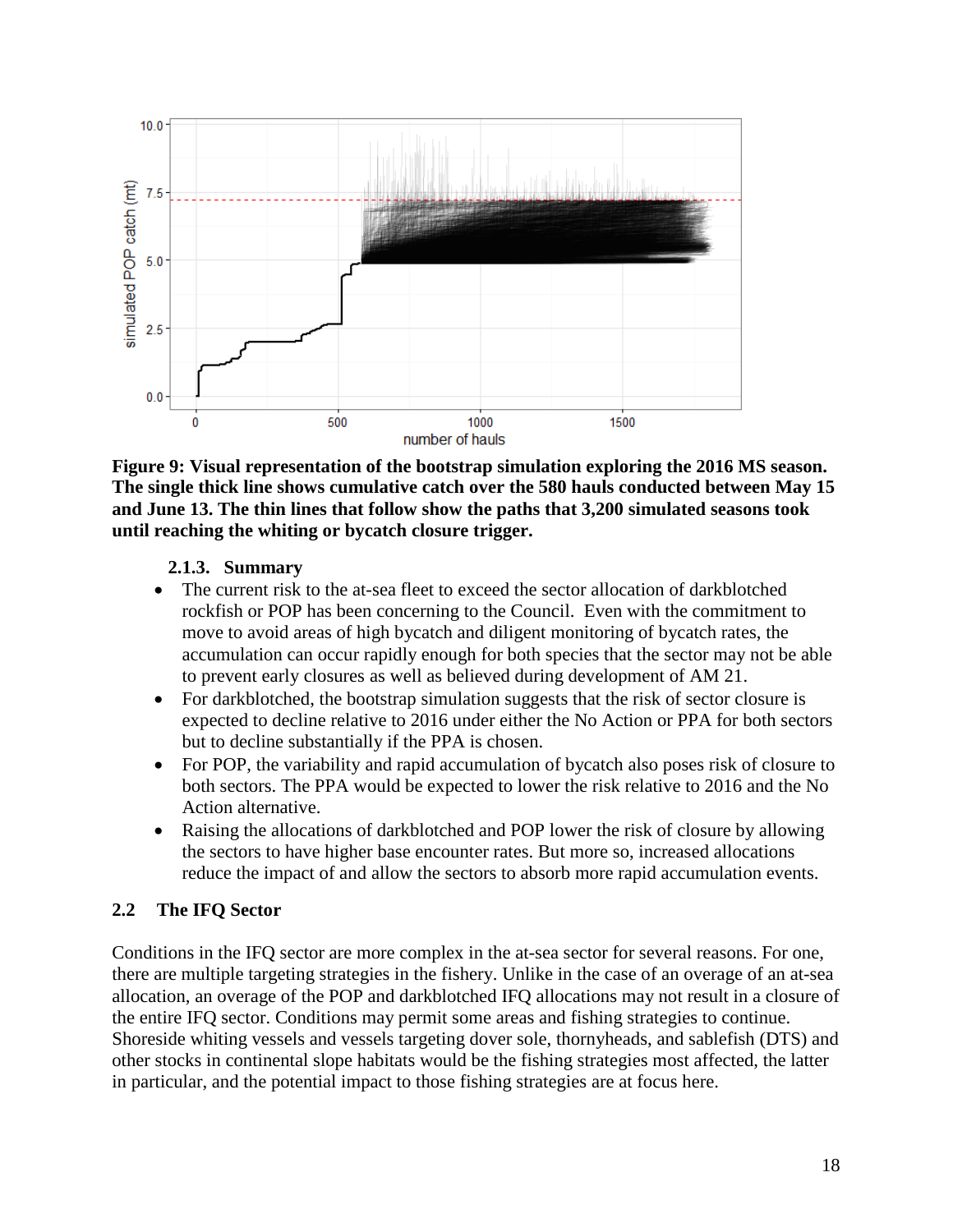Since the IFQ program was implemented in 2011, the sector has attained on average only 39 percent of the darkblotched rockfish allocation and 42 percent of the POP allocation. As discussed, this is a big change, particularly for darkblotched, compared to the pre-IFQ fishery. The change might suggest that the risk of sector averages is currently low. However, past catches suggest that overages may be possible.

Unlike the at-sea bootstrap model discussed above, the IFQ model used to analyze the 2017- 2018 integrated alternatives was not directly formulated to weigh the risk of overages. It does, however, provide estimates of attainment and includes 95 percent prediction intervals that can be used to evaluate how the PPA would affect the overage risk relative to No Action. It will be considered together with observer data from both the IFQ and pre-IFQ eras for the final analysis. The big changes to ACLs of canary rockfish and widow rockfish among others do bring a high degree of uncertainty about future conditions in the fishery.

The sections that follow provide basic descriptions of recent catches in the sector.

### **2.2.1. Darkblotched Rockfish**

<span id="page-18-0"></span>Before the IFQ fishery, overall mortality of darkblotched rockfish by the shoreside non-whiting fleet was very high. [Table 9](#page-18-1) shows the total mortality (landings and discard) in mt from the West Coast Groundfish Observer Program (WCGOP) Groundfish Estimated Mortality (GEMM) report from 2002-2010 for both the whiting and non-whiting trawl fisheries.

#### <span id="page-18-1"></span>**Table 9: 2002-2010 Total Mortality (mt) of Darkblotched Rockfish in Shoreside Whiting and Non-Whiting Fleets**

| Year | Non-Whiting |         |        | Whiting  |         |       |
|------|-------------|---------|--------|----------|---------|-------|
|      | Landings    | Discard | Total  | Landings | Discard | Total |
| 2002 | 105.14      | 85.98   | 191.12 | 0.25     | 0.00    | 0.25  |
| 2003 | 73.89       | 103.37  | 177.26 | 0.26     | 0.00    | 0.26  |
| 2004 | 178.69      | 30.87   | 209.56 | 0.86     | 0.00    | 0.86  |
| 2005 | 76.82       | 28.24   | 105.06 | 5.51     | 0.00    | 5.51  |
| 2006 | 86.94       | 96.86   | 183.80 | 2.21     | 0.00    | 2.21  |
| 2007 | 123.26      | 113.14  | 236.40 | 0.93     | 0.00    | 0.93  |
| 2008 | 103.35      | 120.74  | 224.09 | 0.52     | 0.00    | 0.52  |
| 2009 | 128.80      | 142.61  | 271.41 | 0.87     | 0.00    | 0.87  |
| 2010 | 156.83      | 131.88  | 288.71 | 7.41     | 0.00    | 7.41  |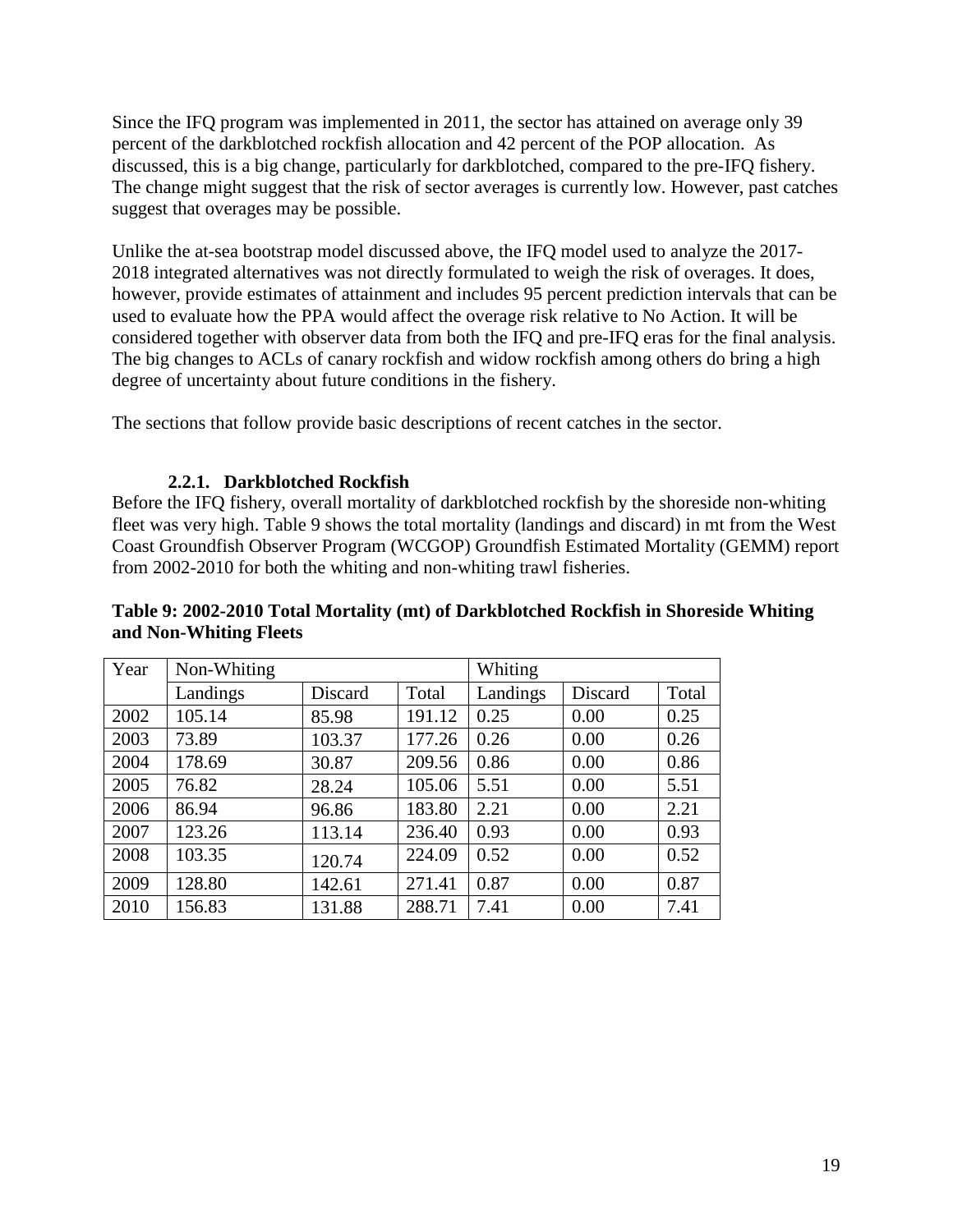<span id="page-19-0"></span>

| Table 10: 2011-2015 Total Mortality (mt) of Darkblotched Rockfish in Shoreside Whiting |
|----------------------------------------------------------------------------------------|
| and Non-Whiting Fleets (Landings from PacFIN, Discard Estimates from WCGOP             |
| <b>GEMM Table</b> )                                                                    |

| Year              | Non-Whiting |         |        | Whiting  |         |       |
|-------------------|-------------|---------|--------|----------|---------|-------|
|                   | Landings    | Discard | Total  | Landings | Discard | Total |
| 2011              | 86.65       | 1.83    | 88.49  | 1.22     | 0.00    | 1.22  |
| 2012              | 83.56       | 2.48    | 86.04  | 4.30     | 0.03    | 4.33  |
| $\overline{2013}$ | 110.99      | 2.33    | 113.32 | 3.25     | 0.00    | 3.25  |
| $\overline{2014}$ | 81.41       | 8.15    | 89.57  | 8.45     | 0.00    | 8.45  |
| 2015 $a/$         | 87.37       | 8.15    | 95.53  | 31.43    | 0.00    | 31.43 |

a/ Discard from 2014 used as proxy as 2015 not available.

While the whiting and non-whiting sectors are managed together in the shorebased IFQ fishery, there is a significant difference in the patterns of landings of darkblotched rockfish over the last five years as seen in [Table 10.](#page-19-0) For the whiting fishery, there was a large increase in landings from 2014 to 2015, with the average vessel landing over four times as much as occurred in 2014. On the other hand, the non-whiting fleet has been fairly consistent in landings between 80-90 metric tons (except for 2013). Interestingly, the lowest maximum total landing (not including discard) by a vessel in the non-whiting fishery also occurred in 2015.

Similar to the at-sea sector, there can be rapid accumulation of darkblotched rockfish within shorebased whiting fishery. Catcher vessels that participate in the MS co-op may also deliver to shoreside processors with IFQ. [Figure 10](#page-20-1) shows the cumulative landings of darkblotched rockfish in the shoreside whiting sector by year.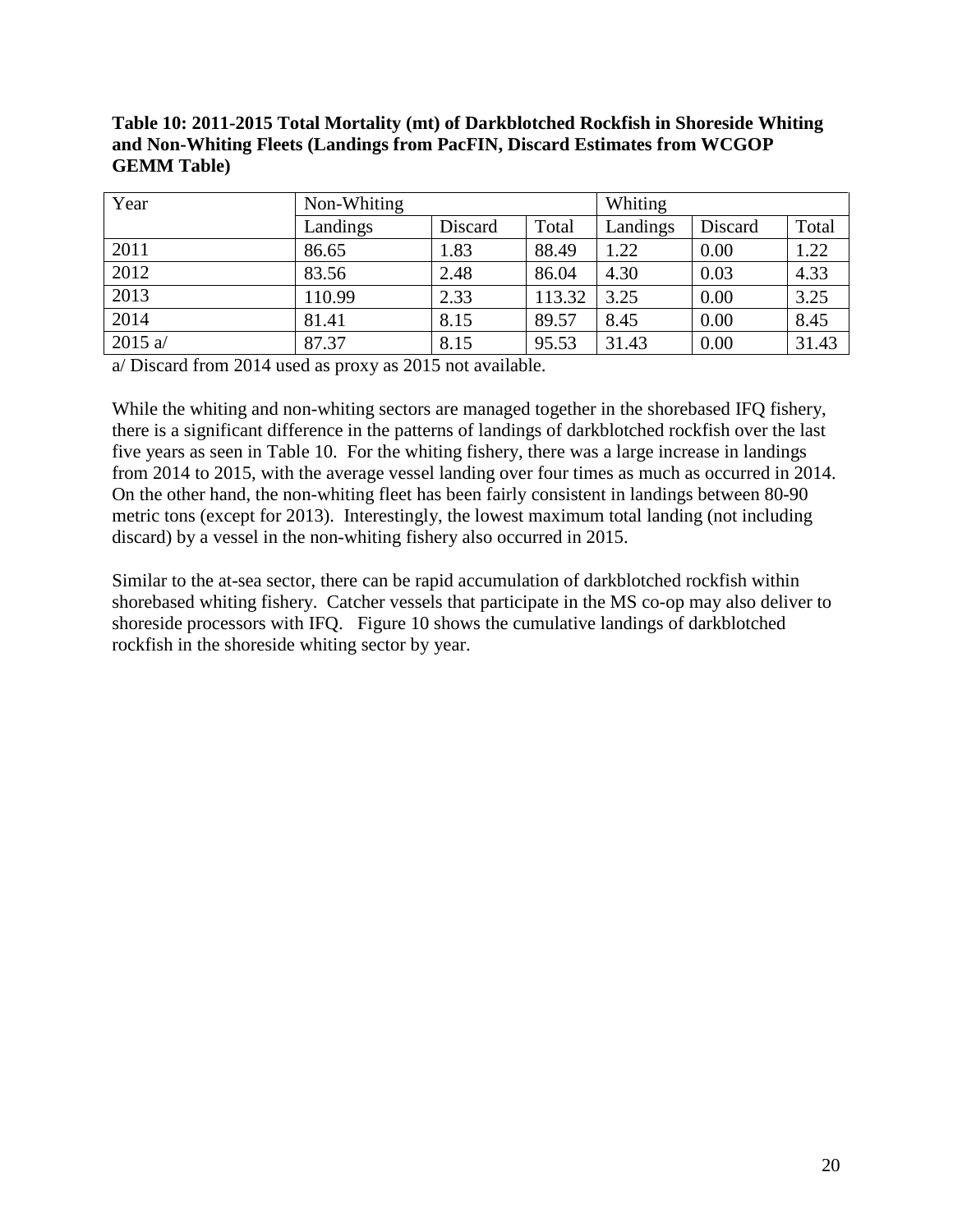

<span id="page-20-1"></span>**Figure 10: Cumulative Landings of Darkblotched Rockfish (mt) in the Shoreside Whiting Sector from 2006-2015**

Not only does the overall total mortality vary by year, but the rate at which vessels encountered and landed darkblotched rockfish was different among each year. Most years experienced a fairly slow and steady increase in landings over the year. However, in 2014, this pattern abruptly changed in October, which coincides with the MS co-op darkblotched overage discussed above. In 2015, the season experienced an increasing trend resulting in over seven times the total mortality in a majority of other years.

Overall, if the trends in the IFQ fishery seen in 2015 were to continue, there is a greater impact to the shoreside whiting fishery compared to the non-whiting fishery under Alternative 1 compared to No Action. However, the perceived risk for the IFQ fleet as a whole to exceed their allocations seems minimal. With the increase in the ACL in 2017 and 2018, the resulting IFQ allocations under No Action and Alternative 1 are significantly higher than seen in recent years. Even if the fleet were to exhibit pre-IFQ behavior, resulting in increased discards and an overall mortality of approximately 300 mt (high seen in 2010), it would still not approach the IFQ allocations under No Action (416.7 mt) or Alternative 1 (394.6 mt) for 2017 and 2018.

#### **2.2.2. Pacific Ocean Perch (POP)**

<span id="page-20-0"></span>Unlike darkblotched rockfish historically, the shoreside non-whiting and whiting fleets did not discard POP at similar magnitudes to their historic landings. [Table 11](#page-21-0) shows the landings and mortality from 2002-2010 for both sectors from the WCGOP GEMM report.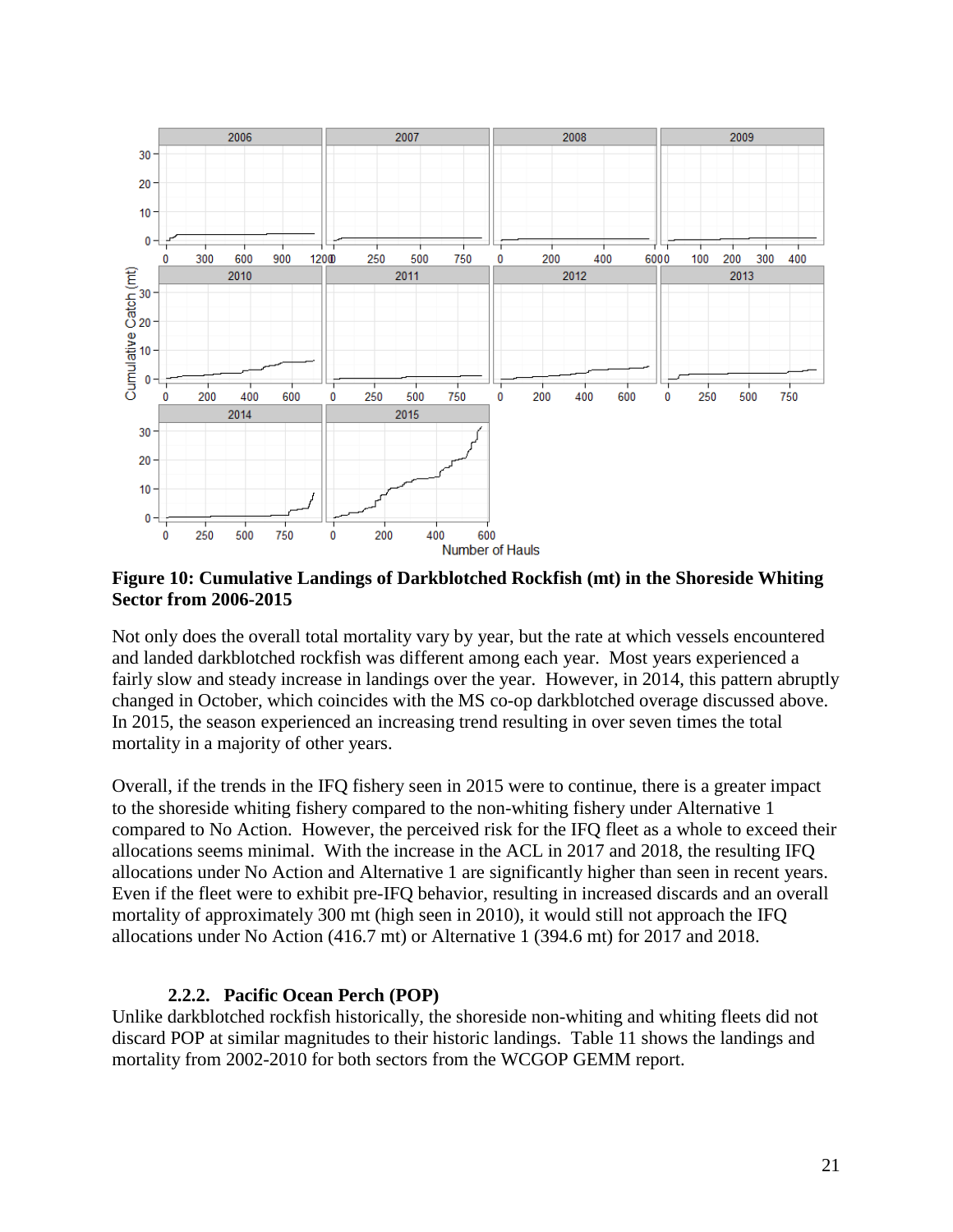| Year | Non-Whiting |         |        | Whiting  |         |       |
|------|-------------|---------|--------|----------|---------|-------|
|      | Landings    | Discard | Total  | Landings | Discard | Total |
| 2002 | 131.02      | 24.00   | 155.01 | 0.24     | 0.00    | 0.24  |
| 2003 | 111.19      | 16.67   | 127.85 | 0.30     | 0.00    | 0.30  |
| 2004 | 110.82      | 24.78   | 135.60 | 0.83     | 0.00    | 0.83  |
| 2005 | 56.97       | 12.72   | 69.69  | 0.52     | 0.00    | 0.52  |
| 2006 | 63.90       | 8.95    | 72.85  | 0.12     | 0.00    | 0.12  |
| 2007 | 102.44      | 21.78   | 124.22 | 23.28    | 0.00    | 23.28 |
| 2008 | 68.21       | 38.81   | 107.01 | 0.12     | 0.00    | 0.12  |
| 2009 | 74.54       | 83.69   | 158.23 | 17.19    | 0.00    | 17.19 |
| 2010 | 69.78       | 60.29   | 130.07 | 6.58     | 0.00    | 6.58  |

<span id="page-21-0"></span>**Table 11: 2002-2010 Total Mortality (mt) of POP in Shoreside Whiting and Non-Whiting Fleets**

Similar to darkblotched rockfish though, the individual accountability of the IFQ program did result in a decrease in the amount of discards (and simultaneously landings) in the non-whiting fleet as seen in

<span id="page-21-1"></span>[Table 12.](#page-21-1)

### **Table 12: 2011-2015 Total Mortality (mt) of POP in Shoreside Whiting and Non-Whiting Fleets (Landings from PacFIN, Discard Estimates from WCGOP GEMM Table)**

| Year      | Non-Whiting |         |       | Whiting  |         |       |
|-----------|-------------|---------|-------|----------|---------|-------|
|           | Landings    | Discard | Total | Landings | Discard | Total |
| 2011      | 45.42       | 0.42    | 45.84 | 0.28     | 0.00    | 0.28  |
| 2012      | 39.42       | 1.16    | 40.58 | 12.32    | 0.03    | 12.35 |
| 2013      | 42.13       | 1.05    | 43.18 | 7.09     | 0.00    | 7.09  |
| 2014      | 29.66       | 1.23    | 30.89 | 10.07    | 0.00    | 10.07 |
| 2015 $a/$ | 29.35       | 1.23    | 30.58 | 20.10    | 0.00    | 20.10 |

a/ Discard from 2014 used as proxy as 2015 not available.

In the entire time span above, there is no recognizable pattern in the landings of POP in the shoreside whiting fishery. As shown in [Figure 11,](#page-22-0) there can be a rapid accumulation of POP by the shoreside whiting fleet.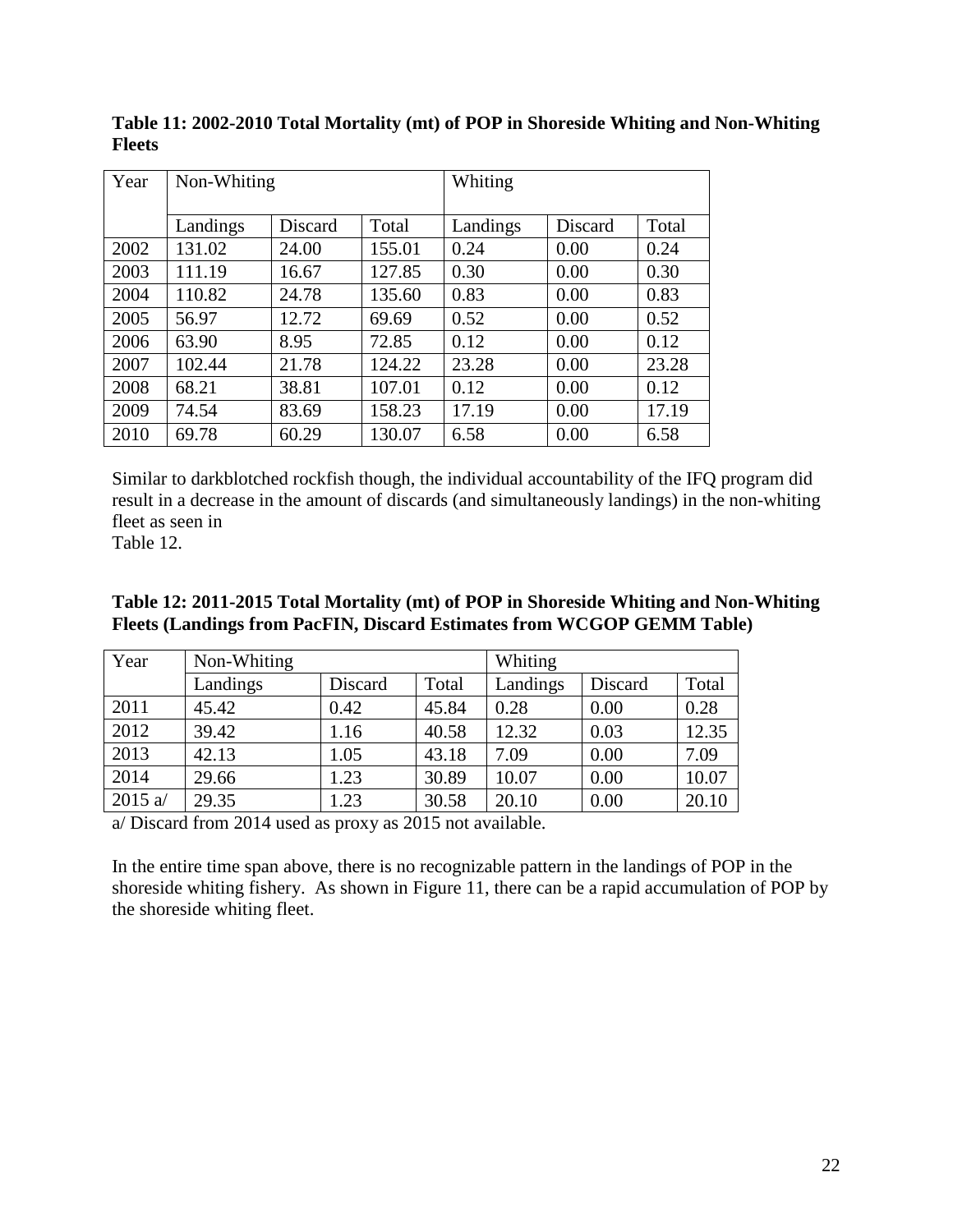

<span id="page-22-0"></span>**Figure 11: Cumulative Catch (mt) of POP from 2006-2015 in the Shoreside Whiting Fishery**

Similar to darkblotched rockfish, the fleet saw a much higher total mortality in 2015. However, there have been more occurrences of rapid accumulation in the last 10 years of POP than for darkblotched rockfish. 2007 and 2009 saw over 20 mt and 10 mt of catch respectively in the span of less than a few hauls. On the other hand, 2006, 2008, and 2011 saw only negligible encounters over the year. This does lead to the possibility that while the overall IFQ sector has only taken around 40 percent of the allocation, there is a significant risk of the whiting sector taking a large amount in only a few hauls. However, based on industry input, most high encounters of POP can be avoided if vessels do not fish off of northern Washington. Between June and September, the correlation between areas fished and encounter rate of POP by IFQ vessels may be explored using logbook data. This cost of avoiding this area, along with the additional measures taken to reduce discards in the non-whiting fleet, though are not quantifiable at this time.

If the fleet were to change behavior, and revert back to some of the tendencies pre-IFQ, the sector could be at risk to exceed the allocation. Even under No Action, the IFQ fishery could theoretically take 100 metric tons or more than the allocation for 2017 and 2018. However, the system is intended to prevent against this with the limitations of the IFQ program (described in further detail below under the Section [3.2\)](#page-24-3).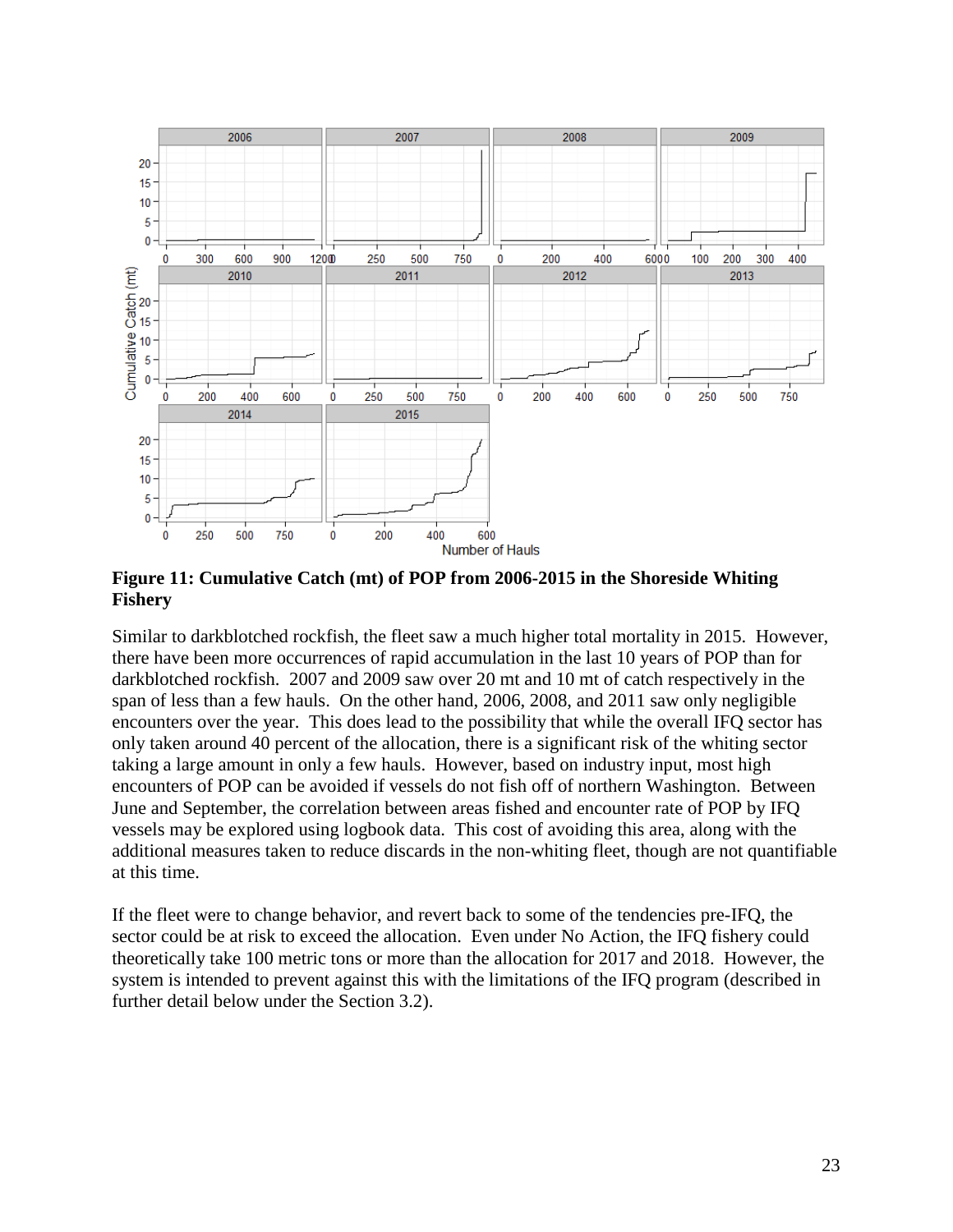### **2.2.3. Summary**

<span id="page-23-0"></span>Overall, the shorebased IFQ program's individual accountability has led to decreases in landings and discards (most significantly) of darkblotched rockfish and POP. Based on the recent utilization of the allocation, there appears to be a relatively low risk of the IFQ sector exceeding its allocation compared to the at-sea sector, supporting the need for revised fair and equitable allocations under Alternative 1. However, the relatively short history with the IFQ program and the significant changes in the 2017-2018 canary rockfish and widow rockfish mean that the first five years of the program may not represent what occurs next.

### <span id="page-23-1"></span>**3 Impacts to Individual Participants**

This section considers how individual fishing operations in both the at-sea and shorebased IFQ sectors could be affected under the PPA compared to No Action. For the at-sea sectors, the analysis presented on the transfer of shorebased QPs to the MS sector [\(Agenda Item G.4.,](http://www.pcouncil.org/wp-content/uploads/2016/06/G4_Att5_DraftAppB_JUN2016BB.pdf)  [Attachment 5, June 2016](http://www.pcouncil.org/wp-content/uploads/2016/06/G4_Att5_DraftAppB_JUN2016BB.pdf)) was used. The main concern for these vessels is the operational costs associated with avoiding bycatch caps (e.g. moving fishing grounds when the bycatch base rate exceeds a certain percentage).

For the shorebased IFQ participants, QS and vessel account (VA) activity from 2011-2015 was used to analyze potential impacts of the PPA compared to No Action in 2017 and 2018. With the reduction in the trawl allocation, there is a 5.3 percent reduction in QP for darkblotched and a 14.5 (2017) and 13.9 (2018) percent reduction for POP to QS accounts. This reduction could affect potential trip effort for both whiting and non-whiting vessels.

While the primary comparison for the Council to consider is between the PPA and No Action, QS information from 2016 is provided as a baseline. The purpose of this is to evaluate the additional impact that the overall increase in the ACL for darkblotched in 2017 and 2018 has compared to the minimal change in the POP ACL.

## <span id="page-23-2"></span>**3.1 The At-sea Sectors**

During the analysis of management measures for the 2017-2018 biennium, a proposal to transfer shorebased QPs to the MS sector was analyzed based on request from participants as a way to provide relief to constraining bycatch caps of darkblotched, canary, and widow rockfish and POP [\(Agenda Item G.4., Attachment 5, June 2016\)](http://www.pcouncil.org/wp-content/uploads/2016/06/G4_Att5_DraftAppB_JUN2016BB.pdf). When the IFQ fishery was established in 2011, individuals with limited entry trawl permits were given a QS permit with corresponding QS percentages for each IFQ species based on historical participation, bycatch needs, and equal allocation. Due to the equal allocation piece, 37 MS catcher vessels with no shorebased history were allocated QPs. However, due to the structure of the IFQ program, those vessels are unable to access those QPs as both the at-sea sectors operate under a sector specific allocation.

In April 2016, the Council chose to reject this proposed management measure because it could not be implemented in a timely fashion. Details from this analysis do provide insight on potential impacts to individual at-sea participants. Further analysis, including for the CP sector as well as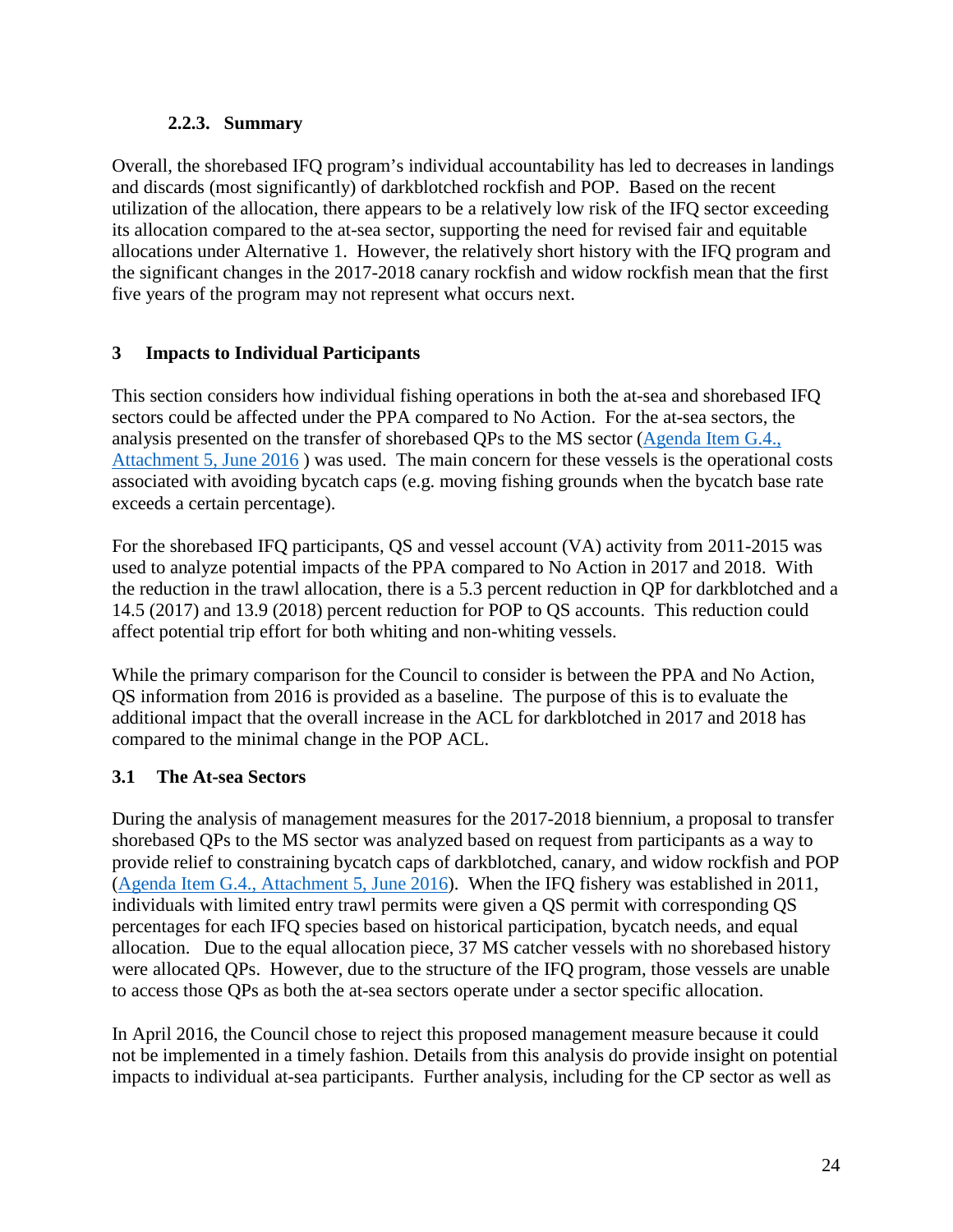examining the at-sea observer data on distance and time between hauls, may be completed between June and September.

## **3.1.1. Darkblotched Rockfish**

<span id="page-24-0"></span>Under the MS co-op, the fishery operates in a series of pools; although, not all vessels participate in each pool. Pools can be closed due to bycatch problems, even if the fleetwide allocation is not exceeded. An individual vessel may also be prevented from operating in the next pool if its individual bycatch rate exceeds 125 percent of the base bycatch rate. In 2015, vessels were required to move to a new area if:

- 1. A fleet's three day rolling average bycatch rate of Overfished Species or Chinook salmon exceeds the Base Rate for any such species, and that Fleet's cumulative annual bycatch rate for such species exceeds fifty percent of the Baes Rate for such species,
- 2. A fleet's three day rolling average bycatch rate for any of such species exceeds 125 percent of the Base Rate for such species, or
- 3. A fleet's bycatch rate during any single day exceeds 200 percent of the Base Rate for such species.

The analysis also states that vessels will move pre-emptively to avoid reaching the above triggers, which means that individual vessels may move more frequently than the analysis suggests.

For darkblotched rockfish, the MS sector has range from a low of 5 percent of days exceeding 100 percent of the base rate to 18 percent in 2015. Furthermore, 2 percent of days in 2012 exceeded 200 percent of the base rate with 13 percent in 2015. More detailed information can be found in Table 36 on page 107 of [Agenda Item G.4., Attachment 5, June 2016.](http://www.pcouncil.org/wp-content/uploads/2016/06/G4_Att5_DraftAppB_JUN2016BB.pdf)

## **3.1.2. Pacific Ocean Perch (POP)**

<span id="page-24-1"></span>Compared to darkblotched, POP has had fewer days that have exceeded the base rate (Table 36, [Agenda Item G.4., Attachment 5, June 2016\)](http://www.pcouncil.org/wp-content/uploads/2016/06/G4_Att5_DraftAppB_JUN2016BB.pdf). POP exceeded the 100 percent of the base rate anywhere from 3 percent in 2012 to a high of 15 percent in 2015. For those days exceeding 200 percent, values ranged from 1 percent to a high of 10 percent in 2015.

## **3.1.3. Summary**

<span id="page-24-2"></span>Impacts to individual at-sea vessels under the PPA are difficult to quantify. However, by increasing the allocation (or set aside) amounts to sectors, it can be inferred that individuals will experience some relief in terms of bycatch avoidance costs as bycatch base rates will be higher with the additional allocation.

## <span id="page-24-3"></span>**3.2 The IFQ Sectors**

Unlike the at-sea fleet, the shorebased IFQ fishery is able to use the QPs within their QS account. The following background on the logistics of the IFQ program is intended to provide context for understanding the analysis components. Each QS permit is associated with a QS account, which is allocated with QPs at the beginning of the year based on the IFQ allocation and the QS percentage associated with each permit for each species. Currently, QS permit owners hold 90 percent of the QS for all non-whiting, non-halibut IFQ species, and the other 10 percent of shares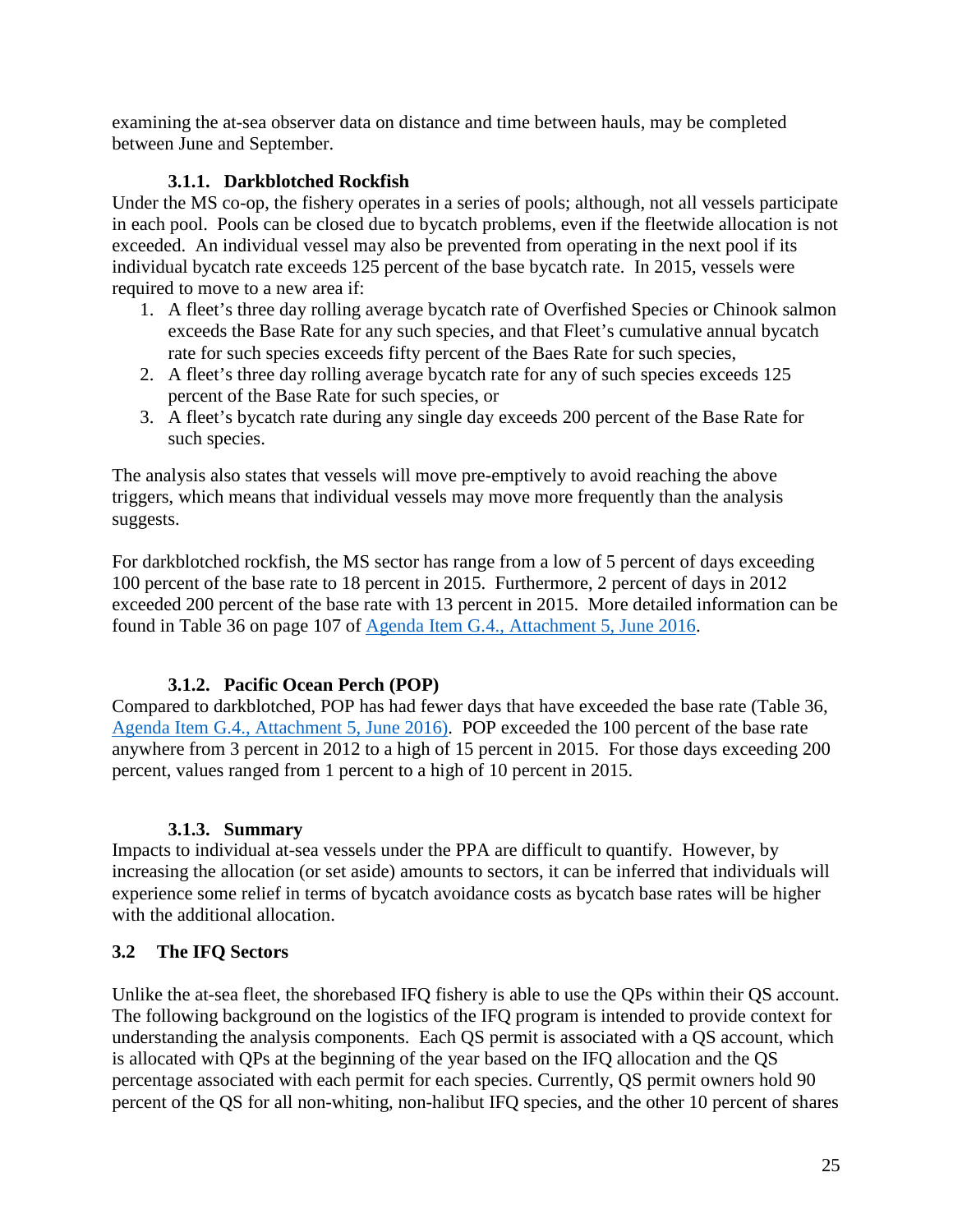are held aside for the AMP. The QPs accruing to the AMP QS are "passed through" to QS permit owners in proportion to their QS percentages. While initially QS permits were restricted and new accounts could not be opened, any US citizen can now apply for a QS permit and associated QS account. These new QS accounts all begin with zero QS for all species, and therefore are not allocated any QP unless they purchase QS from another permit holder. From the QS account, QPs can be moved into VAs that is either owned by the permit holder or by another individual who owns a separate VA. VA may be opened for any vessel with a limited entry trawl permit attached to it. QPs can also be transferred between VAs. There is an annual vessel limit associated with each IFQ species that cannot be exceeded by an individual vessel account, as well as a daily vessel limit for any overfished species. A daily vessel limit was implemented for all overfished rockfish species in order to prevent individuals from hoarding of unused overfished species QP.

With the reduction in the IFQ allocation from No Action to the PPA, there is a subsequent reduction in the amount of quota available to each participant and on the market in general. Furthermore, communities along the coast may be more dependent on certain fisheries or strategies (e.g. slope) than others, requiring varying species and species amounts in their portfolios. In order to assess the impact associated with the proposed action, two metrics were analyzed: (1) the effect on QS permits/accounts and (2) the effect on VA.

#### **3.2.1. Darkblotched Rockfish**

<span id="page-25-0"></span>With darkblotched rockfish being under a rebuilding plan since prior to the IFQ program, there have been limited QPs available due to low allocations. It is typically used in order to access other co-occurring, high value species, such as sablefish, dover sole, and shortspine thornyhead. QPs tend to be highly coveted by IFQ permit owners in order to insure against a possible "lightning strike" tow (similar to the F/V Seeker in 2015 with canary rockfish).

For those IFQ participants that have QS for darkblotched rockfish, there is a 5.3 percent reduction in the amount of QPs allocated from No Action to the PPA. However, the magnitude of the change in number of pounds varies as those permits with larger QS percentages will see greater QPs differences under the PPA. **[Figure 12](#page-26-0)** shows the distribution of QPs allocated to all IFQ QS accounts under No Action and PPA with 2016 included as a baseline. The x-axis displays all 173 QS accounts ordered by increasing QS percentages (with non-identifying QS account numbers), while the y-axis shows the amount of QPs allocated to each account based on the QS percentages associated with each account on January 1, 2016. 2016 QPs were based on the QS percentage and do not include any carryover in order to allow for direct comparison. The actual QS percentages that would be used in 2017 and 2018 may be different than those used as trades may occur during 2016.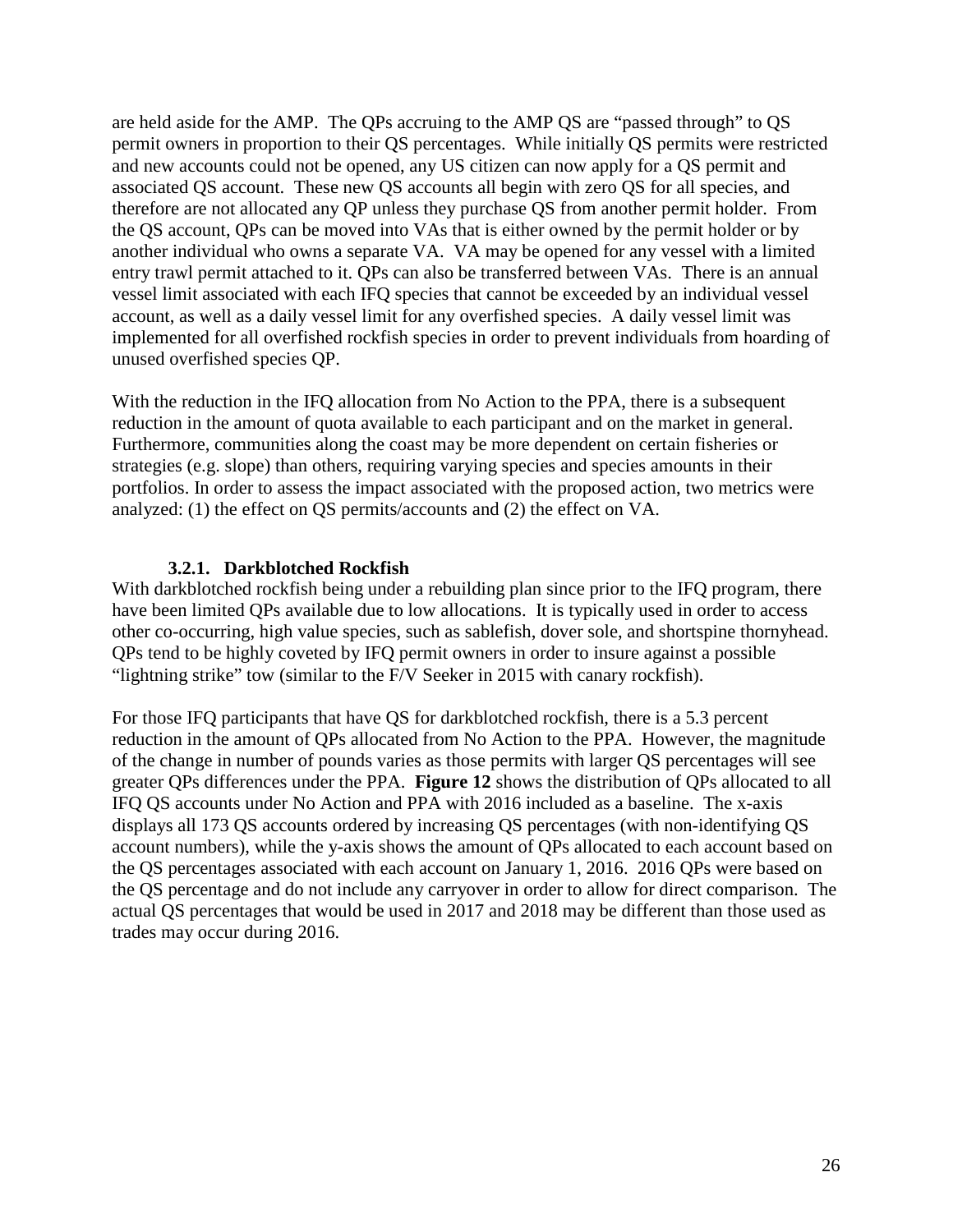

<span id="page-26-0"></span>**Figure 12: QP Allocations to Individual QS Accounts in 2016, and under No Action and PPA for 2017 and 2018.**

There are 45 QS accounts that would not be affected by the proposed action, as there is zero QS percentage for darkblotched associated with these accounts. In 2016, 166 out of 173 QS accounts were allocated less than 10,000 QPs. However, due to the large increase in the ACL in 2017 and 2018, only 146 QS accounts would be allocated less than 10,000 QPs under No Action; there would be 152 under the PPA. On average, the six additional accounts that would be allocated less than 10,000 pounds under the PPA would be reduced by 531 pounds to 546 pounds. Although there is not a one to one relationship between QS accounts and VA, the average per trip landing of darkblotched was examined in order to assess the potential impacts of the PPA. From 2011-2015, whiting vessels landed an average of 40 pounds per trip compared to 197 pounds on non-whiting trawl vessels. Therefore, the reduction in QS could potentially affect over 13 trips by a whiting vessel or almost three trips by non-whiting trawl vessels. The actual costs due to these potentially affected trips are difficult to quantify. Some vessels may be able to simply move fishing locations, attain their target species, while not accruing additional costs; others may have to move longer distances or buy QPs on the market at a higher costs.

Even though each QS account is affected by 5.3 percent (for those that have QS of darkblotched rockfish) between No Action and PPA, this equates to range of absolute QPs allocated to each account. **[Figure 13](#page-27-0)** shows the differences in QPs allocated to QS accounts based on January 1, 2016 QS percentages. The x-axis shows QS account identifiers as shown in [Figure 12,](#page-26-0) while the y-axis shows the difference in QPs allocated to an individual's QS account from No Action to PPA.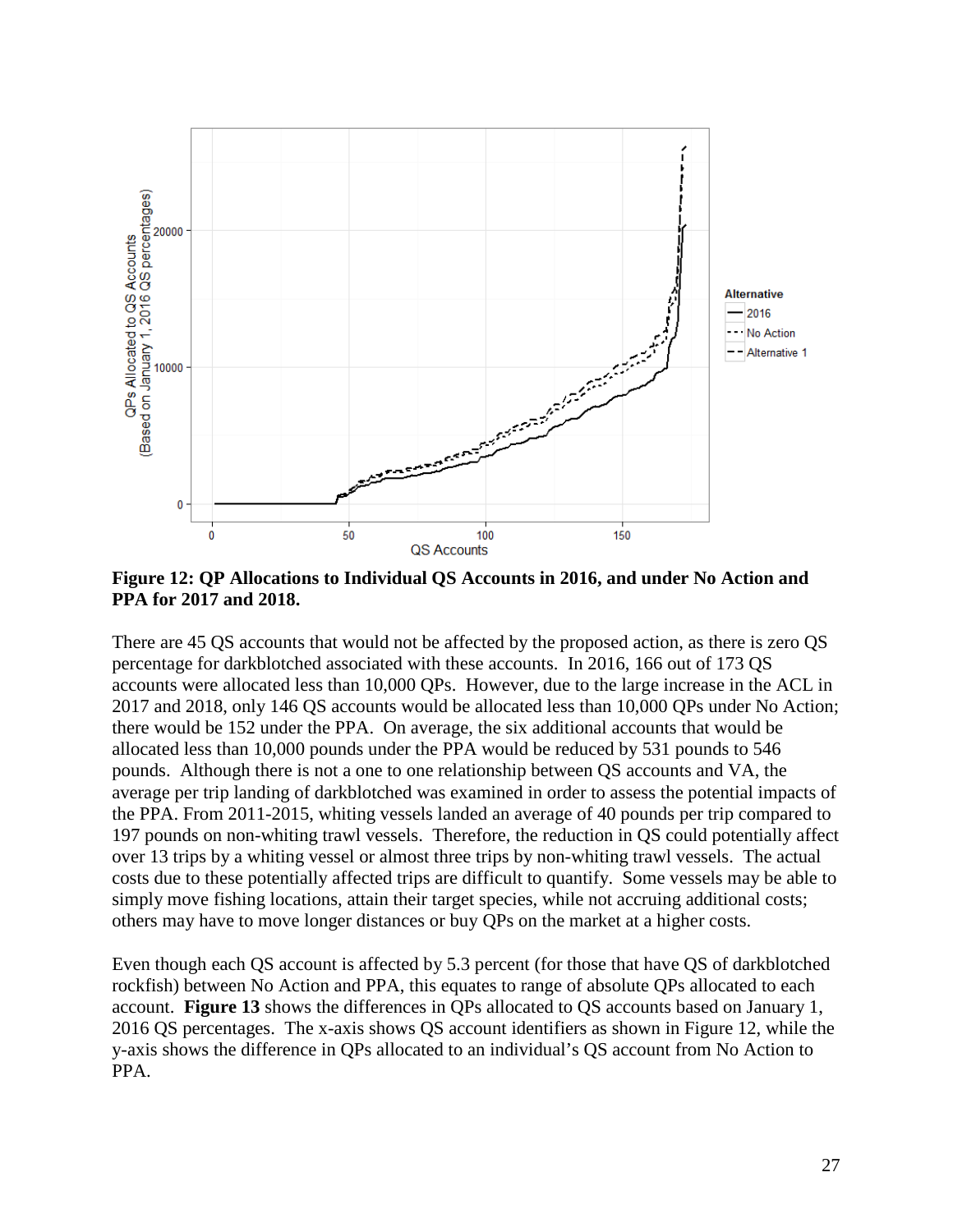

<span id="page-27-0"></span>**Figure 13: Difference in QP Allocations between No Action and PPA (Assuming Start of 2016 QS Percentages)**

Under the PPA, there would be 57 QS accounts affected by 100 pounds or less (including the 45 that have zero initial QPs). Half of the accounts (87) would be affected by 180 pounds of less (shown by dashed line). There would only be three QS accounts affected by more than 1,000 pounds, with a maximum impact of almost 1,400 pounds. Further details on how this may impact an individual vessel's activity will be discussed below.

Those permit holders with zero QS percentage for darkblotched rockfish would not be affected by the proposed action, unless they wish to buy QS in the future where there would be less total QPs on the market. However, these accounts may not need darkblotched rockfish as they may fish in more southern areas or are not active in the fishery. As QS must be moved into a VA to be fished and are required to be moved into a VA by September 1<sup>st</sup> (or will expire), but not between QS accounts, it is difficult to determine how many QS permit holders have VA that are actively fishing. QPs may be simply moved from a QS account into a VA and not used, or may be transferred between VAs, in which case it is impossible to determine the original QS account that the QPs were initially account to. However, based on the increase in ACLs for 2017 and 2018 from 2016, there are more overall QPs allocated for darkblotched rockfish compared to recent years and therefore the additional quota may not be needed by other permit owners and be available for purchase.

As the annual (and daily) vessel limits are percentages of the annual sector allocation, both change year to year. The limits are in terms of QPs and have been increasing in recent years due to increases in the ACLs (coinciding with the rebuilding of the stock) and resulting sector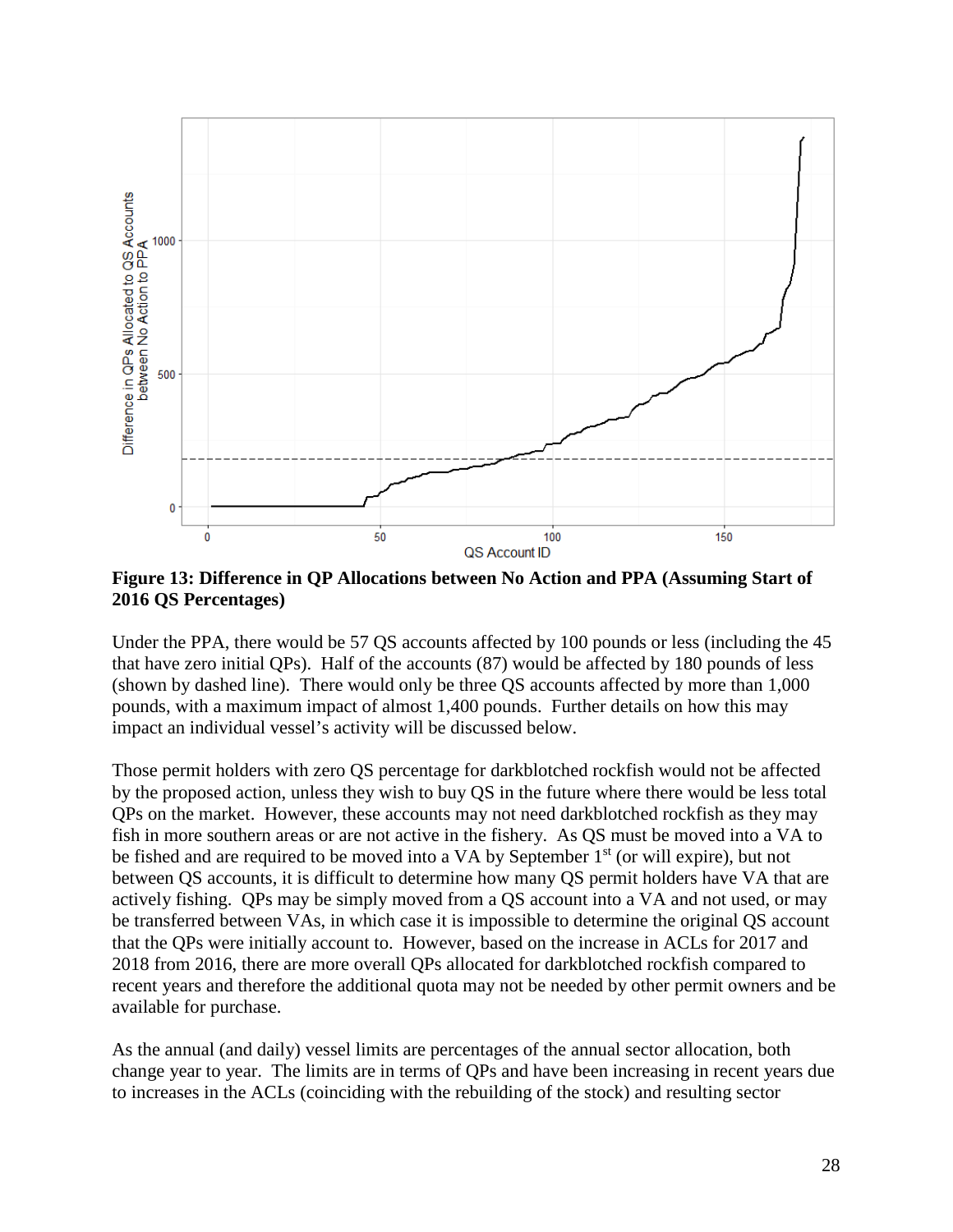allocations. As such, the vessel limits for darkblotched rockfish for 2017 and 2018 will be at the highest in recent years. **[Table 13](#page-28-0)** shows the 2011-2016 annual and daily vessel limits and the 2017 and 2018 annual and daily vessel limits under both No Action and PPA.

<span id="page-28-0"></span>

| Table 13: 2011-2016 Annual and Daily Vessel Limits for Darkblotched Rockfish with |
|-----------------------------------------------------------------------------------|
| Proposed 2017 and 2018 Limits Under No Action and the PPA                         |

| Year      |            | Annual Vessel Limit (6.8%) | Daily Vessel Limit (4.5%) |
|-----------|------------|----------------------------|---------------------------|
| 2011      |            | 37,604                     | 24,885                    |
| 2012      |            | 37,319                     | 24,696                    |
| 2013      |            | 39,982                     | 26,459                    |
| 2014      |            | 41,738                     | 27,621                    |
| 2015      |            | 42,817                     | 28,335                    |
| 2016      |            | 43,896                     | 29,049                    |
| 2017/2018 | No Action  | 62,469                     | 41,340                    |
|           | <b>PPA</b> | 59,156                     | 39,147                    |

While vessels are allowed to transfer up to the annual vessel limit (and subsequent daily vessel limit), there has been only three times in which a VA has transferred in more than 75 percent of the darkblotched annual vessel limit. **[Figure 14](#page-29-0)** shows amount of QPs transferred into a VA (on the y-axis) from 2011-2015 with the annual vessel limit shown by a solid black line. The x-axis depicts a randomly assigned VA identifier. Unlike QS accounts, VA could be opened at any time in the last five years as long as there is a limited entry trawl permit associated with the vessel. VA may remain open even if the limited entry permit is removed and continue to trade QPs; however, the vessel is unable to fish those QPs until a limited entry permit is associated with it again. Note that these id numbers do not align with the QS account numbers shown above. As seen in **[Figure 14](#page-29-0)**, in all five years, there have a total of 18 instances in which more than half of the annual vessel limit was moved into a VA. Again, there are portions of the IFQ fleet that may not need darkblotched rockfish and therefore have no reason to acquire or transfer QPs into their VA.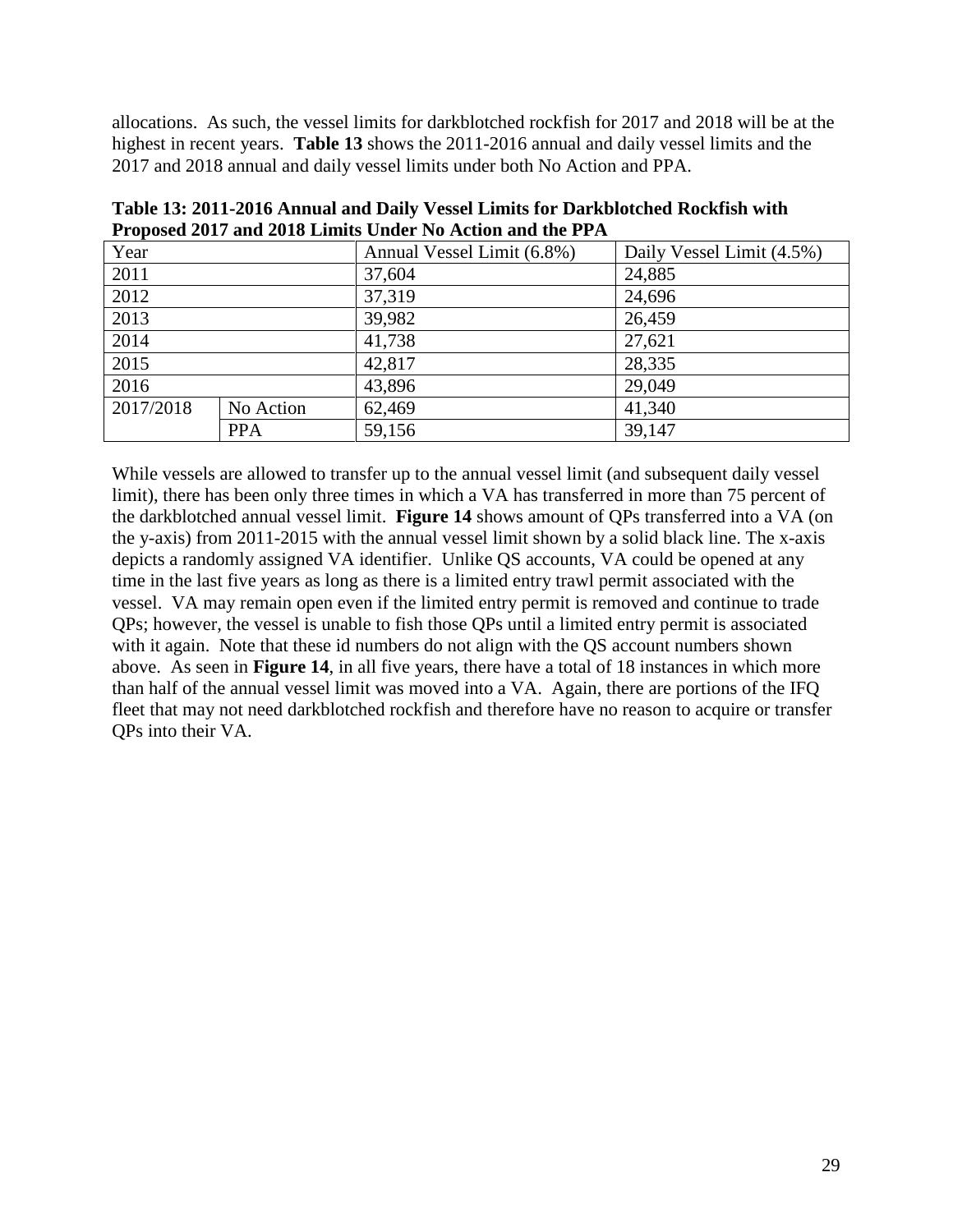

<span id="page-29-0"></span>**Figure 14: Darkblotched Rockfish QPs Transferred to Individual VA Compared to Annual Vessel Limit, 2011-2015**

Furthermore, while a VA may or may not transfer in QPs, there is a range of the amount actually needed for an individual's fishing operation. **[Figure 15](#page-30-0)** shows the ratio of QP used (i.e. landed or discarded by a vessel) to the amount of QPs transferred into the VA over the year on the yaxis with the VA identifier on the x-axis. The shading of the dot represents the magnitude of total mortality, with darker the dot representing the highest amount of QPs used. There are four instances where the balance exceeded the available QPs in the VA (not shown on graph); these resulted in deficits that would be covered in the following year in order to resume fishing operations.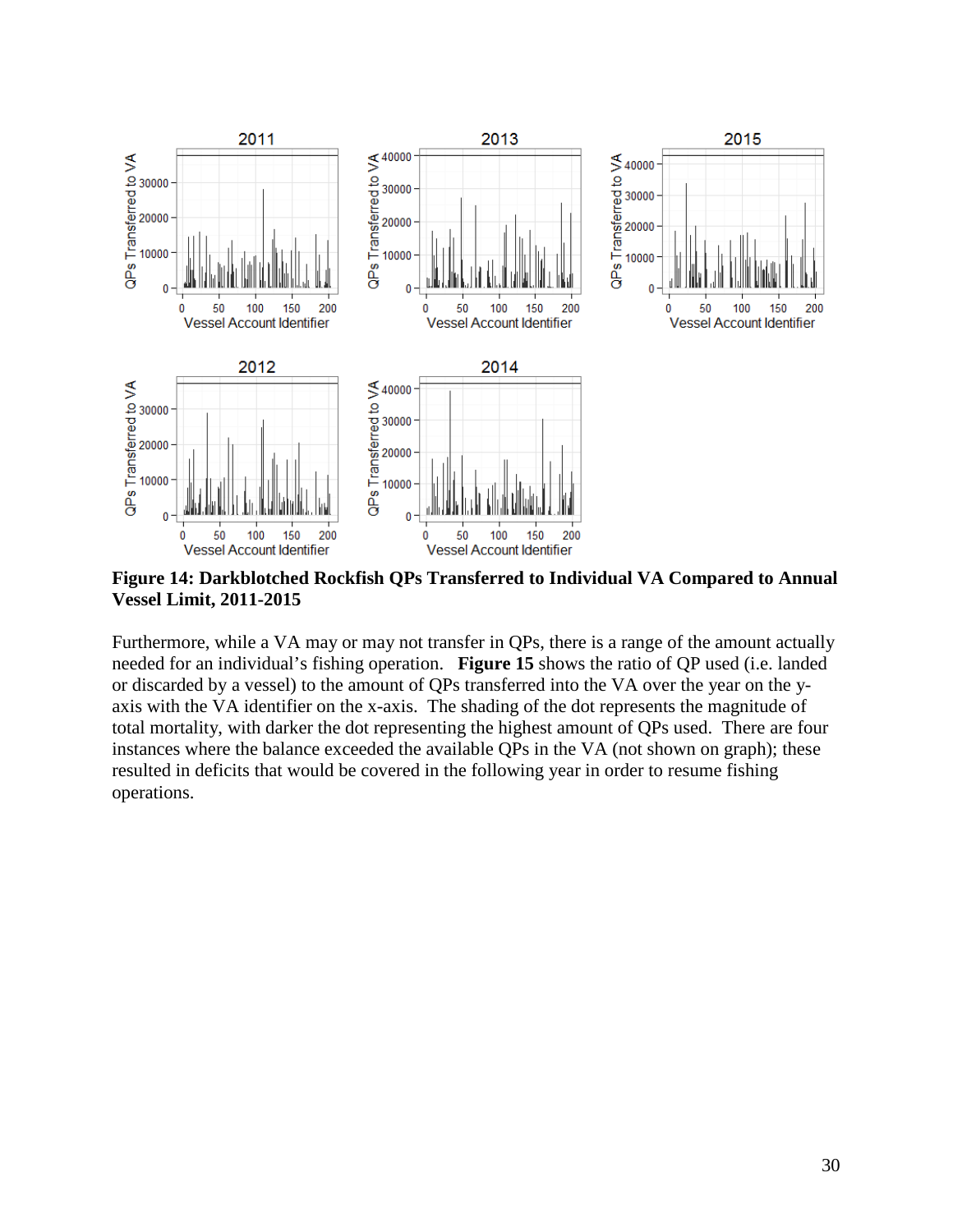

<span id="page-30-0"></span>**Figure 15: Ratio of QPs Used to QPs Transferred into VA with Magnitude of QPs Used, 2011-2015**

A majority of the VA used minimal amounts of darkblotched rockfish QPs (shown by the white points on the graph). However, those that did use a larger amount of QPs in the year (noted by darker points) tend to have a ratio exceeding 0.5 of QPs used to QPs transferred. Another perspective is shown in [Figure](#page-31-0) 16, which includes all of the VA activity over the last five years on a single plot, with the QPs used on the y-axis and the QPs transferred into a VA on the x-axis. The solid line represents the 1:1 ratio, which would mean that vessel would use whatever is transferred into the account, while the dashed line represents the best fit line. The best fit line represents the average amount of QPs used to QPs transferred into a VA. [Figure 16](#page-31-0) does include the few occurrences where the QPs used exceeded the QPs transferred in (found above the 1:1 line).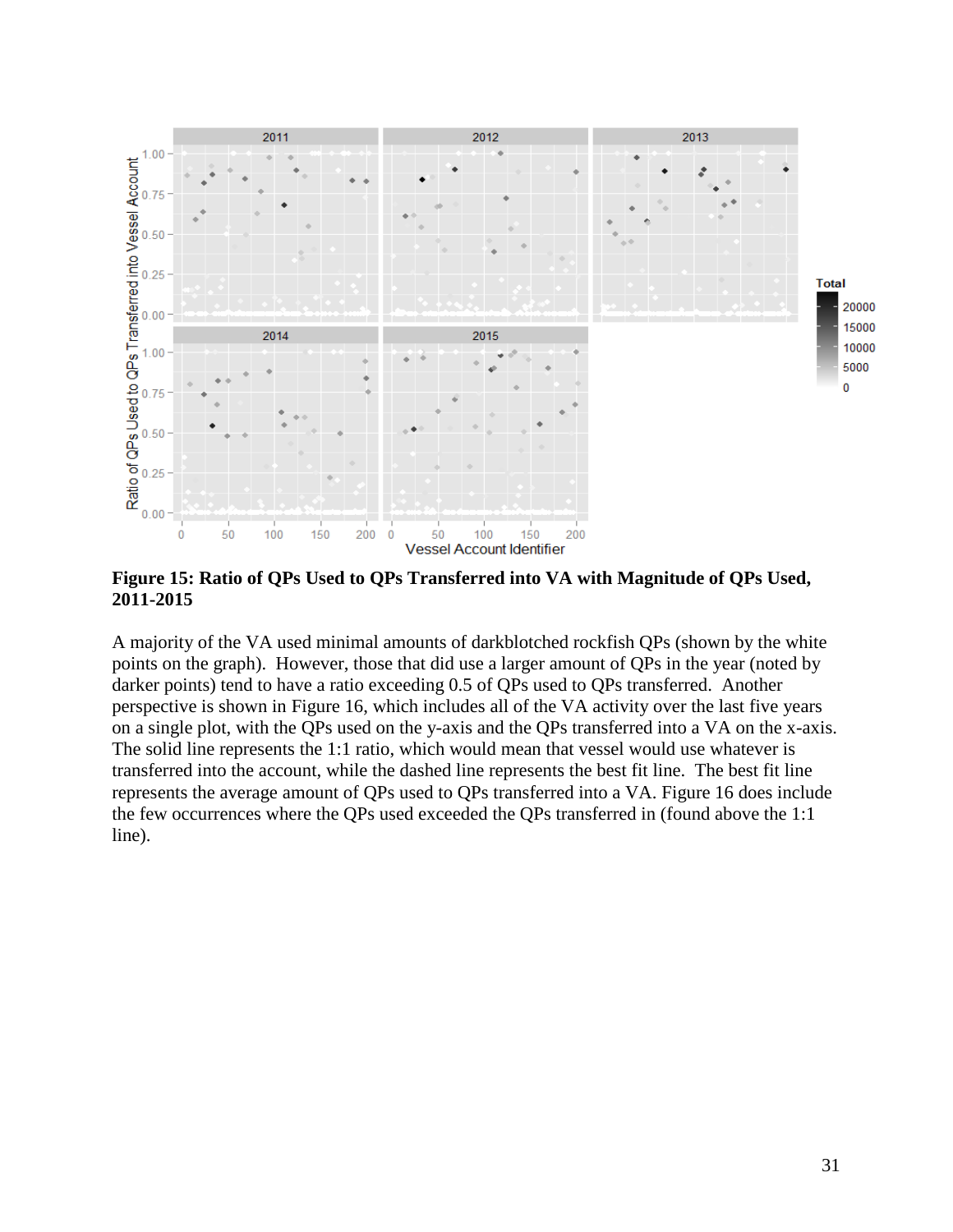

<span id="page-31-0"></span>**Figure 16: Plot of QPs Used Compared to QPs Transferred into VA, 2011-2015**

As shown above, there are several points that show that many VAs transfer in large amounts of QPs which are never used (shown just along x-axis towards the right). However, the reasons why there are significant amount of unused QPs in those VA are unknown at this time. The slope of the best fit line is 0.4288. This means that for every one pound transferred in, there is 0.4288 pounds used on average. However, vessels do not generally approach the annual vessel limit as there have only been five cases where a vessel account has used more than half the annual vessel limit since 2011.

Although there is not a direct linkage between QS accounts and VA with regards to QPs transferred and used, there are some conclusions that can be drawn on the potential impacts of selecting the PPA. As previously mentioned, 50 percent of QS accounts would be affected by 180 pounds or less. By examining VA activity in each of the years, there were 80 to 95 VA with at least 180 QPs unused at the end of the year. In 2016, there are currently 145 active VAs. This suggests (although is not conclusive) that more than half of participants would not be significantly affected by the proposed action as the QS account/VA relationship is not 1:1.

Based on the patterns seen above and that the 2017 and 2018 allocations are the highest in recent years, the risk of PPA impacting an individual IFQ participant appears minimal with regards to darkblotched rockfish. However, while the individual accountability of the IFQ program has resulted in significantly lower discards in the non-whiting sector, it also may increase costs to all sector participants (whiting and non-whiting) in having to either actively avoid discards by moving more to avoid high darkblotched areas or changing fishing strategy. The frequency of avoidance and estimates of this cost are not quantifiable at this time.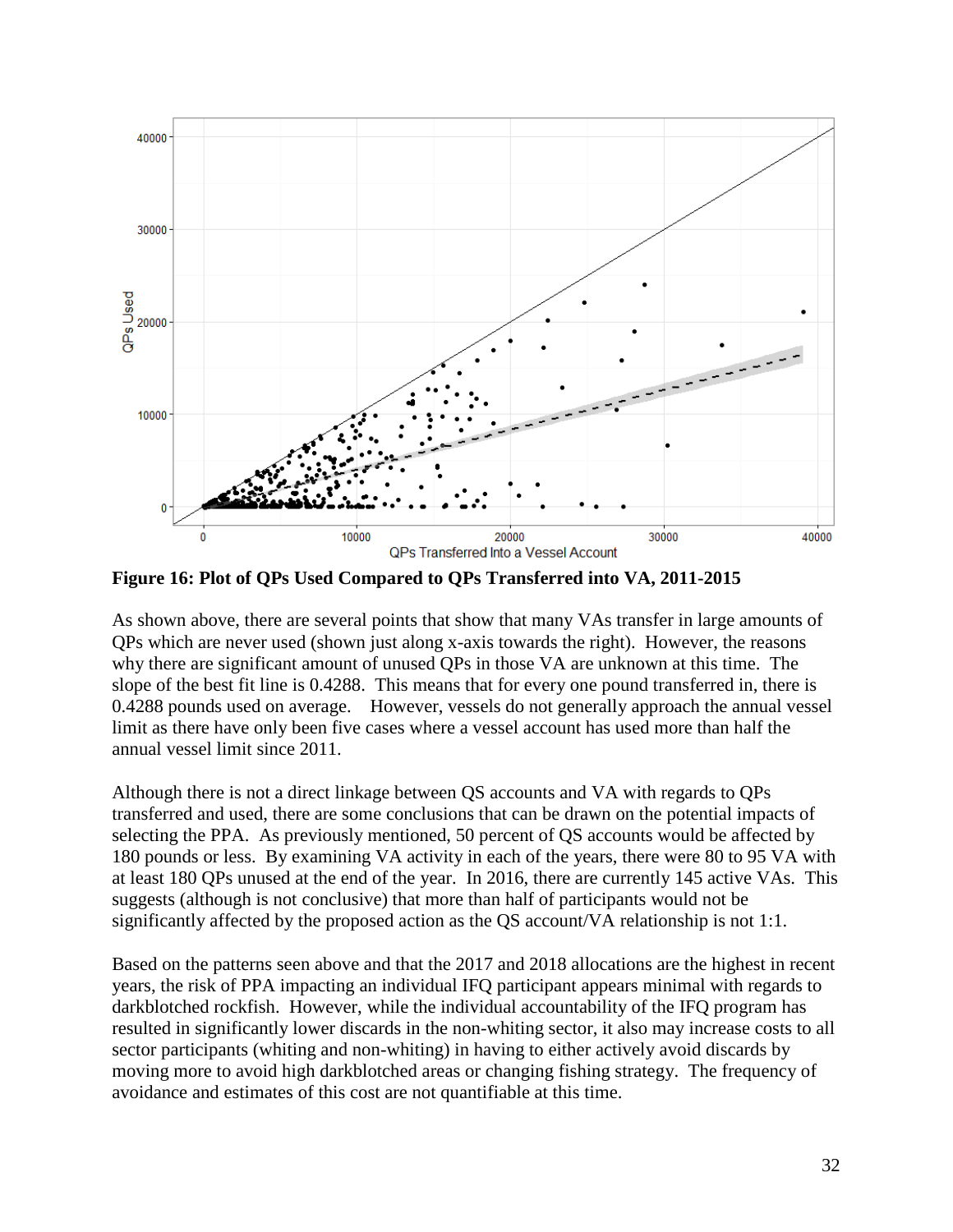With the reduction in quota from No Action to PPA, there is some concern on the effects that this may have on the IFQ market. Holland and Norman (2015) recently published anecdotal evidence that individuals are driven to hoard QP "by the combination of uncertainty about individual QP needs and a lack of confidence that one could acquire QP on the market at a foreseeable price should it be needed unexpectedly."[10](#page-32-0) The IFQ program was intended to promote trading of species that one participant does not need to those who do in order to stimulate economic growth and utilization of the IFQ stocks. However, by removing QPs from the shorebased IFQ, the market availability of QPs may decrease. While this concern may have merit for other species (such as POP, discussed below), the overall increase in the allocation to the IFQ sector as a whole in 2017 and 2018 from 2016 would appear to lower the potential for this occurrence as QS owners should be able to find additional quota if needed.

Furthermore, with the rebuilding of widow and canary rockfish, there could be a shift in the fishing patterns of both the whiting and non-whiting fleet from the slope and onto the shelf. Similar to darkblotched rockfish, there are large increases to the ACLs for both species in 2017 and 2018, which would allow for greater access to other co-occurring shelf species via a midwater target strategy by non-whiting vessels or increases in bycatch allowances for the whiting catcher vessels. For whiting vessels specifically, this could open up areas previously avoided due to extremely low allowances of canary rockfish, which could have an effect on the increasing trend in darkblotched rockfish bycatch seen in 2015. However, the actual magnitude of this shift can't be quantified at this time.

#### *Summary*

- Each QS account with QS percentage would be reduced by 5.3 percent under the PPA.
- 45 QS have zero QS percentage for darkblotched and would not be affected by the PPA.
- Since 2011, only five VA have used more than half the annual vessel limit which could be due to a variety of reasons.
- On average, VA used 0.4288 QPs for every one QP transferred in.
- Changes in future fishing opportunities with canary and widow rockfish may shift more fishing effort from the slope to the shelf.

<span id="page-32-0"></span><sup>&</sup>lt;sup>10</sup> Holland, D. S., and K. Norman. 2015. The Anatomy of a Multispecies Individual Fishing Quota (IFQ) "Market" in Development. U.S. Dept. of Commer., NOAA. NOAA Technical Memorandum NMFS-F/SPO-158, 30 p.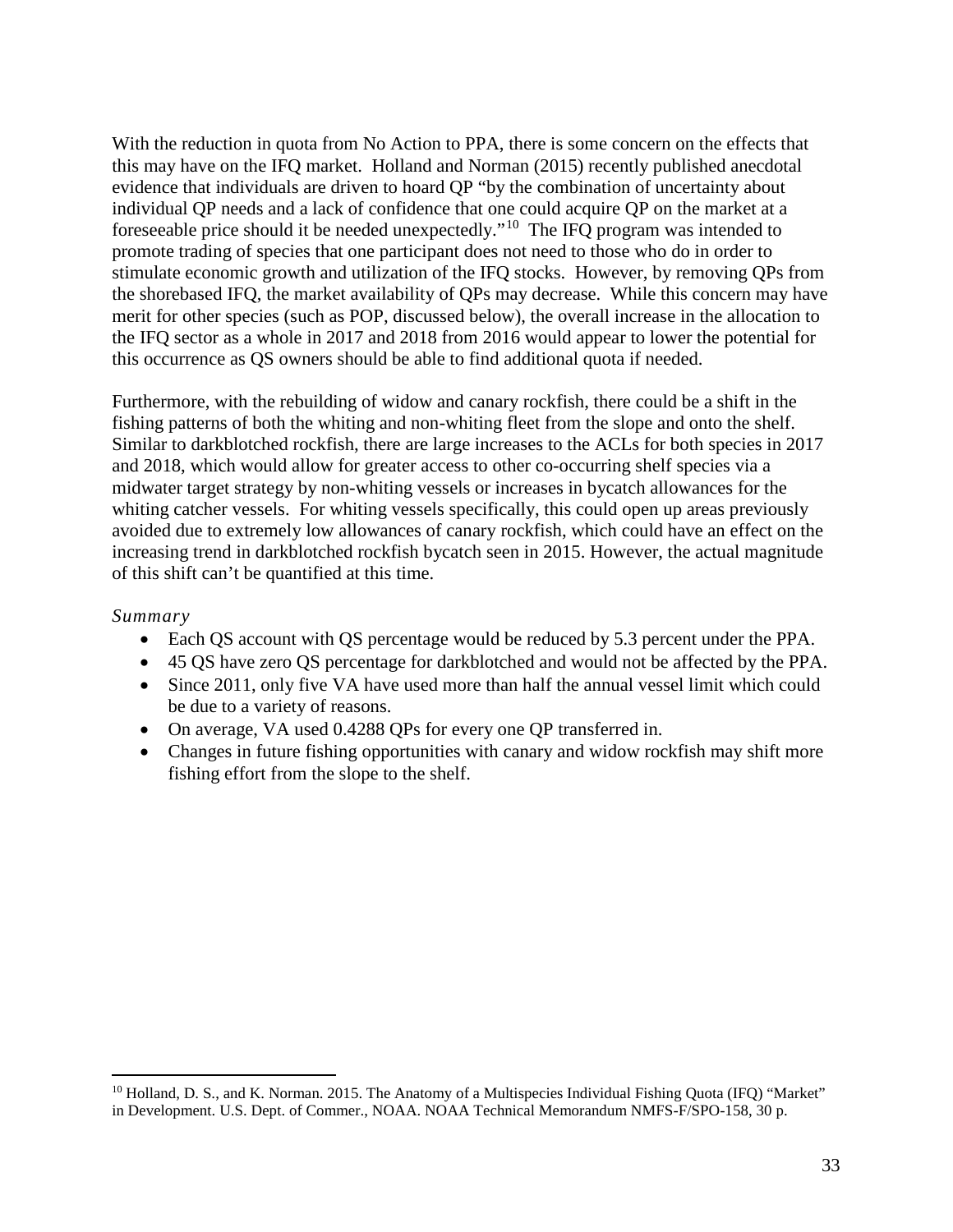#### **3.2.2. Pacific Ocean Perch (POP)**

<span id="page-33-0"></span>For those IFQ participants that have QS percentage for POP, there is an approximate 14.5 and 13.9 percent reduction in the amount of QPs allocated in 2017 and 2018, respectively, under the PPA. The difference within the years is a result of the at-sea allocation (or set aside) remaining constant (**[Table 1](#page-2-1)**) while the ACL increases from 2017 to 2018 (i.e. taking a smaller portion out of a larger amount in 2018). Again though, the actual difference in QPs is higher for those with higher percentages. **[Figure 17](#page-33-1)** and **[Figure 18](#page-34-0)** show the distribution of QPs allocated to all IFQ QS accounts under No Action and PPA for 2017 and 2018 respectively, with 2016 included as a baseline. The QPs for 2016 were based on the QS percentage as of January 1, 2016 and do not include any carryover in order to allow for direct comparison. The x-axis displays all 173 QS accounts ordered by increasing QS percentages (with non-identifying QS account numbers; not necessarily the same as those shown above for darkblotched), while the y-axis shows the amount of QPs allocated to each account based on the QS percentages associated with each account on January 1, 2016. The actual QS percentages that would be used in 2017 and 2018 may be different than those used as trades may occur during 2016.



<span id="page-33-1"></span>**Figure 17: POP QP Allocations to Individual QS Accounts in 2016, and under No Action and PPA for 2017.**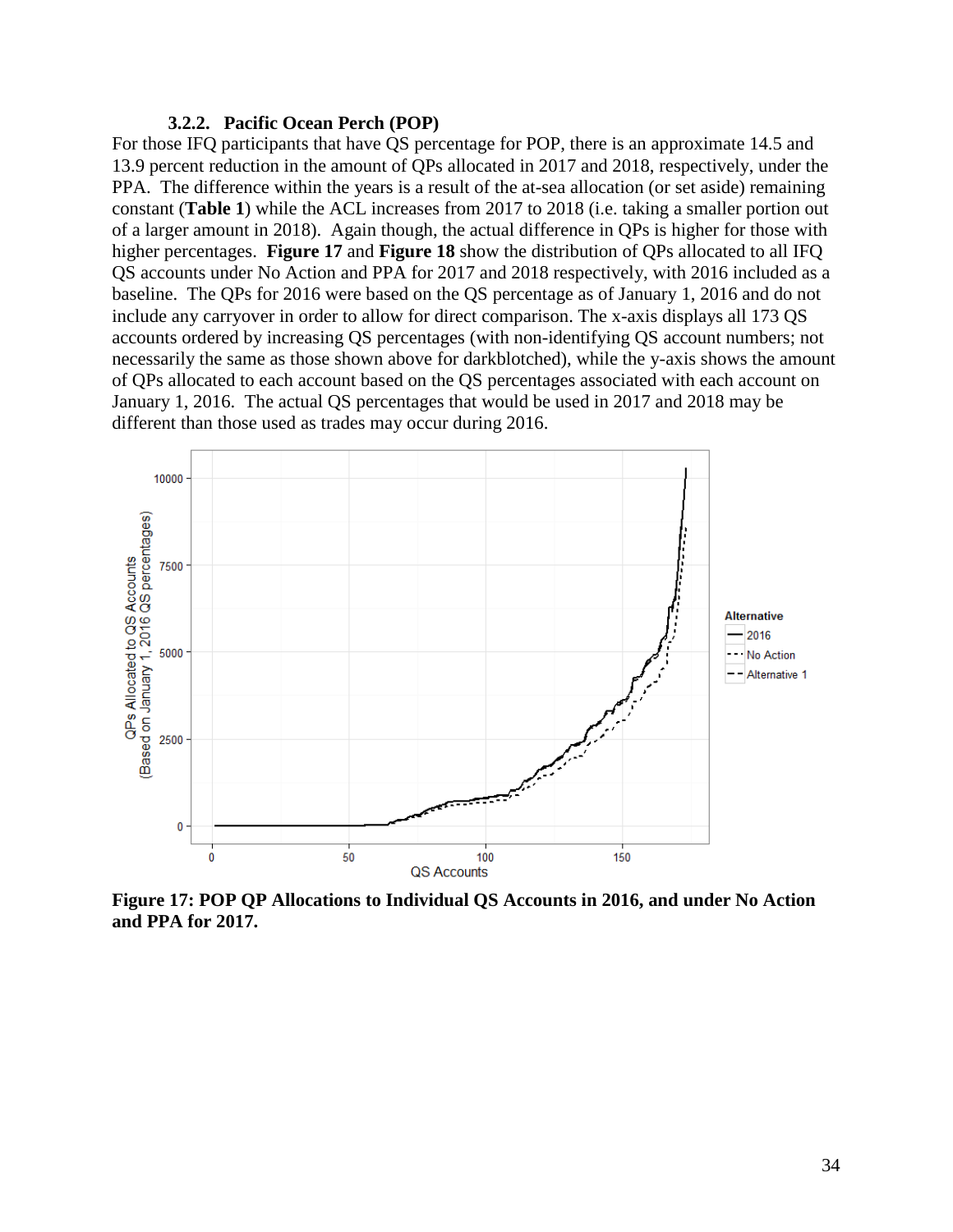

<span id="page-34-0"></span>**Figure 18: POP QP Allocations to Individual QS Accounts in 2016, and under No Action and PPA for 2018.**

There are 55 QS accounts that would not be affected by the proposed action, as these accounts do not have any POP QS associated with their permit. Due to the minimal variation in the ACLs for 2016, 2017, and 2018 for POP, there is little difference between No Action and the 2016 baseline. However, under the PPA, there is a clear difference in the QPs allocated among QS accounts, with the largest differences found on the right side of the graph where QS percentages are the greatest. In 2016, 136 out of 173 QS accounts were allocated less than 2,500 QPs. This is the same in 2017, and there is one less account in 2018 allocated under 2,500 QPs due to the ACL increase. With the PPA though, there are 140 QS accounts in 2017 and 138 accounts in 2018 that have less than 2,500 QPs. On average, the four additional accounts that would be allocated less than 2,500 pounds under the PPA in 2017 would be reduced by 392 pounds to 408 pounds.

**[Figure 19](#page-35-0)** shows the differences in QPs allocated to QS accounts based on January 1, 2016 QS percentages. Even though the percent difference between the QPs between No Action and Alternative 1 are different for 2017 (14.5 percent) and 2018 (13.9 percent), the individual account holders are affected by the same amount of QPs between the two years. This is because the total amount of QPs changed from No Action to PPA is the same in both years since the atsea allocation (or set aside) is the same (i.e. same number of QPs is a larger proportion of the allocation in 2017 than 2018). The x-axis shows QS account identifiers as shown in **[Figure 17](#page-33-1)** while the y-axis shows the difference in QPs allocated to an individual's QS account from No Action to PPA.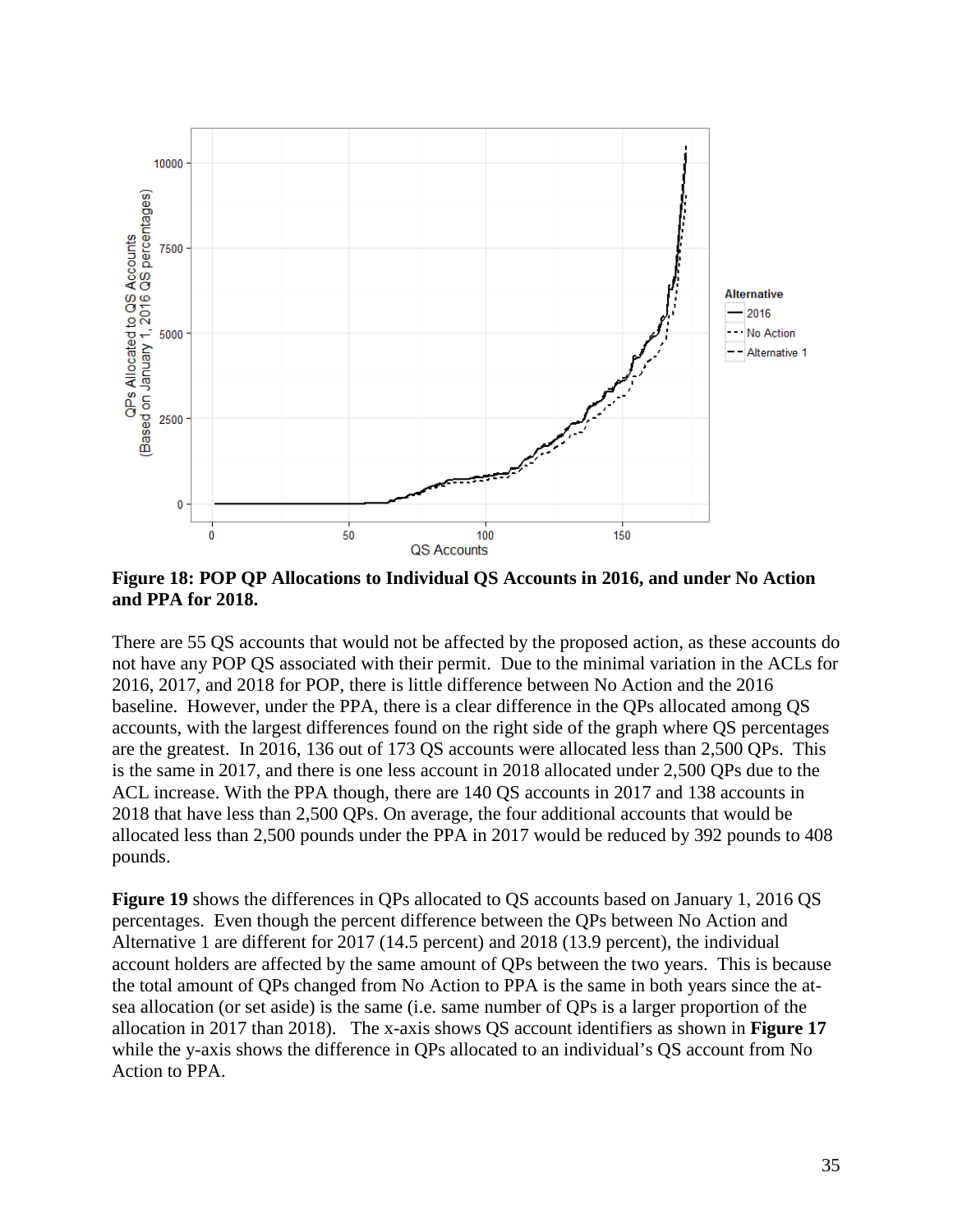

<span id="page-35-0"></span>**Figure 19: Difference In QP Allocations between No Action and PPA (Assuming Start of 2016 QS Percentages)**

Under the PPA, 87 QS accounts would be reduced by 100 pounds or less (including those who are not affected at all; shown as dashed line). For perspective, on average, whiting vessels land 34 pounds per trip while non-whiting trawl vessels have landed 73 pounds per trip. This equates to approximately three whiting trips or one non-whiting trawl trip per account being affected, assuming past behavior. However, the ability to avoid POP and the individual costs for this hardship cannot be quantified at this time. Vessels may be able to still have the same number of trips, but may be forced to move to farther fishing locations, therefore incurring additional costs or might have to acquire additional QPs to access other pieces of their portfolio. There would only be four QS accounts reduced by more than 1,000 pounds with a maximum impact of approximately 1,450 pounds. Again, while the actual QP difference may stay the same between No Action and the PPA, there is more of a cost to participants in 2017 than 2018 due to the lower ACL.

Unlike darkblotched rockfish, the ACLs for POP have been fairly flat for recent years, resulting in little variation in the annual (and daily) vessel limits. [Table 14](#page-36-0) shows the 2011-2016 annual and daily vessel limits, with the 2017 and 2018 limits under both No Action and the PPA. As ACLs in 2017 and 2018 are similar to that in 2016, the No Action limits are among the highest since 2011. However, under PPA, the limits would be the most restrictive since limits were put into place.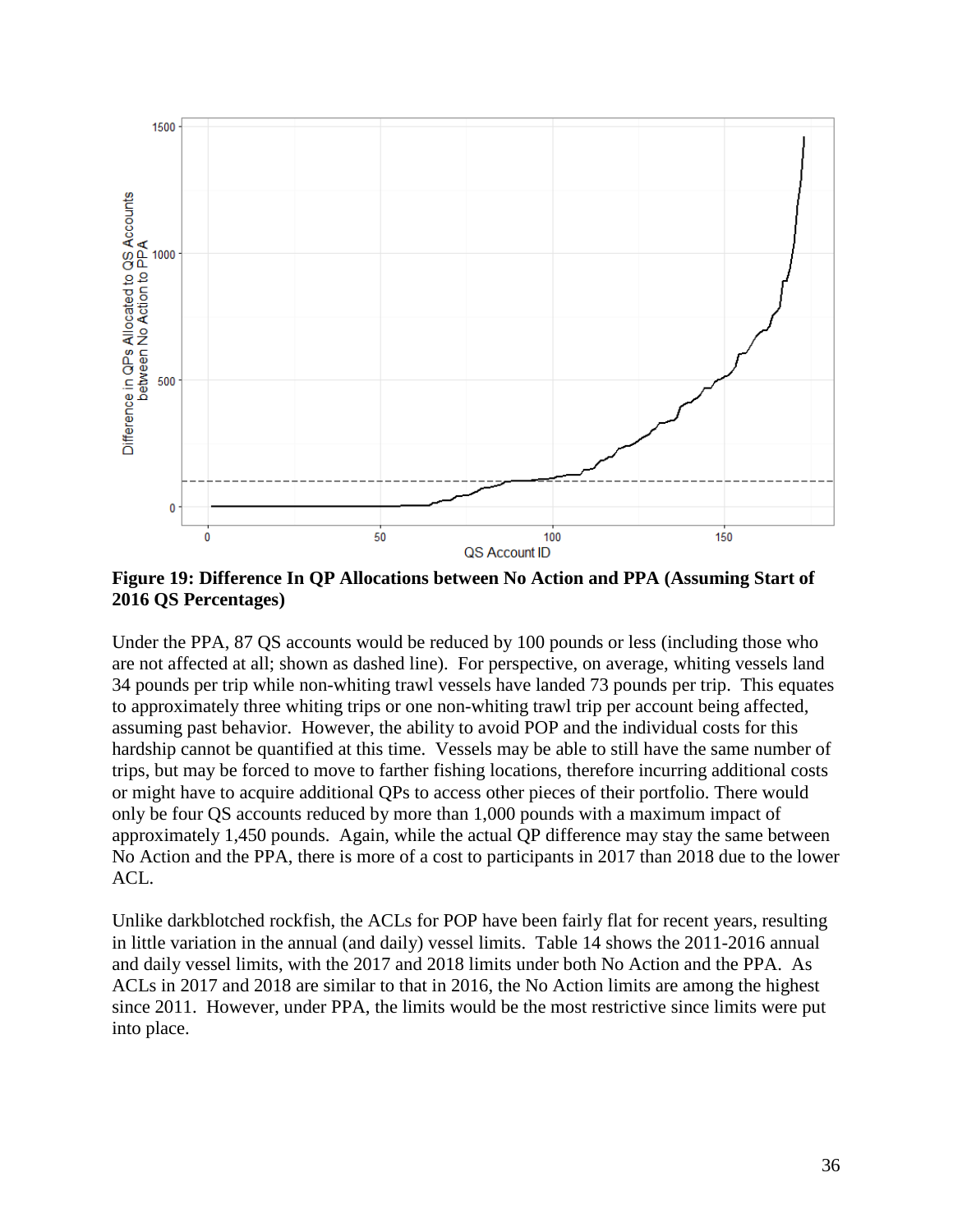| Year |               | Annual Vessel Limit (6.0%) | Daily Vessel Limit (4.0%) |
|------|---------------|----------------------------|---------------------------|
| 2011 |               | 15,789                     | 10,526                    |
| 2012 |               | 15,806                     | 10,538                    |
| 2013 |               | 14,474                     | 9,650                     |
| 2014 |               | 14,852                     | 9,901                     |
| 2015 |               | 15,668                     | 10,445                    |
| 2016 |               | 16,422                     | 10,948                    |
| 2017 | No Action     | 16,124                     | 10,750                    |
|      | Alternative 1 | 13,796                     | 9,198                     |
| 2018 | No Action     | 16,746                     | 11,164                    |
|      | Alternative 1 | 14,418                     | 9,612                     |

<span id="page-36-0"></span>**Table 14: 2011-2016 Annual and Daily Vessel Limits for POP with Proposed 2017 and 2018 Limits**

As the IFQ allocation, and subsequently the annual (and daily) vessel limits have been lower for POP than darkblotched rockfish, there is an increase in the ratio of amount of QPs transferred into the VA compared to the annual vessel limit. **[Figure 20](#page-36-1)** shows the amount of POP QPs transferred into a VA for 2011-2015, with the annual vessel limit shown by black horizontal line. The VA identifier (the same as used in [Figure 14\)](#page-29-0) is found on the x-axis while the amount of QPs transferred into that VA is on the y-axis.



<span id="page-36-1"></span>**Figure 20: POP QPs Transferred to Individual VA Compared to Annual Vessel Limit, 2011-2015**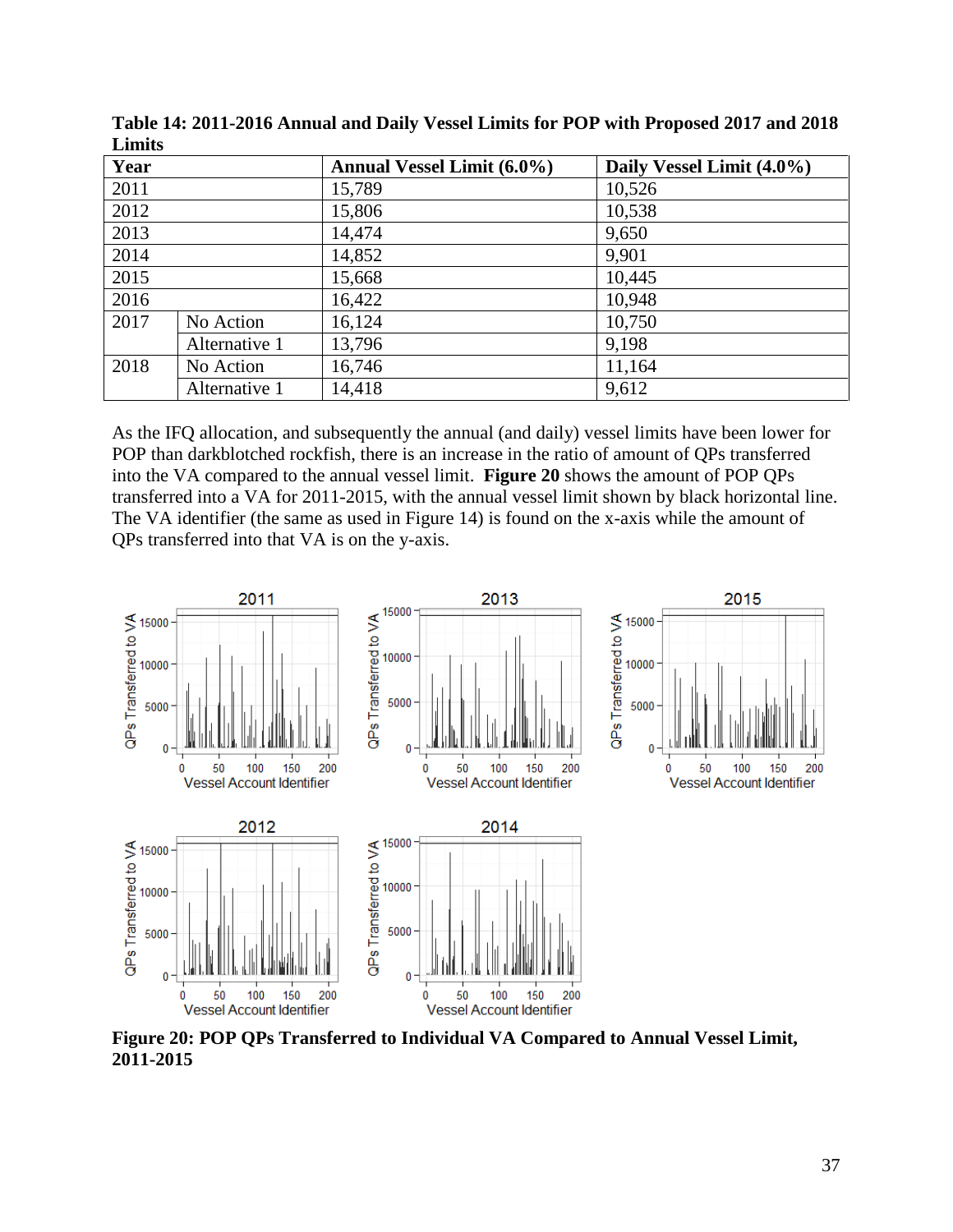There are at least nine instances in each year when at least half of the annual vessel limit is transferred in a VA and at least one VA each year transfers more than 75 percent of the limit. Furthermore, while no VA has ever transferred in the annual vessel limit of darkblotched rockfish, there have been three cases where the VA has been at its annual limit of POP (one additional instance was within 15 pounds). While the reasons for this are unknown at this time, VAs may want to over-insure their vessels against any potential situation with POP or the intention may actually to use the QPs for harvest of POP that accompanies co-occurring target species.

**[Figure 21](#page-37-0)** depicts the ratio of QPs actually used by an IFQ VA (either landed or discarded) compared to what was transferred into the VA. As a reminder, the VA identifier is along the xaxis, the ratio on the y-axis, and the shading of the dot represents the actual magnitude of the QPs used. There is a majority of the VAs that use and transfer very little (to zero) QPs as shown by the white dots along the x-axis and where the ratio is 1.0.



<span id="page-37-0"></span>**Figure 21: Ratio of QPs Used of POP to QPs Transferred into VA with Magnitude of QPs Used, 2011-2015**

As shown above for darkblotched rockfish, **[Figure 22](#page-38-0)** shows all of the VA activity for POP over the last five years on a single plot, with the QPs used on the y-axis and the QPs transferred into a VA on the x-axis. The solid line represents the 1:1 ratio, which would mean that vessel would use whatever is transferred into the account, while the dashed line represents the best fit line. [Figure 22](#page-38-0) does include the few occurrences where the QPs use exceeded the QPs transferred in (found above the 1:1 line). There were eight instances (by a total of five vessels) where the QPs exceeded the QPs in the account, which resulted in a deficit for the year.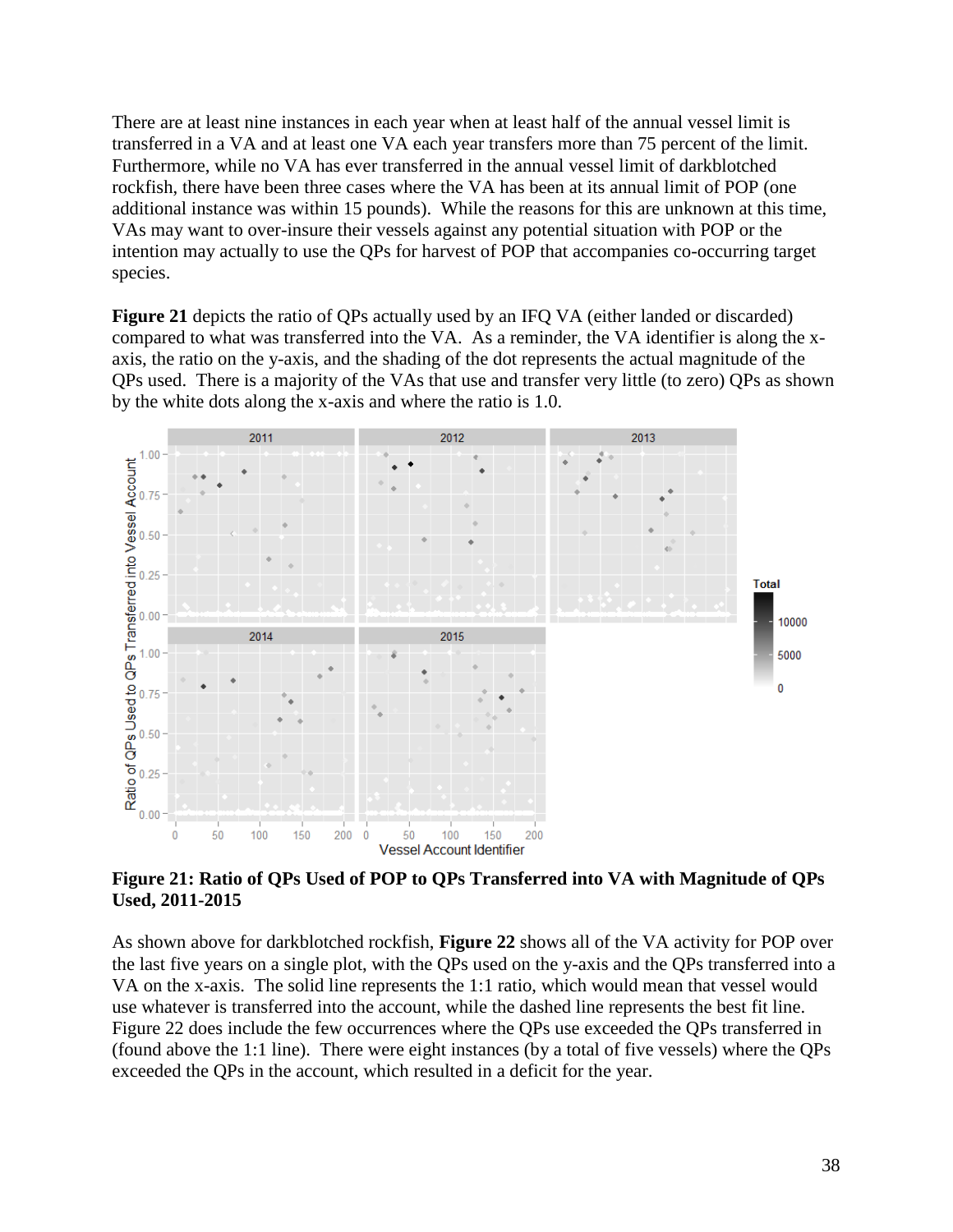

<span id="page-38-0"></span>**Figure 22: Plot of QPs Used Compared to QPs Transferred into VA, 2011-2015**

The slope of the best fit line is 0.49689, which means that for every one QP transferred into a VA, 0.49689 QPs are actually used. This ratio is greater for POP than for darkblotched, suggesting that participants on average actively use more QPs of POP than darkblotched. Also, IFQ participants tend to use more of the annual vessel limit for POP than darkblotched. There were six times in the last five years where more than 70 percent of the annual vessel limit was used; two of those times, it was exceeded. Further exploration into what may lead to the more frequent overages of the POP annual vessel limit compared to darkblotched rockfish (e.g. cooccurring target species, location, etc.) may occur between June and September.

Even though the direct linkage between QS accounts and VA with respect to QPs is difficult to track, some general thoughts may be deduced from examining the impact of the PPA on the respective accounts. For example, as previously stated above, half of the QS accounts would be affected by 100 pounds or less. From 2011-2015, 68-78 VA had more than 100 pounds left at the end of the year. In 2016, there are currently 145 VAs. This suggests that participants may be more greatly impacted by PPA for POP than darkblotched rockfish, as more VA (80-95) had additional unused QPs of darkblotched than what was lost by half the QS accounts under the PPA.

Unlike darkblotched, the concern related to QP hoarding is much more of an issue for POP compared to 2016. With the increase in darkblotched ACL, there will be more QPs on the market than in any previous year under No Action or the PPA. POP's ACL varies little between 2016, 2017, and 2018, but under the PPA, there will be less QPs available on the market.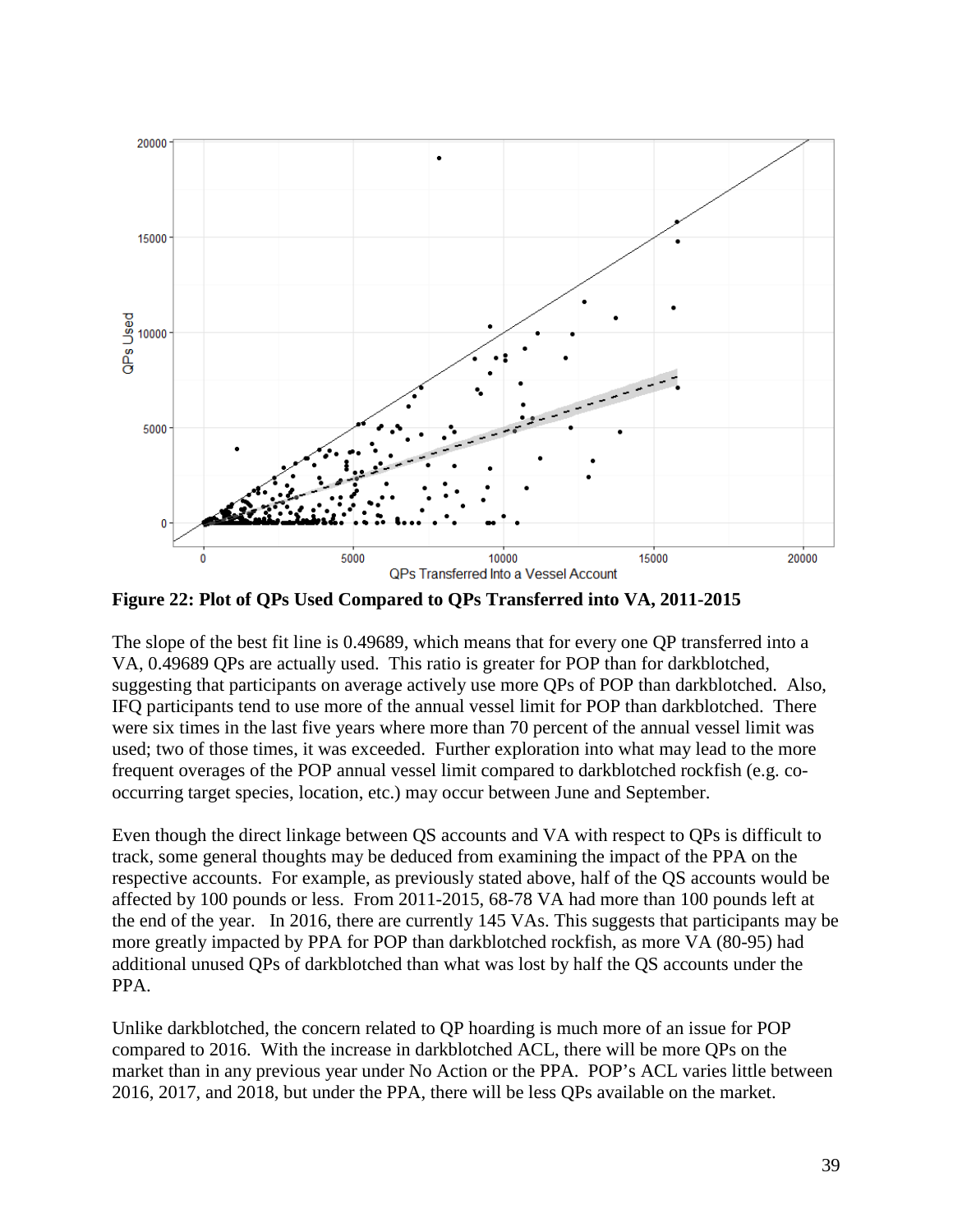Fishermen may tend to then be more risk adverse in their fishing and therefore underutilize both POP and co-occurring target species. However, the actual rate of hoarding that will occur as well as the risk of an individual exceeding the QPs in their VA is difficult to predict. Further analysis on these items may be explored for September.

### *Summary*

- There is a 14.5 and 13.9 percent reduction in the amount of QPs allocated in 2017 and 2018, respectively.
- 55 QS accounts would not be directly affected by the proposed action as there is zero QS percentage for those accounts.
- 87 OS accounts would be reduced by 100 pounds or less (including the zero OS accounts).
- On average, VA use 0.49689 QPs of POP for every one QP transferred in.
- At least one VA per year has transferred in more than 75 percent of the annual vessel limit.
- There have been eight year-end deficit (QPs used exceed the QPs in a VA) occurrences since 2011.

### **3.2.3. Summary**

<span id="page-39-0"></span>Overall, the impact to individual IFQ participants appears greater for POP than darkblotched due to the lower trawl allocation in 2017 and 2018 compared to 2016. There is only a 5.3 percent reduction in QP allocations to QS accounts for darkblotched under the PPA compared to 14.5 percent (2017) and 13.9 percent (2018) for POP. However, the magnitude of those QP differences is about the same range (maximum around 1,400 pounds) with those QS accounts with larger QS percentages being more affected. Vessels also tend to use the larger magnitudes of darkblotched QPs transferred into the VA compared to POP.

The ability to estimate the particular costs to an individual vessel's activity is unclear due to the inability to track QP usage after they leave the QS account. Based on average trip landings, there could be lost potential trips for whiting and non-whiting IFQ vessels under the PPA. However, some vessels may be able to move and continue operations as in the past with no additional costs while others may be forced to move longer distances (increasing operational costs) or acquire QPs on the market for a price. Further analysis on the potential impacts of the PPA on individual participants' ability to access target species (e.g. sablefish, dover sole) can be examined for September.

### <span id="page-39-1"></span>**4 Accountability Measure: Allocation Versus Set Aside**

Under this action, the Council may choose to manage the at-sea sectors via Option A, an allocation (i.e. "hard cap") or Option B, sector specific set asides. To date, set asides for the atsea sector (e.g. arrowtooth flounder) are shared by the two at-sea sectors. However, given that the Council's April motion identified separate amounts for the two sectors, WDFW interprets Option B as intending to apply those amounts individually to each sector. The basic differences between set aside and allocations are discussed below with two key differences involving the inseason action that results in the case of overages and the process for changing the amounts.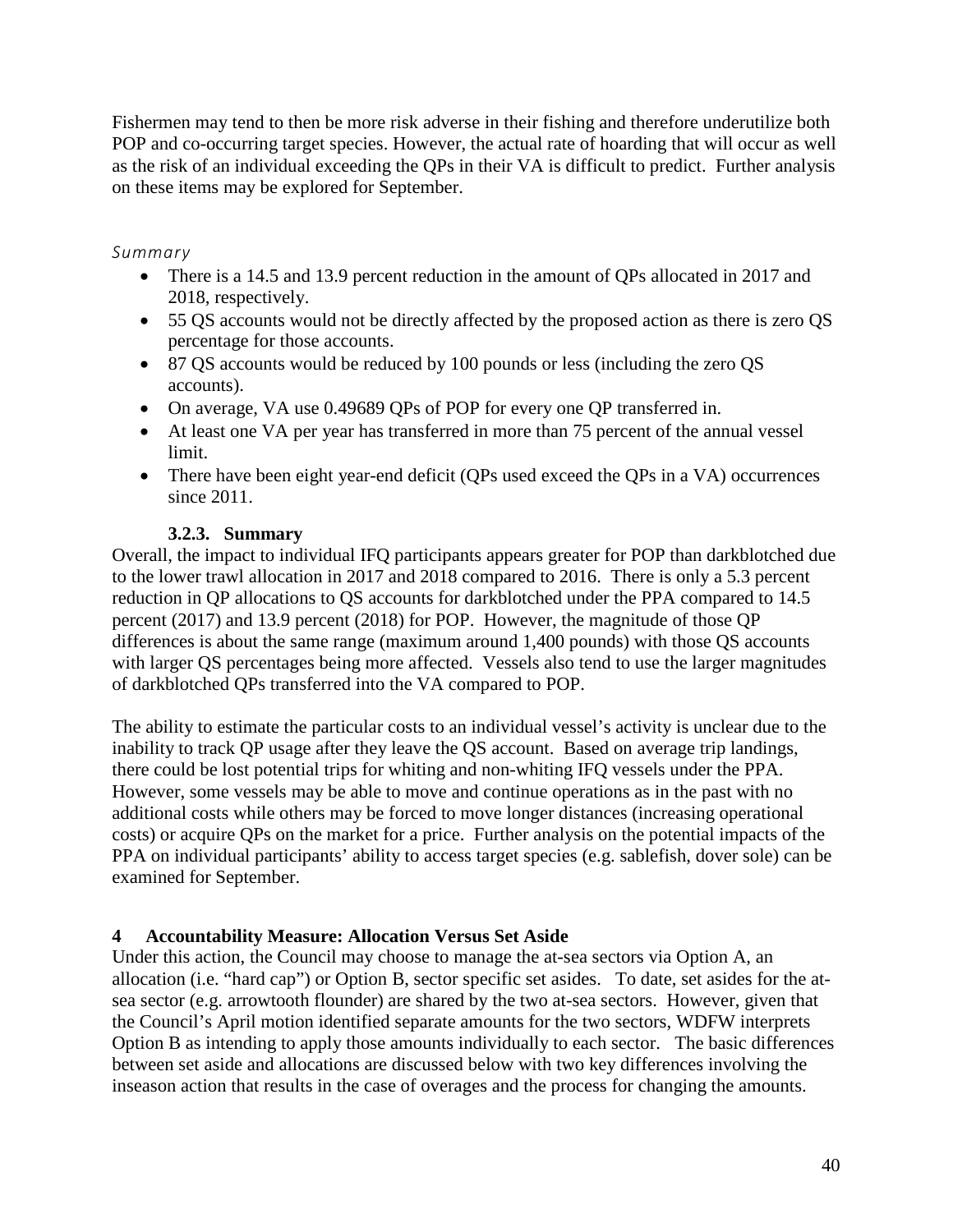#### <span id="page-40-0"></span>**4.1 Allocation**

The regulations define an allocation as "the apportionment of a harvest privilege for a specific purpose, to a particular person, group of persons, or fishery sector."[11](#page-40-2) Furthermore, for any stock declared overfished, any formal allocation may be temporarily revised for the remainder of the rebuilding period.

During the AM 21 action, the Council considered the impacts of setting formal allocations versus short-term allocations in the biennial specifications process. By setting formal allocations for darkblotched rockfish, POP, and widow rockfish, the intention was to provide a more stable outlook for the industry and allow for better long term planning. At the time, the Groundfish Advisory Subpanel did recommend supporting the formal allocation framework but also expressed concern over the inability of the at-sea and shoreside sectors to trade QS of bycatch species and the length of time that a formal FMP amendment change might take in cases where the at-sea sectors may have an immediate need. The allocations under AM21 were to be initially reviewed during the five-year review of the IFQ program (slated to begin in June 2016).

Currently, if an at-sea sector exceeds an allocation, the fishery must stop fishing immediately, as was seen in 2014 with the MS co-op. However, the Regional Administrator of NMFS has the ability to make the non-whiting catch allocation remaining of one sector available to the other if the sector (1) has reached the Pacific whiting allocation or (2) does not intend to continue to fish.<sup>12</sup> Due to the regulatory restrictions associated with allocations, only fish from the off-thetop deductions (i.e. research or exempted fishing permits) that have completed activity or residual allocation from the other at-sea sector (if season finished) can be moved without Council action. As seen in October 2014, the CPs had not concluded their fishing season and therefore NMFS did not have the authority to transfer unused allocation; even though at the time, the CPs were not projected to need all of their remaining allocation. The Council needed an emergency meeting to transfer quota and re-open the MS sector.

### <span id="page-40-1"></span>**4.2 Set-Asides**

The regulations define set asides in as "not formal allocations, but they are amounts which are not available to the other fisheries during the fishing year."<sup>13</sup> The regulations also state that:

"species with at-sea sector set-asides will be managed on an annual basis unless there is a risk of a harvest specification being exceeded, unforeseen impact on another fisheries, or conservation concerns in which case inseason action may be taken. Set asides may be adjusted through the biennial specifications and management measures process as necessary."<sup>[14](#page-40-5)</sup>

The "annual basis" is the key difference from allocations and means that an inseason closure for overages would not be automatic and instead be dependent on the circumstances.

<span id="page-40-2"></span><sup>&</sup>lt;sup>11</sup> 50 CFR § 660.55.<br><sup>12</sup> 50 CFR 660, Subpart D, § 660.150

<span id="page-40-4"></span><span id="page-40-3"></span><sup>&</sup>lt;sup>13</sup> 50 CFR § 660.55(j)

<span id="page-40-5"></span><sup>&</sup>lt;sup>14</sup> 50 CFR §§ 660.150(c) and 660.160(c)